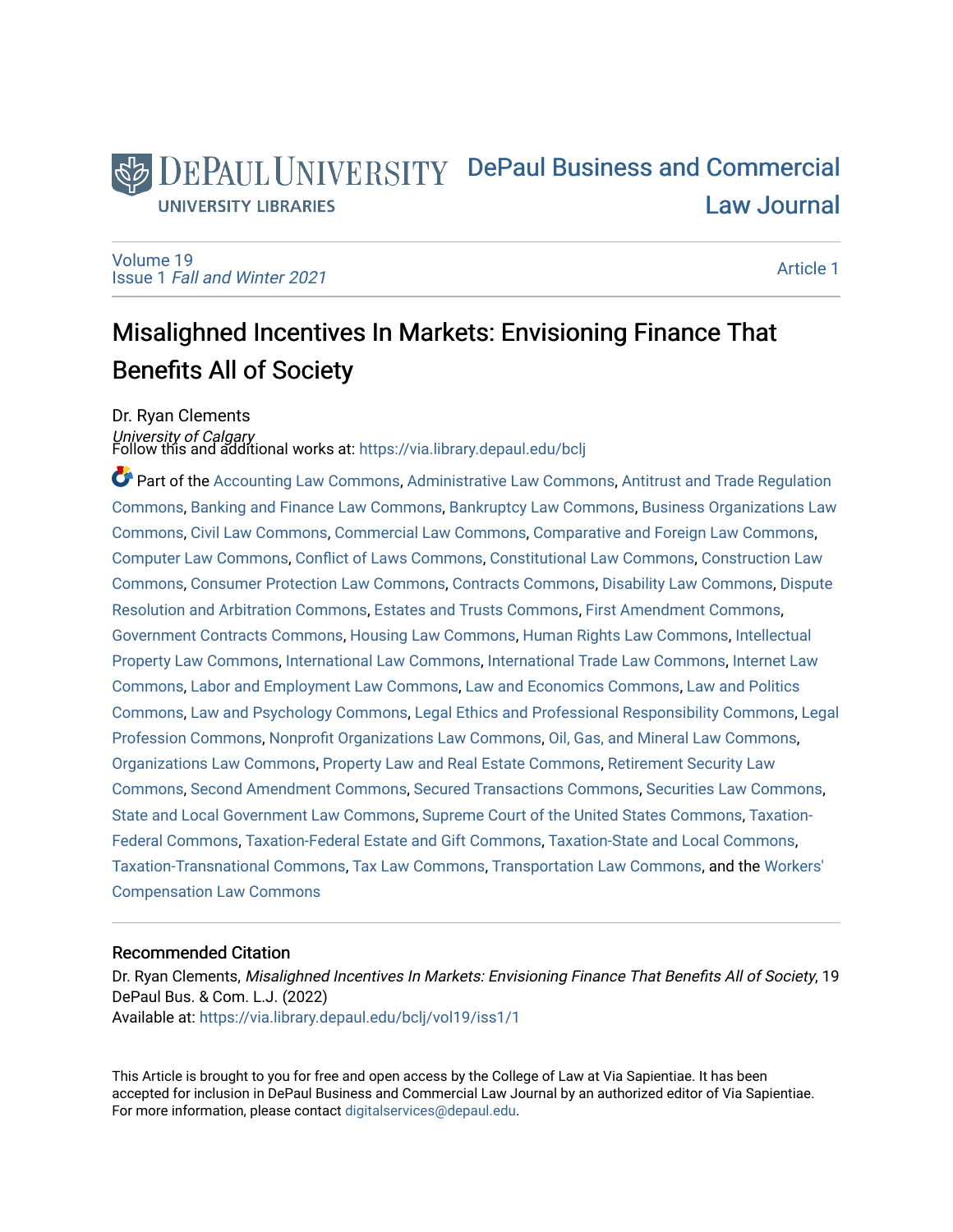# **Misaligned Incentives in Markets: Envisioning Finance That Benefits All of Society**

#### *Dr. Ryan Clements*<sup>1</sup>

The modern financial system is plagued by misaligned incentives that allow some firms to extract distributive profits, and direct wealth transfers in their favor, without producing anything of value, or improving society with enhanced employment or socially useful innovation. Many modern financial products and activities serve no underlying economic or productive purpose. The system is creating market intermediaries of astounding size, power, profitability, and economic and regulatory policy influence. Some financial firms expressly profit from heightened interconnection and complexity, while others benefit directly from increased volatility. Yet we all bear the costs of this evolved financial system when it unravels due to its interconnectedness with the real economy, and our increased reliance on markets. This article advocates for a financial system that is definancialized, de-complexified, more transparent, and better orientated to productive ends in a way that benefits all of society, not just the firms who reap asymmetrical payoffs in a complex system, intermediate capital, create financial products, or run the plumbing in a system that ultimately serves them best.

This article gives support to Hyman Minsky's "money manager capitalism" hypothesis by showing how the financial system has evolved since the 2008 crisis because of misaligned incentives. In support of this contention the article profiles numerous post-crisis trends and events in financial markets where misaligned incentives emerge, including moral hazard in debt origination, how some financial firms benefit from volatility; the real winners of the GameStop "meme stock" saga; problems from price dislocations in credit exchange traded funds (ETFs) during the coronavirus pandemic crash; conflicts in the construction and composition of indices; market disruption from volatility-linked exchange traded products (ETPs); misaligned

<sup>1.</sup> Assistant Professor, Chair in Business Law and Regulation at the University of Calgary Faculty of Law. The author wishes to thank Professor Lawrence G. Baxter, Professor James D. Cox, Professor Elisabeth D. de Fontenay, Professor Arthur E. Wilmarth, Jr., Lee Reiners, the Duke Global Financial Markets Center, and Professor Bryce Tingle for helpful guidance and advice. Any inaccuracies are the sole responsibility of the author.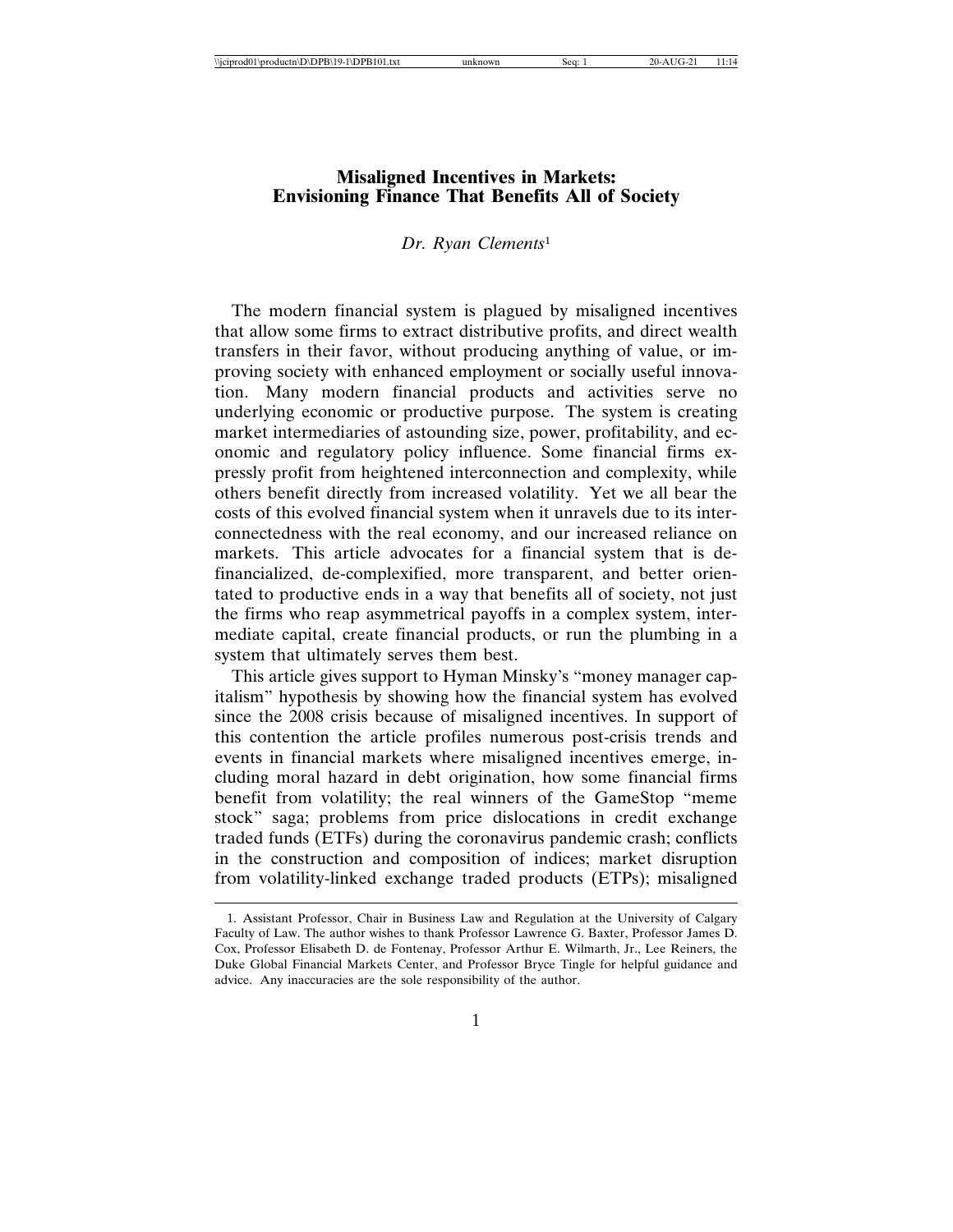| $\cdots$<br>$\cdot$ od $0^+$<br>$1\ DPB101.txt$<br>\\productn\D\DPB\19-1<br>$\sqrt{1}$ | nown | sea. | νr<br>ZU. | . |
|----------------------------------------------------------------------------------------|------|------|-----------|---|

incentives in special purpose acquisition companies (SPACs) and evolved private equity (PE) business models; fragilities in pension administration; environmental, social, governance (ESG) opacity and greenwashing in investment funds; and governance conflicts from economic and proxy voting power of mega-asset managers.

# MISALIGNED INCENTIVES IN MARKETS: ENVISIONING FINANCE THAT BENEFITS ALL OF SOCIETY

| I.   |                                                              | 3  | R           |
|------|--------------------------------------------------------------|----|-------------|
| Н.   | THE POST-CRISIS INTERMEDIATED MARKET                         | 6  | R           |
|      | A. Why Minsky was Right (Again)                              | 6  | R           |
|      | The Continuing Impact of Financialization<br><b>B.</b>       | 9  | $\mathbf R$ |
|      | Increased Consumer and Media Financial Market<br>$C_{\cdot}$ |    |             |
|      |                                                              | 10 | R           |
|      | D. Economic Theory and the Passive Investment                |    |             |
|      |                                                              | 11 | R           |
|      | Fintech Acceleration and Global Interconnection<br>Е.        | 13 | $\bf{R}$    |
|      | The Evolved Post-Crisis Asset Management<br>F.               |    |             |
|      |                                                              | 14 | R           |
| III. | HOW MISALIGNED INCENTIVES CREATE PRIVATE                     |    |             |
|      |                                                              | 18 | R           |
|      | A. Moral Hazard and Discretionary Liquidity                  | 18 | R           |
|      | B. Incentive Misalignment in the Private Equity              |    |             |
|      |                                                              | 21 | R           |
|      | C. Rent Seeking and Regulatory Influence                     | 23 | R           |
|      | D. The Politics, Influence and Conflicts of Index            |    |             |
|      | Construction                                                 | 25 | R           |
|      | Fund Portfolio Composition and Proxy Voting<br>Е.            |    |             |
|      |                                                              | 26 | R           |
|      | SPAC Sponsor Incentive Misalignments<br>F.                   | 28 | R           |
|      | G. Indirect Payments, Revenue Sharing and Pension            |    |             |
|      |                                                              | 30 | $\bf R$     |
|      | H. Perception Deception: Fund Names and                      |    |             |
|      |                                                              | 30 | R           |
|      | Who Benefits from Volatility and Destabilized<br>I.          |    |             |
|      |                                                              | 32 | R           |
| IV.  | HOW MISALIGNED INCENTIVES LEAD TO SHARED                     |    |             |
|      |                                                              | 35 | R           |
|      | A. Perpetual Debt Generation & the "Global Doom              |    |             |
|      |                                                              | 35 | $\bf{R}$    |
|      | <b>B.</b> The Shared Social Costs of Liquidity               |    |             |
|      |                                                              | 37 | R           |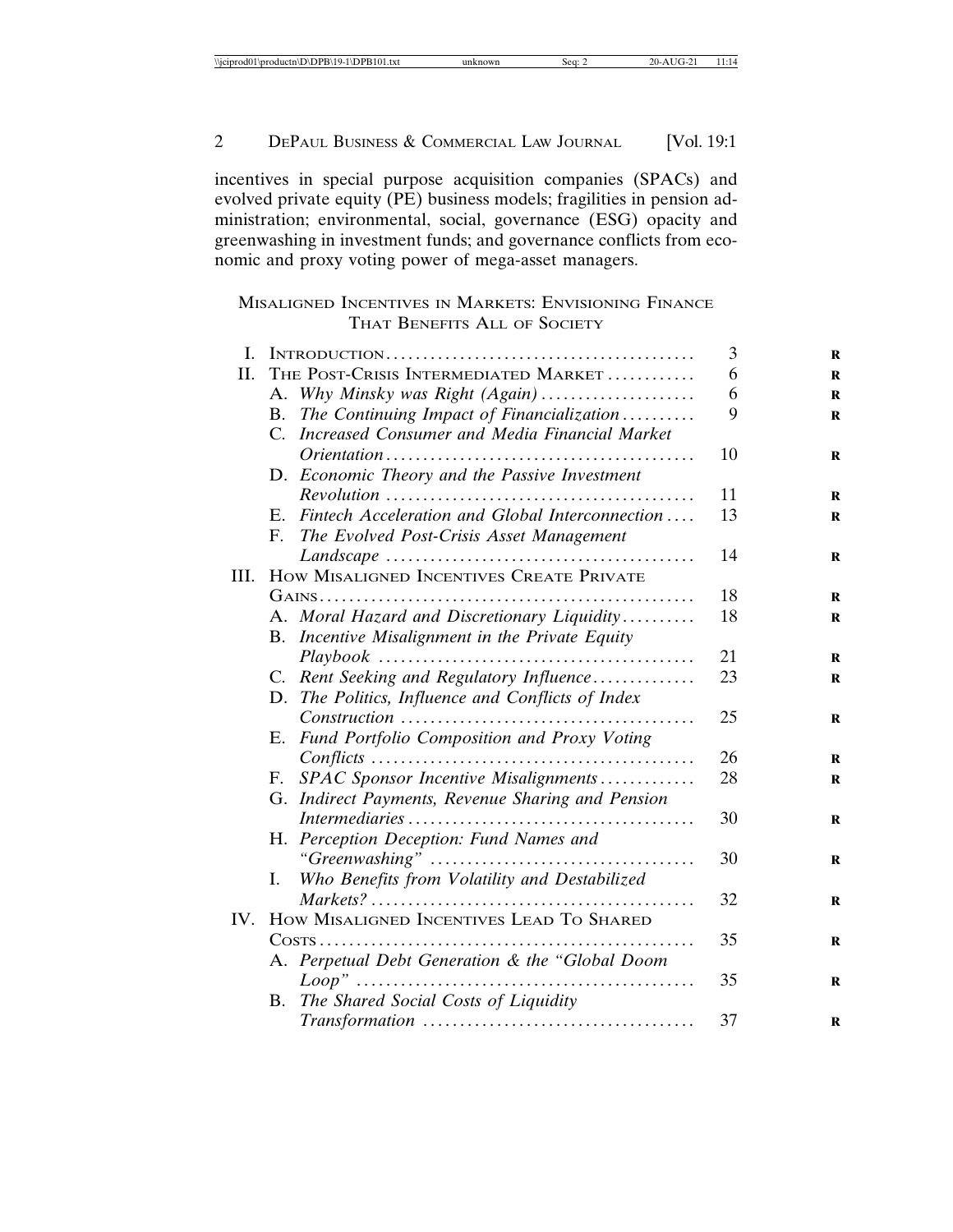| .<br>odd<br>эpі<br>tn\D\D<br>$+--$<br><i><b>NICIP</b></i><br>⊣nr<br>00 U U U<br>∙.txt<br>ч.<br>D) | now<br>ı٢<br>. . | sea: | $\sim$<br>٠.<br>-<br>- | . |
|---------------------------------------------------------------------------------------------------|------------------|------|------------------------|---|

| MISALIGNED INCENTIVES IN MARKETS                      | $\mathcal{F}$ |   |
|-------------------------------------------------------|---------------|---|
| C. Private Equity's Opaque (and Moving) Value         |               |   |
|                                                       | 40            | R |
| D. The Shared Costs of Securities Price Distortions   | 41            | R |
| E. Increasing System Complexity But Not Productivity. | 45            | R |
| F. Why More Isn't Necessarily Better in Financial     |               |   |
|                                                       | 49            | R |
| G. The Unique Shard Costs of Exchange Traded          |               |   |
|                                                       | 50            | R |
| H. Are Asset Managers Becoming Too "Influential" To   |               |   |
|                                                       | 51            | R |
| The Misaligned Incentives in Asset Manager<br>I.      |               |   |
|                                                       | 52            | R |
| V. THREE FUNDAMENTAL SHIFTS                           | 54            | R |
| A. The Power and Influence of Market Intermediaries.  | 54            | R |
| B. The Transparency and Comparability of Investment   |               |   |
|                                                       | 57            | R |
| C. The Calculus of Financialization                   | 58            | R |
|                                                       | 62            | R |
|                                                       |               |   |

#### I. INTRODUCTION

Many modern financial products and activities serve no useful underlying economic or productive function at all, other than profit for their originators and speculation for their users. This article uniquely advances Hyman Minsky's "money manager capitalism" (MMC) hypothesis,2 and places it within the robust post-crisis literature on financialization,3 by showing how the financial system has evolved since the 2008 crisis because of misaligned incentives. This evolved financial system is creating market intermediaries of astounding size, power, profitability, and economic and regulatory policy influence. Some financial firms expressly profit from greater complexity and interconnection, without producing anything, while others benefit directly from increased volatility. Yet we all bear the costs of this evolved financial system when it unravels due to its interconnectedness with the real economy, and main street's increased reliance on markets.

<sup>2.</sup> *See* Hyman P. Minsky, *Uncertainty and the Institutional Structure of Capitalist Economies,* 30(2) JOURNAL OF ECONOMIC ISSUES 357, 362-363 (1996), available at https://digitalcommons. bard.edu/cgi/viewcontent.cgi?article=1023&context=HM\_archive; *see* Hyman Minsky, *Money Manager Capitalism*, HYMAN P. MINSKY ARCHIVE, PAPER 13 (1989), 26 http://digitalcommons.bard.edu/hm\_archive/13.

<sup>3.</sup> *See infra* Sections II(b) & V(c).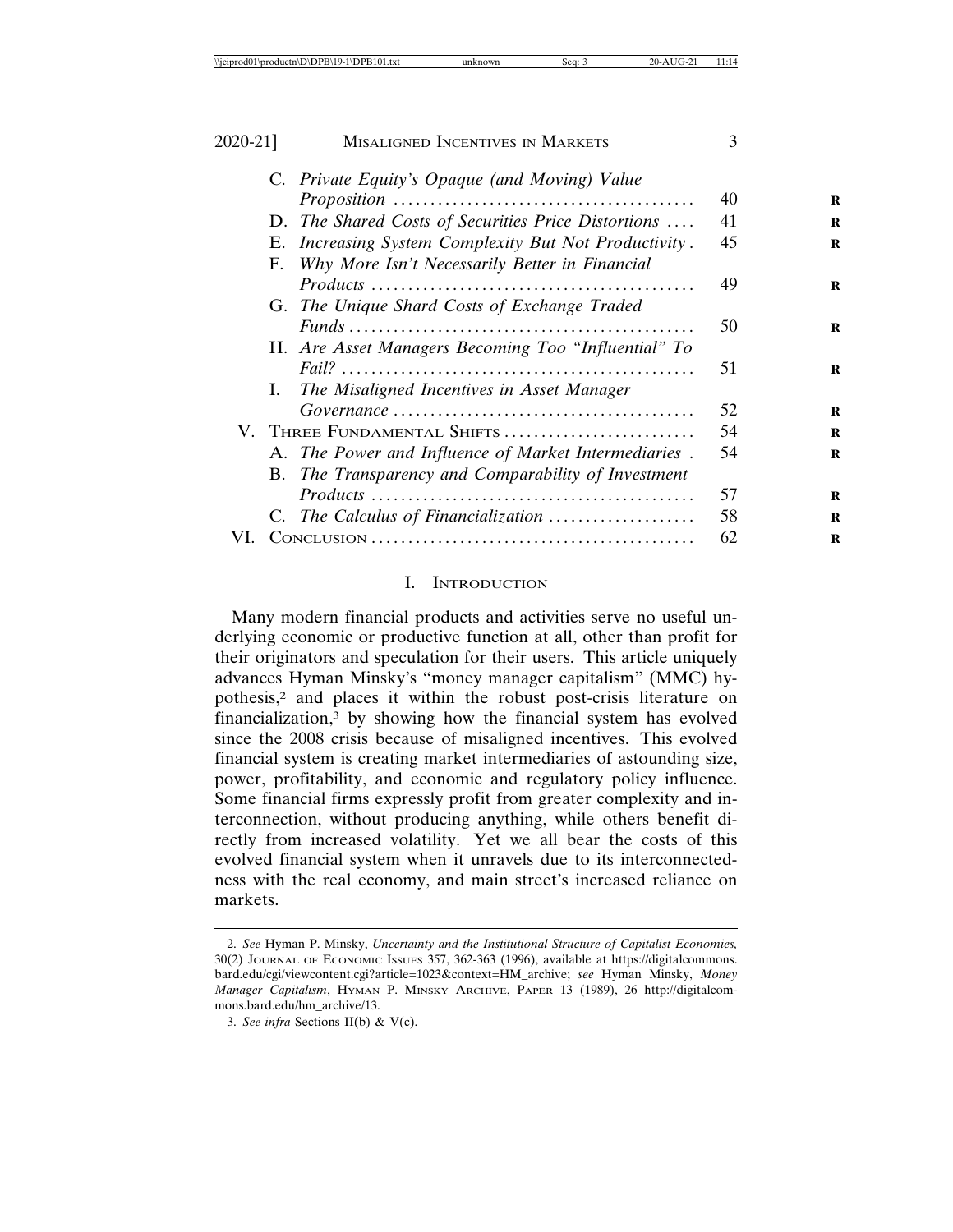\\jciprod01\productn\D\DPB\19-1\DPB101.txt unknown Seq: 4 20-AUG-21 11:14

#### 4 DEPAUL BUSINESS & COMMERCIAL LAW JOURNAL [Vol. 19:1]

This article advocates for a financial system that is de-financialized, de-complexified, more transparent, and better orientated to productive ends in a way that benefits all of society, not just the firms who reap asymmetrical payoffs in a complex system, intermediate capital, create financial products, or run the plumbing in a system that best serves them. In support of this contention the article profiles numerous post-crisis misaligned incentives in financial markets including financialization trends, moral hazard in debt origination, how some financial firms benefit from volatility; the real winners of the *GameStop* "meme stock" saga; problems from price dislocations in credit exchange traded funds (ETFs) during the coronavirus pandemic crash; conflicts in the construction and composition of indices; market disruption from volatility-linked exchange traded products (ETPs); misaligned incentives in special purpose acquisition companies (SPACs) and evolved private equity (PE) business models; fragilities in pension administration; environmental, social, governance (ESG) opacity and greenwashing in investment funds; and governance conflicts from economic and proxy voting power of mega-asset managers.

Minsky vigorously argued that economics was not a "subdivision of mathematics," and that theories regarding the economy relied on "observations" of what took place in the "actual economy."<sup>4</sup> He observed that "real world outcomes" were heavily dependent on the behavior of institutions and people, and that the "simplistic propositions of laissez-faire no longer hold."5 The real world as Minsky saw it is even now more strikingly true – capitalism in the U.S. has evolved to a point where "money managers" (which this article will extend to include a variety of financial market intermediaries and service providers) now wield vast economic power, extract massive profits from the economy, and exert significant regulatory and government influence.6 Even in the 1980's, Nobel laureate Professor James Tobin was skeptical about the efficiency of the financial system.7 While positing

<sup>4.</sup> *See* Minsky, *Uncertainty, supra* note 1 at 358 ("relevant theory is not a compendium of propositions derived from axioms assumed to be universally true")

<sup>5.</sup> *Id.* at 367.

<sup>6.</sup> *Id.* at 358-359.

<sup>7.</sup> *See* James Tobin, *On the Efficiency of the Financial System,* LLOYDS BANK REVIEW 1 (1984). (Tobin organized his critique of financial markets around four concepts of efficiency (*see* at 2-3): "information arbitrage" efficiency with asset prices revealing all known public information; "fundamental valuation" efficiency with prices accurately reflecting underlying fundamental value of assets including the value of all future payments or dividends; "full-insurance" efficiency with risk being rationally apportioned, known contingencies capable of effective hedging, borrowing aligned effectively to consumption, and the market operating in a state of competitive equilibrium; finally "functional" efficiency with the profits of financial firms being justified, despite these firms not providing a productive or consumptive service, because of some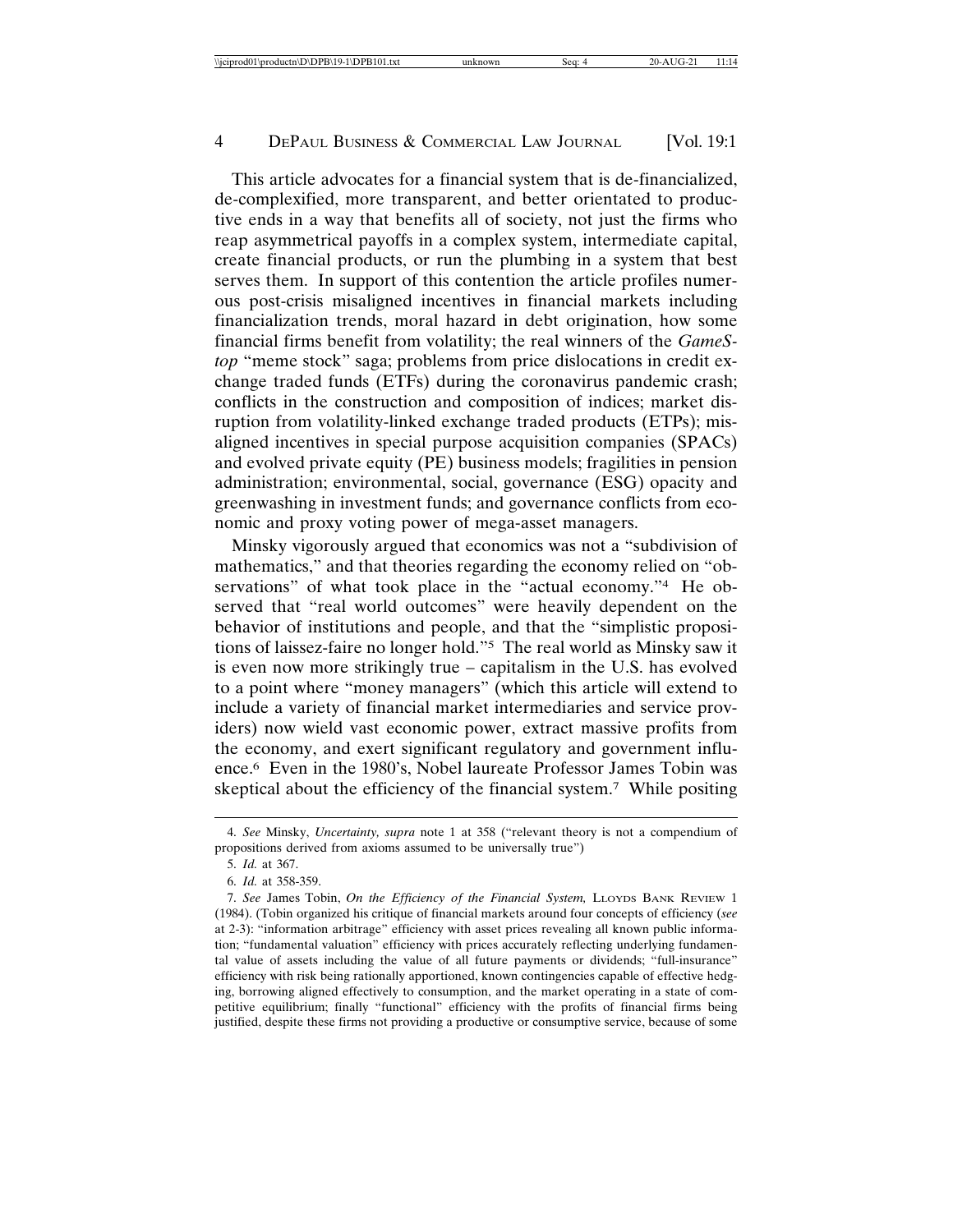that financial markets might be "information-arbitrage" efficient,8 he expressed reservations about the fundamental-valuation,<sup>9</sup> full-insurance,<sup>10</sup> and functional efficiency of financial markets  $-$  in other words the justification of financial firm's profits because of the valuable "social function" they perform.<sup>11</sup> He even went as far as to say "[w] hat is clear is that very little work done by the securities industry, as gauged by the volume of market activity, has to do with the financing of real investment in any very direct way."12 Tobin's reservations, particularly regarding functional efficiency, ring especially true today, and as this article will show, it is even worse than he posited in 1984.13 Market inefficiencies are exacerbated by a fundamentally flawed incentive structure where the externalities emanating from the profit-seeking activities of financial intermediaries can be passed on as shared costs borne by all of society (and the sovereign), $14$  while the benefits are captured by only a few.15

The article proceeds as follows. First, Section II describes the post-2008 crisis intermediated financial market in the context of an MMC paradigm, including the continuing impact of financialization, consumer and media market orientation, the role of economic theory in fostering the passive investing and indexing revolution, the accelerating influence of fintech, and how the asset management landscape has materially evolved post-crisis.16 Section III profiles numerous cases

valuable social function they otherwise perform such as risk pooling, resource allocation, insurance, payments facilitation, and allocating savings to productive enterprises.)

<sup>8.</sup> There is evidence, however, particularly in thinly traded markets and nascent asset classes such as crypto-assets, that markets aren't "informational-arbitrage" efficient, and that the "law of one price" is routinely violated. *See* Alexander Kroeger & Asani Sarkar, *Is Bitcoin Really Frictionless*, Federal Reserve Bank of New York, Liberty Street Economics Blog (March 23, 2016), https://libertystreeteconomics.newyorkfed.org/2016/03/is-bitcoin-really-frictionless.html; Lee Reiners, *Bitcoin Futures Are A Bad Idea,* DUKE GLOBAL FINANCIAL MARKETS FINREG BLOG (December 13, 2017), https://sites.law.duke.edu/thefinregblog/2017/12/13/bitcoin-futuresare-a-bad-idea/.

<sup>9.</sup> Tobin's critiques of fundamental valuation efficiency align with prior work done by Professor Robert J. Shiller, *see* Robert J. Shiller, *Do Stock Prices Move Too Much to be Justified by Subsequent Changes in Dividends?* 71 AMERICAN ECONOMIC REVIEW 421 (1981); Robert J. Shiller, *The Volatility of Long-Term Interest Rates and Expectations Models of the Term Structure,* 87 JOURNAL OF POLITICAL ECONOMY 1190 (1979).

<sup>10.</sup> *See* Tobin, *supra* note 6 at 5-14. Full insurance efficiency is associated with the well-known work of Kenneth Arrow & Gerard Debreu, *see* Kenneth Arrow & Gerard Debreu, *Existence of an Equilibrium for a Competitive Economy,* 22 ECONOMETRICA 256 (1954); GERARD DEBREU, THEORY OF VALUE, AN AXIOMATIC ANALYSIS OF ECONOMIC EQUILIBRIUM (1959).

<sup>11.</sup> *See* Tobin, *supra* note 6 at 5-14.

<sup>12.</sup> *Id.* at 11.

<sup>13.</sup> *Id.*

<sup>14.</sup> *Infra* Section IV.

<sup>15.</sup> *Infra* Section III.

<sup>16.</sup> *Infra* Section II.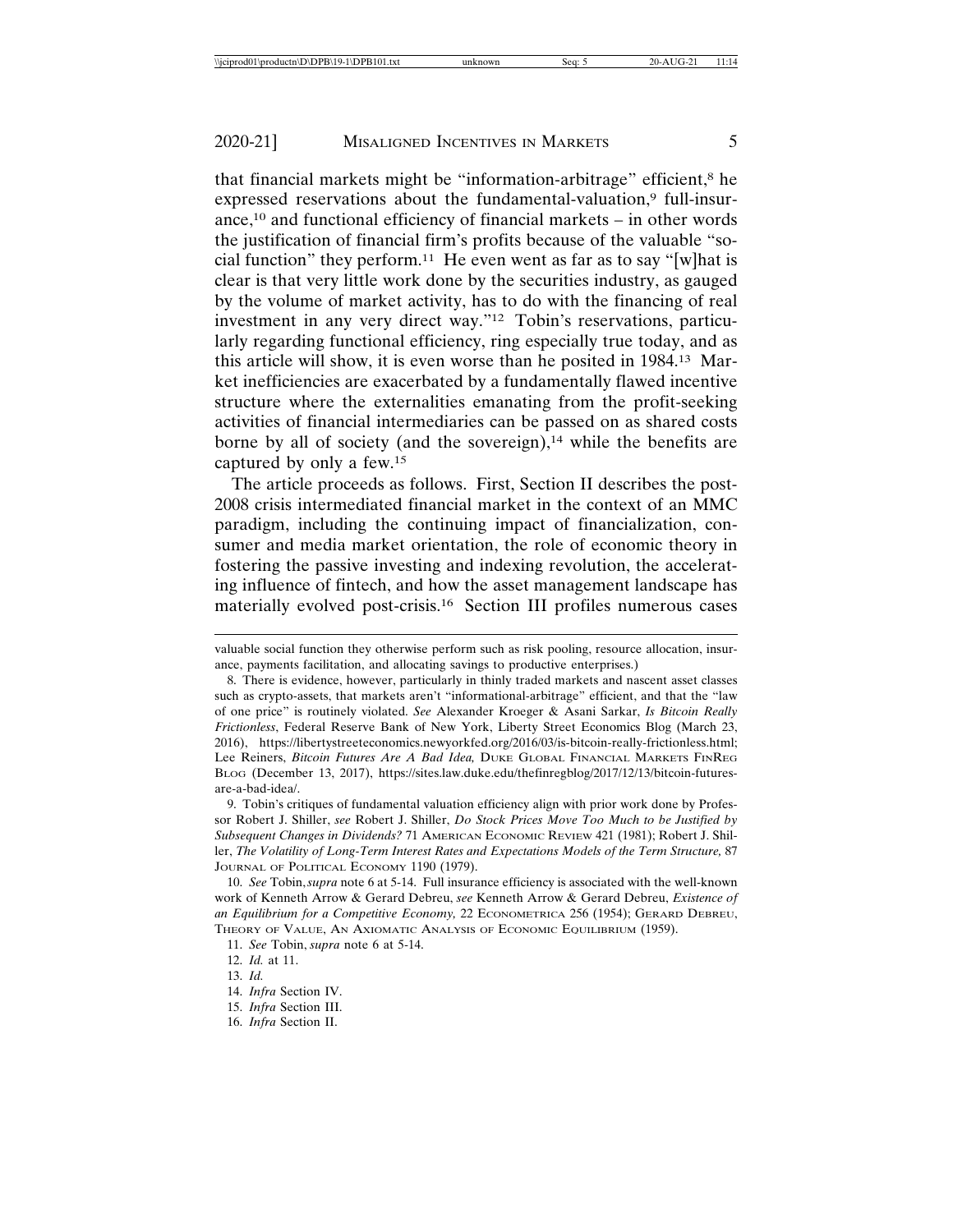studies in misaligned incentives in the financial system leading to private, distributive gains in favor of market intermediaries and away from ordinary citizens.17 Section IV presents evidence that externalities from this evolved system of misaligned incentives are shared by all.18 Finally, Section V presents three "fundamental shifts," together with resulting policy considerations, that are needed to make markets more healthy, and beneficial to the interests of productive firms and society at large: first, decrease the power and influence of market intermediaries; second, increase the transparency and comparability of investment products; and third, re-assess the calculus of financialization to favor the growth of productive enterprise.19

# II. THE POST-CRISIS INTERMEDIATED MARKET

# A. *Why Minsky was Right (Again)*

Hyman Minsky famously posited that the financial system grew destabilized from within<sup>20</sup> – a consequence of the profit seeking enterprises of financial firms.21 He attributed rapid credit growth to the profit seeking behaviors of financial intermediaries,<sup>22</sup> and posthumously increased his public profile after the 2008 crisis revealed that the profit seeking actions of banks, insurance, and investment companies operating as shadow banks, in pursuit of profits, endogenously

21. Minsky described his theory as a "financial instability hypothesis" which envisioned a cycle of endogenously-generated financial instability as banks, and other financial intermediaries, destabilize the financial system by introducing risky credit and financial products, in a search for operating profits, during periods of economic repose, *see* Hyman P. Minsky *The Financial Instability Hypothesis,* LEVY ECONOMICS INSTITUTE OF BARD COLLEGE WORKING PAPER NO. 74 (May 1992); Minsky, H.P. *Financial instability revisited: The economics of disaster.* 3 REAP-PRAISAL OF THE FEDERAL RESERVE DISCOUNT MECHANISM 97 (1972); H.P Minsky, *Schumpeter and finance*, in Salvatore Biasco, Alessandro Roncaglia, and Michele Salvati (eds), MARKET AND INSTITUTIONS IN ECONOMIC DEVELOPMENT: ESSAYS IN HONOUR OF PAULO SYLOS LABINI (1993).

<sup>17.</sup> *Infra* Section III.

<sup>18.</sup> *Infra* Section IV.

<sup>19.</sup> *Infra* Section V.

<sup>20.</sup> *See* HYMAN P. MINSKY, STABILIZING AN UNSTABLE ECONOMY (2008), 4 ("the Wall Streets of the world are important; they generate destabilizing forces, and from time to time the financial processes of our economy lead to serious threats of financial and economic instability, that is, the behavior of the economy becomes incoherent.") *See further* at 11 194-196, 230-238; *see* L. RANDALL WRAY, WHY MINSKY MATTERS (2016), 3, 11, 14-15 ("Minsky argued that the internal dynamics of our modern economy are not equilibrium seeking. There's no invisible hand operating that way. Furthermore, if we ever did achieve the mainstream's beloved 'equilibrium,' those internal dynamics would push us away – the system is not stable. And if by some miracle we were to get twice lucky – achieving an equilibrium that was stable – stability is *destabilizing.*")

<sup>22.</sup> *See* Wray, *Why Minsky Matters supra* note 19 at 38.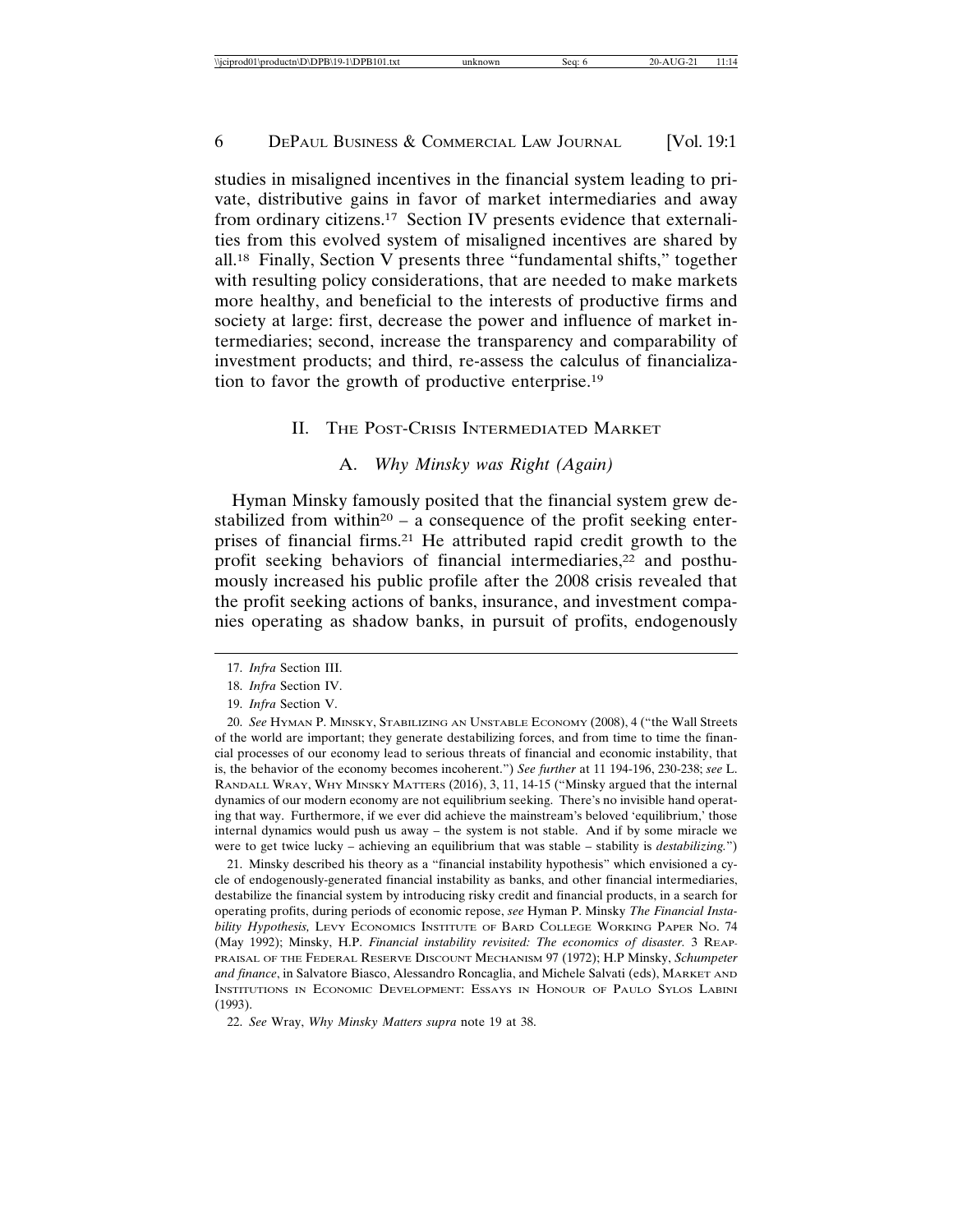destabilized the financial system.23 Recent empirical studies support Minsky's theory of endogenous instability, showing that financial crises originate in a "substantially predictable" way – onset through a "combination of rapid credit and asset price growth" over a three year period.24

In addition to his theory of financial instability,25 Minsky believed that capitalism had an "evolutionary character," – and that it had survived because "it is a system that is hospitable to institutional change."26 Capitalistic institutions (and the larger financial system) thus evolves from the profit seeking activities of its participants.27 Before he passed, he posited that our system had evolved into a modern "money manager capitalism" (MMC) system.28 The MMC hypothesis posits a precarious system-wide evolution where "money managers" (which I expand in this article to include other market intermediaries and financial market service providers) increase their size, economic power, and social and political influence, by virtue of their profit seeking activities – not the capital needs of productive enterprises.29 In an MMC system the "dominant financial players" are asset managers in search of returns.30 The MMC complements Minsky's influential work on endogenous market instability, and scholars studying Minsky have noted the MMC's lesser visibility in the scholarship.31

In an MMC system, asset managers issue financial products, which act as "proximate owners" of productive enterprises, and perform an intermediating function between firms and investors.32 MMC fosters

27. *Id.* at 27; *see* Minsky, Stabilizing, *supra* note 19 at 7 ("Economic systems are not natural systems. An economy is a social organization created either through legislation or by an evolutionary process of invention and innovation. Policy can change both the details and the overall character of the economy, and the shaping of economic policy involves both a definition of goals and an awareness that actual economic processes depend on economic and social institutions.")

28. *See* ERIC TYMOIGNE & L. RANDALL WRAY, THE RISE AND FALL OF MONEY MANAGER CAPITALISM: MINSKY'S HALF-CENTURY FROM WORLD WAR TWO TO THE GREAT RECESSION, ROUTLEDGE CRITICAL STUDIES IN FINANCE AND STABILITY (2014), 72-105.

29. *See* Minsky, *Schumpeter*, *supra* note 20; Tymoigne & Wray, *supra* note 27 at 72-105.

30. *See* Wray *supra* note 19 at 38.

31. *See Id.*; C.J. Whalen, (2002), *Money manager capitalism: Still here, but not quite as expected*, 36(2) J. OF ECON. ISSUES (2002).

<sup>23.</sup> *See* L. Randall Wray, *Minsky's Money Manager Capitalism and the Global Financial Crisis*, LEVY ECONOMICS INSTITUTE OF BARD COLLEGE WORKING PAPER NO. 661 (March 2011), http://www.levyinstitute.org/pubs/wp\_661.pdf.

<sup>24.</sup> *See* Robin Greenwood, Samuel G. Hanson, Andrei Shleifer & Jakob Ahm Sorensen, *Predictable Financial Crisis,* HARVARD BUSINESS SCHOOL WORKING PAPER 20-130 (2020), https:// www.hbs.edu/faculty/Publication%20Files/20-130\_6002ac58-19a9-469a-a0cc-506a5f836ae7.pdf.

<sup>25.</sup> *See* Wray, *Why Minsky Matters supra* note 19 at 31-34.

<sup>26.</sup> Minsky, Money Manager Capitalism, *supra* note 1 at 26.

<sup>32.</sup> Hyman P. Minsky, *Uncertainty, supra* note 1 at 358.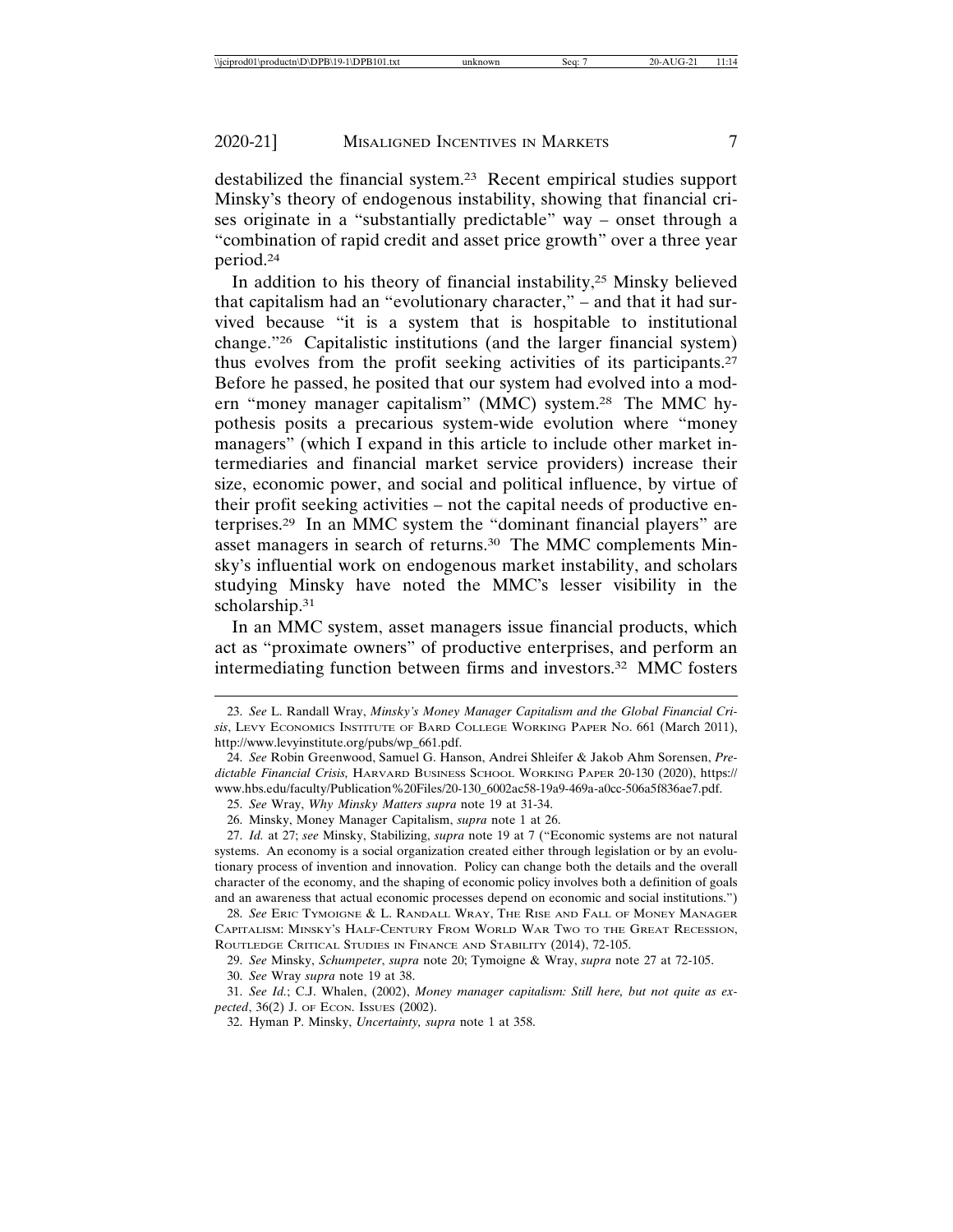the growth of debt,<sup>33</sup> and captures mutual and pension funds, and PE firms who traditionally, "provided the equity investment for highly leveraged buy outs of firms,"34 but, as will be discussed in depth below,<sup>35</sup> have now evolved their operations to originate credit and perform other "shadow banking" activities.<sup>36</sup> MMC emerged through the evolution of American capitalism in five stages: commercial;<sup>37</sup> industrial (including "wild cat" financing); financial (including "state financing"); paternalistic (including "welfare state" and managerial financing); and finally MMC.38

Minsky noted that MMC had six characteristics: (1) businesses often organize in a corporate form; (2) financial institutions (including banks, insurance companies, and asset managers) hold the liabilities of these corporations as assets; (3) a "new layer of intermediation" is inserted between the corporation and the financial institutions (as well as other savers and investors) by asset (fund) managers; (4) certain contractual obligations form around these asset managers; (5) the "stated aim" of the asset managers is to maximize the value of these intermediated investment products; and (6) the performance of a given fund is measured by a "total return on assets" which includes dividends and interest received and share price appreciation.<sup>39</sup> Professors Eric Tymoigne and L. Randall Wray have suggested that MMC also includes the phenomena of "securitization, globalization, financialization, deregulation and desupervision."40

This article's central claim is that Minsky's MMC hypothesis remains critically relevant today, and it has evolved in complex ways not captured by the six characteristics above. It manifests beyond the conventional search for yield in investment returns by asset managers, and is now seen in misaligned incentives in the financial market which lead to a diverse range of private gains for financial firms<sup>41</sup> and shared

39. *Id.* at 363.

<sup>33.</sup> *See* Wray, *supra* note 19 at 148 ("[t]his was the ugly side of money manager capitalism: the growth of financial assets under management was equal to the growth of financial liabilities of somebody.")

<sup>34.</sup> Minsky, *Uncertainty, supra* note 1 at 358.

<sup>35.</sup> *See infra* Sections II(f), III(b) & IV(c).

<sup>36.</sup> The Federal Reserve has defined shadow banking as "financial intermediaries that conduct maturity, credit, and liquidity transformation without explicit access to central bank liquidity or public sector credit guarantees." *See* Zoltan Pozsar, Tobias Adrian, Adam Ashcraft & Haley Boesky, *Shadow Banking,* FEDERAL RESERVE BANK OF NEW YORK STAFF REPORT 458, 458 (2010); *see* Tymoigne & Wray, *supra* note 27 at 44-45

<sup>37.</sup> *See* Tymoigne & Wray, *supra* note 27 at 44-45.

<sup>38.</sup> *See* Minsky, *Uncertainty, supra* note 1 at 362 (1996).

<sup>40.</sup> Tymoigne & Wray, *supra* note 27 at 72.

<sup>41.</sup> *See infra* Section III.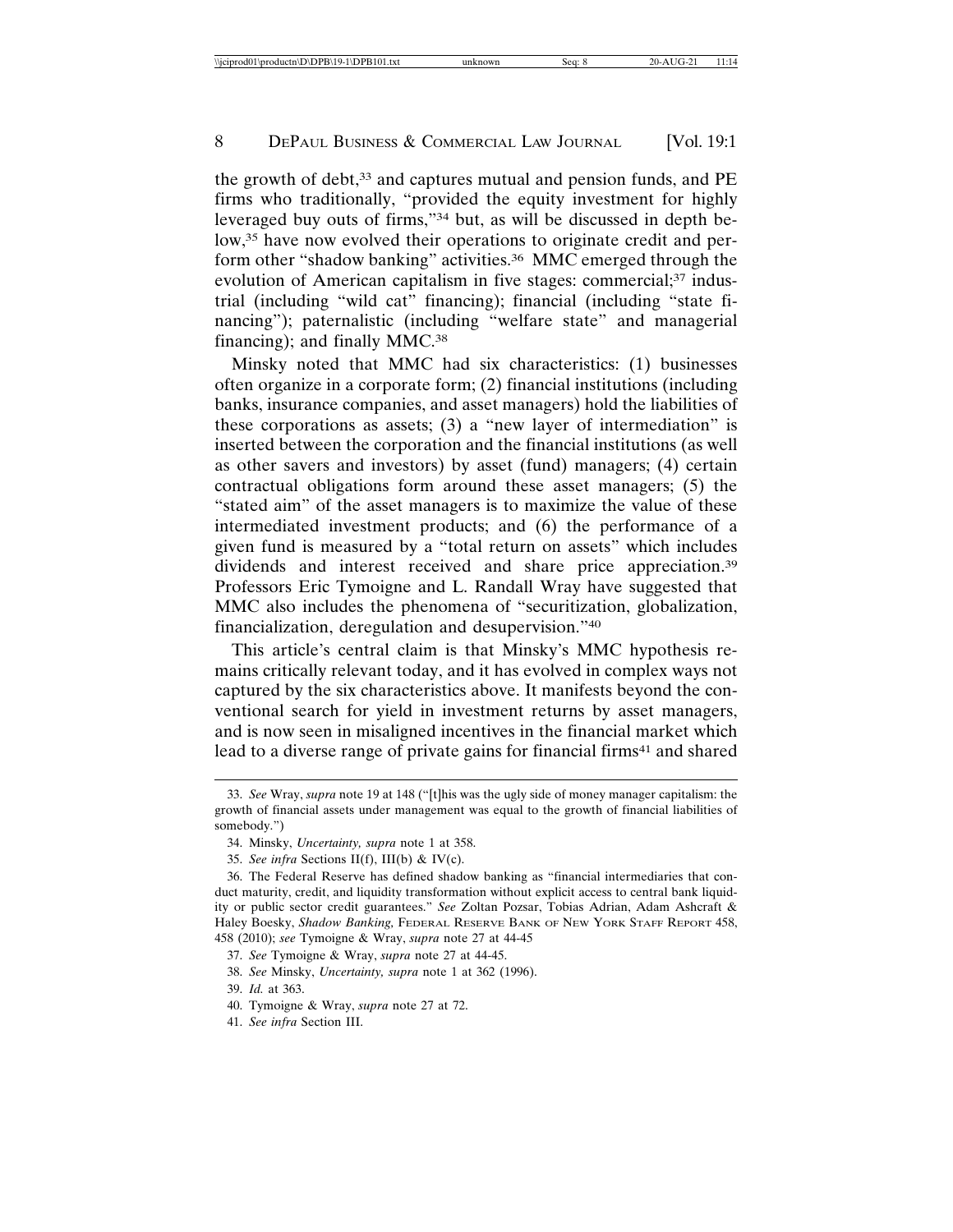costs for all of society.42 It has proven resilient post-2008 crisis, and is now fostering unprecedented concentrations of economic power and public policy influence for the largest asset managers,43 while creating new market externalities (shared costs) which emerge from the deepened complexity and interconnectedness of the financial system.44 After the 2008 crisis, universal banks were subjected to heightened regulatory standards, paving the way for asset managers to increase their importance as shadow banks and financial intermediaries – a period Bank of England Chief Economist Andrew Haldane has described as "the age of asset management."<sup>45</sup> This article positions Minsky's vision of an evolved capitalistic structure dominated by financial intermediaries within the age characterized by Haldane, and supplemented by the theories of Karl Polanyi that financial markets evolve to render society as "an accessory to the economic system."46

# B. *The Continuing Impact of Financialization*

Over the past four decades the relative size of the financial industry has grown as a function of the economy, and trillions of dollars of profits have been transferred to the financial sector away from other productive industries.47 Concurrently, the pay disparities between financial and non-financial executives have widened.48 During this time, markets have significantly deepened in complexity and interconnectedness, while the number of participants and intermediaries interfacing with each other through an ever increasing number of financial products, trading venues and applications have exponentially expanded.49

<sup>42.</sup> *See infra* Section IV.

<sup>43.</sup> *See infra* Sections IV(h) & V(a).

<sup>44.</sup> *See infra* Section IV.

<sup>45.</sup> Andrew Haldane, *The age of asset management?* Bank of England (April 4, 2014), https:// www.bankofengland.co.uk/speech/2014/the-age-of-asset-management.

<sup>46.</sup> KARL POLANYI, THE GREAT TRANSFORMATION, 75 (1st ed. 1957).

<sup>47.</sup> See D. Tomaskovic-Devey & K-H Lin*, Income dynamics, economic rents, and the financialization of the U.S. Economy*. 76 AMERICAN SOCIOLOGICAL REVIEW 538 (2011).

<sup>48.</sup> *See* S.N. Kaplan & J. Rauh, *Wall Street and main street: What contributes to the rise in the highest incomes?* 23 REVIEW OF FINANCIAL STUDIES 1004 (2010); John Bakija, Adam Cole & Badley Heim*, Jobs and Income Growth of Top Earners and the Causes of Changing Income Inequality: Evidence From U.S. Tax Return Data*, U.S. DEPARTMENT OF TREASURY (April 2012).

<sup>49.</sup> *See* Manuel A. Utset, *Complex Financial Institutions and Systemic Risk,* 45 GA. L. REV. 779 (2011); Ryan Clements, *Are ETFs Making Some Asset Managers Too Interconnected to Fail?* 22(4) U. PA. J. BUS. L. 772 (2020); *See* Ryan Clements, *Exchange Traded Confusion: How Industry Practices Undermine Product Comparisons in Exchange Traded Funds,* (forthcoming) VIR-GINIA. LAW & BUS. REV. 63 (2021), available at https://papers.ssrn.com/sol3/ papers.cfm?abstract\_id=3680219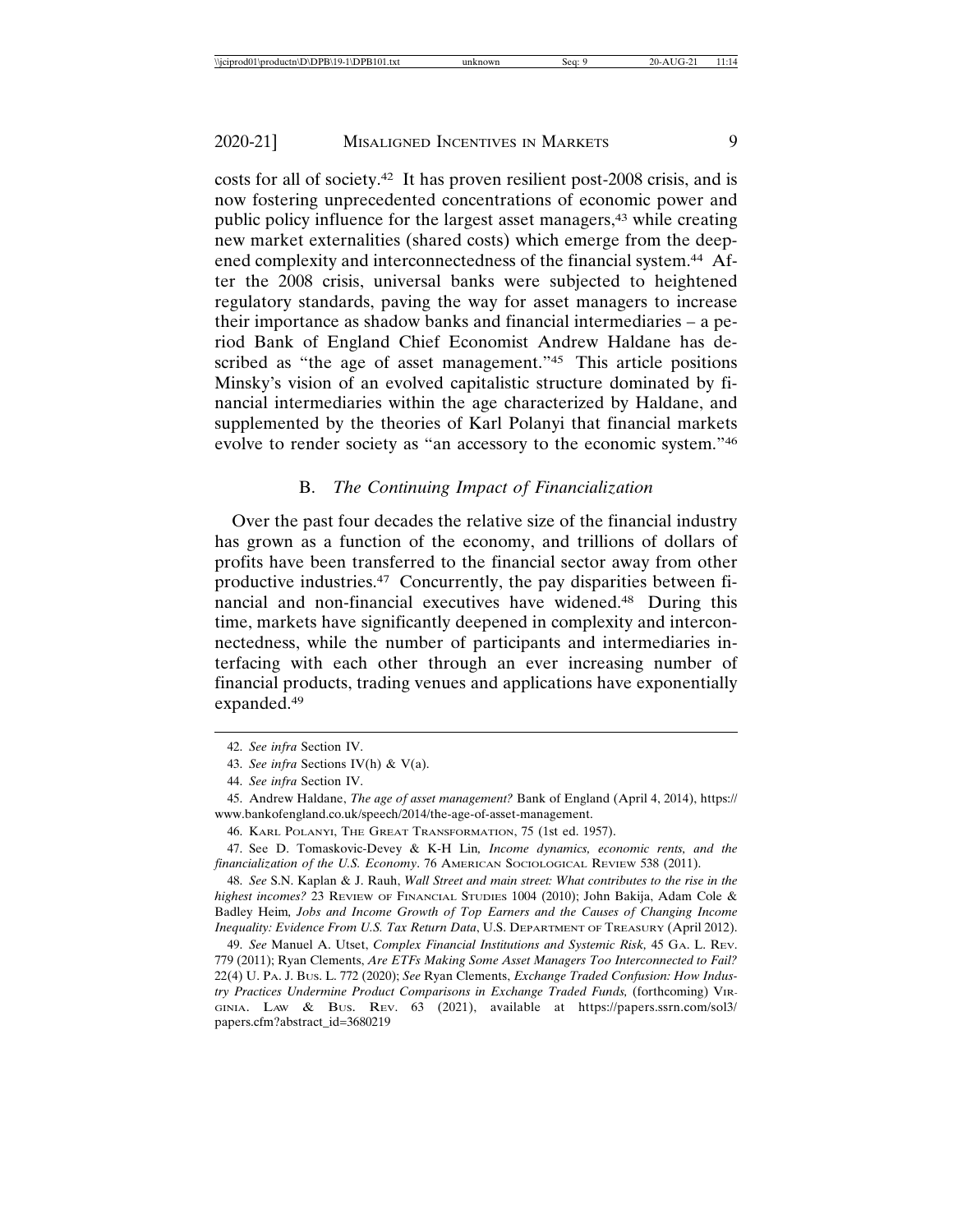Markets today have given rise to "meta-markets," and as a result, system-wide complexity (and risk) has been extended by lengthened chains of financial intermediation and increased informational opacity.50 As information "signal" become harder to ascertain,51 and the costs of obtaining valuable information increases,52 actors are disincentivized to engage in price discovery and "informational deficits" can easily lead to investor herds and irrational market behavior.53 This article will identify many such incidents,<sup>54</sup> all of which are generated by a misaligned incentive structure.

# C. *Increased Consumer and Media Financial Market Orientation*

Today, finance is woven tightly into the daily fabric of society – some argue too much so.<sup>55</sup> Households are orientated to the markets due to self-directed investments and greater levels of consumer and real-estate debt.56 This orientation at the household level is, in large part, due to employers moving away from offering "defined benefit plans" (which guarantee a specific retirement income) towards "defined contribution" plans, owned and managed by employees, which increased consumer orientation towards the market and crystalized the importance of financial products.57

Markets have largely been "democratized" with the emergence of online discount brokers and fintech innovations like "robo-advisors" offering low-fee access to intra-day securities trading, ETFs and other

<sup>50.</sup> *See* Manuel Utset, *Rational Financial Meltdowns,* 10 HASTINGS BUS. L. J. 407, 407-408, (2014).

<sup>51.</sup> Signal, which is pertinent information relating to the value of an asset can be contrasted with "noise" which is generated from "uninformed" trading, but which can still have a material impact on the price of an asset, *see* Bing Han, Ya Tang, & Liyan Yang, *Public Information and Uninformed Trading: Implications for Market Liquidity and Price Efficiency, 163 J. OF ECON.* THEORY 604, 605 (2016).

<sup>52.</sup> *See* Utset, *Rational, supra* note 49 at 424.

<sup>53.</sup> *Id.* at 428.

<sup>54.</sup> *See infra* Section IV.

<sup>55.</sup> *See* Steve Denning, *Why Financialization Has Run Amok,* FORBES (June 3, 2014), https:// www.forbes.com/sites/stevedenning/2014/06/03/why-financialization-has-run-amok/

<sup>?</sup>sh=71b394f33d7d; Christine Emba, *Has our economy become too 'financialized'?* THE WASH-INGTON POST (April 18, 2016), https://www.washingtonpost.com/news/in-theory/wp/2016/04/18/ has-our-economy-become-too-financialized/.

<sup>56.</sup> Gerald F. Davis & Suntae Kim, *Financialization of the Economy*, 41 ANNUAL REVIEW OF SOCIOLOGY 203, 203-204, 216 (2015).

<sup>57.</sup> *See* J.S. Hacker, *Privatizing Risk Without Privatizing The Welfare State: The Hidden Politics of Social Policy Retrenchment in the United States,* 98 AMERICAN POLITICAL SCIENCE REVIEW 243, 243-260 (2004); *see* Gerald F. Davis, *A New Finance Capitalism? Mutual funds and Ownership Re-Concentration in the United States,* 5 EUROPEAN MANAGEMENT REVIEW 11, 11-21 (2008).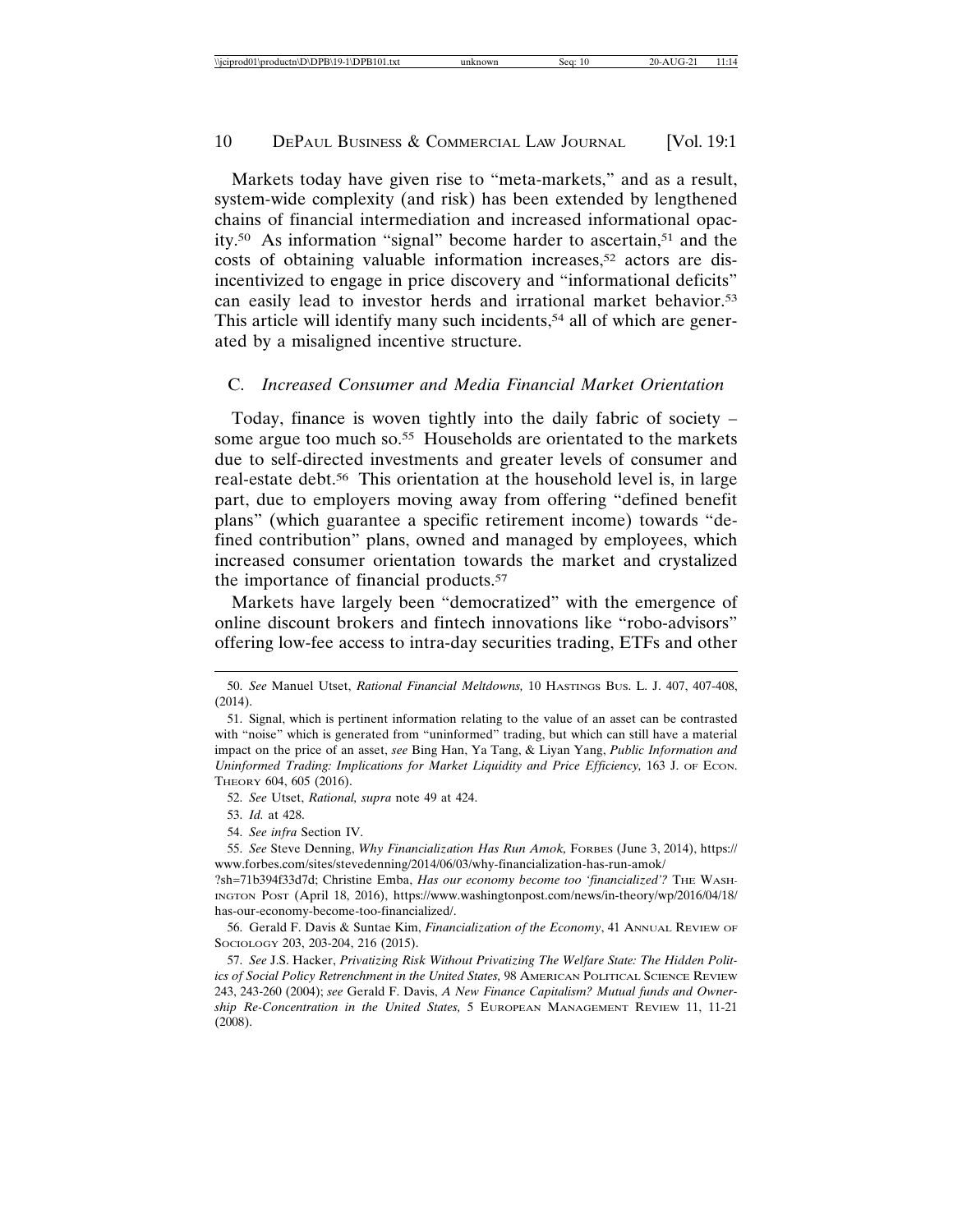ETPs.58 Dreams of riches through "day trading" have captured the imaginations of many (as witnessed recently in a spike in day trading during the coronavirus pandemic), often to the detriment of novice investors.59 The more individuals interface with, and are oriented daily towards, the financial market, the more economically powerful and profitable the intermediated asset management industry grows.<sup>60</sup> Further, the more deeply cemented the evolved system of MMC becomes.

#### D. *Economic Theory and the Passive Investment Revolution*

With the outsourcing of pensions and retirement savings to Wall Street, and the increased orientation of main street and consumers to the financial markets, a counter-intuitive phenomenon has also emerged - what is rational for the individual may, in fact, end up being sub-optimal for society at large. Since the 2008 crisis there has been an incredible transition towards index and passive investing.61 Modern portfolio theory suggests that a low-cost, diversified, investment portfolio is an efficient individual strategy for a wide segment of society since it mitigates the "idiosyncratic risk" of individual company

<sup>58.</sup> *See* Ryan Clements, *Regulating Fintech in Canada and the United States: Comparison, Challenges and Opportunities*, 12(23) UNIVERSITY OF CALGARY, SCHOOL OF PUBLIC POLICY SPP RESEARCH PAPERS (August 2019), 21-22, https://www.policyschool.ca/wp-content/uploads/ 2019/08/Fintech-Clements-final.pdf.

<sup>59.</sup> *See* Annie Nova, *Many are chasing the stock market by day trading in the pandemic. It could end badly,* CNBC (September 21, 2020), https://www.cnbc.com/2020/09/21/many-peopleturn-to-day-trading-in-pandemic-few-will-be-a-winners.html; *see* Jessica Camille Aguirre, "*It's A Whole Other Level of Insanity:" How Pandemic Day Traders Are Turning Wall Street Upside Down,* VANITY FAIR (September 14, 2020), https://www.vanityfair.com/news/2020/09/how-pandemic-day-traders-are-turning-wall-street-upside-down.

<sup>60.</sup> There is evidence that this economic power is disproportionally converging around three firms, *see* Lucian Bebchuk & Scott Hirst, *The Specter of the Giant Three*, 99 B.U. L. REV. 721, 723 (2019) ("Over the last decade, more than 80% of all assets flowing into investment funds has gone to the Big Three, and the proportion of total funds flowing to the Big Three has been rising through the second half of the decade."). Bebchuk and Hirst cite a variety of reasons for this phenomenon including operational economies of scale and the ability to provide preferential treatment to institutional clients (*see* at 729). However the impact of the media on a financeoriented culture may also be a major contributing factor. Because of a behavioral economics phenomenon known as "overreliance on salience" there may be a quality perception bias for certain firms based on their higher profile, and more frequent media mention. *See* Clements, *Exchange Traded Confusion, supra* note 48 at 41; see ONTARIO SECURITIES COMMISSION, *Behavioral Insights Key Concepts, Applications and Regulatory Considerations*, OSC STAFF NOTICE 11-778 (March 29, 2017), 33 https://www.osc.gov.on.ca/documents/en/Securities-Category1/ sn\_20170329\_11-778\_behavioural-insights.pdf.

<sup>61.</sup> *See* Rachel Evans & Carolina Wilson, *How ETFs Became The Market,* BLOOMBERG (September 13, 2018), https://www.bloomberg.com/graphics/2018-growing-etf-market/?srnd=etfs; *see* FINANCIAL TIMES, Opinion Lex, *BlackRock / Vanguard: ETF Leviathans* (January 18, 2021), https://www.ft.com/content/983542f1-151d-4fae-947a-6509967183aa.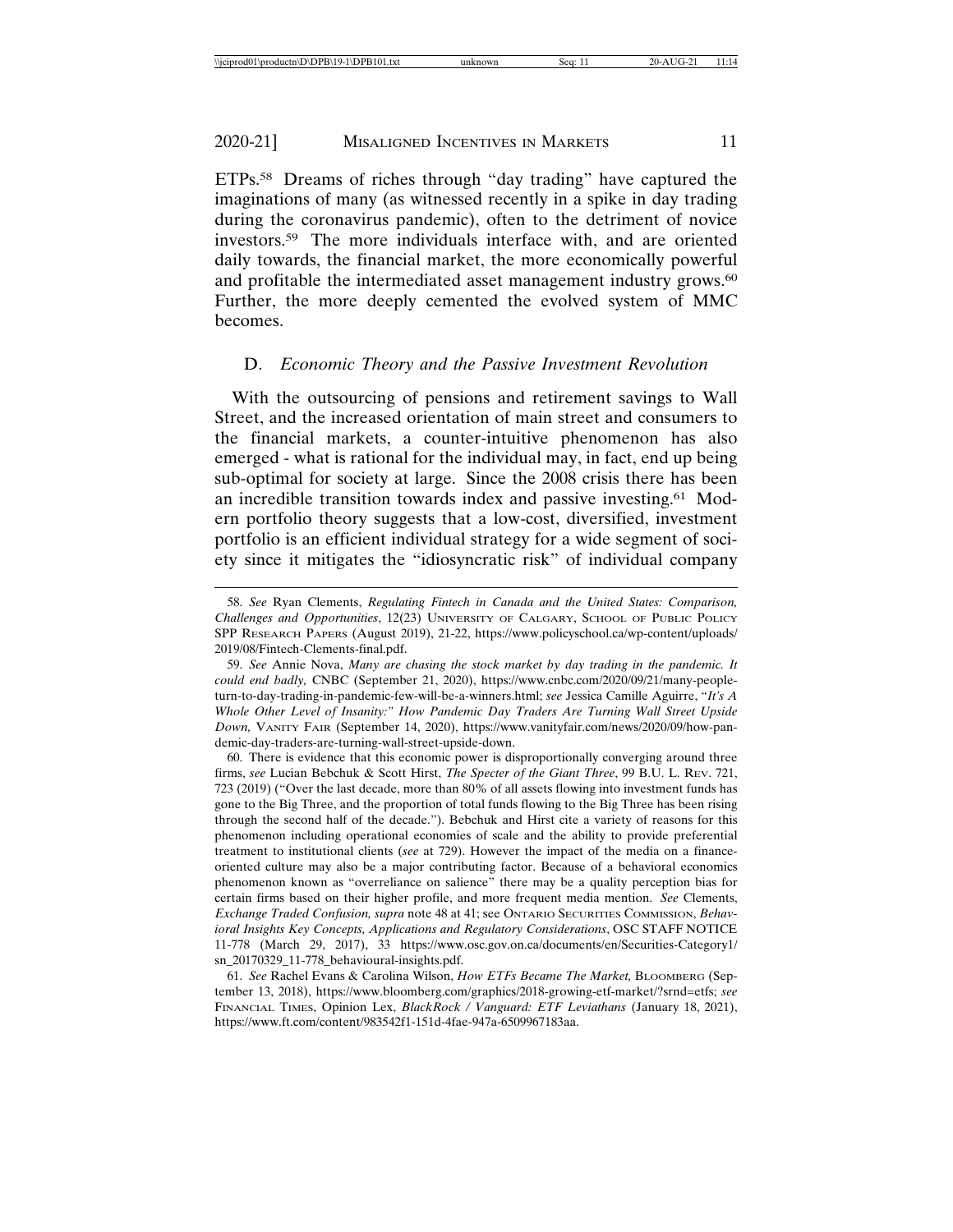stocks.62 Empirical evidence suggests that investors are better off buying the entire market than attempting to beat it by picking individual stocks.63 This explains the massive migration between 2006 and 2018 of more than \$3 billion in investment assets away from actively managed funds to passive index funds in the U.S.64

Just prior to his passing, *Vanguard's* late founder John Bogle suggested that a "tragedy of the commons" had emerged in the markets due to the nascent dominance of passive investments and indexing, and the rise of "momentum" and other trend strategies, in the form of impaired price discovery, herding and heighted market volatility.65 This article seeks to deepen the tragedy of the commons analogy by arguing that our evolved system of MMC is not solely a byproduct of the individually rational investment decisions of investors,<sup>66</sup> but also the individually rational profit seeking motivations of financial firms driven by misaligned incentives.67 Thus the externalities of MMC are also a by-product of rational individual choices (by both retail and institutional investors). The MMC, however, in its post-crisis variety has much larger implications. It is fundamentally changing the organizational structure of capitalism, the role of sovereign, and the social

<sup>62.</sup> *See* Harry Markowitz, *Portfolio Selection,* 7 JOURNAL OF FINANCE 77 (1952)

<sup>63.</sup> See Eugene F. Fama & Kenneth R. French, Luck versus Skill in the Cross-Section of Mutual Fund Returns, 65(5) J. OF FINANCE 1915 (2010); Vladyslav Sushko & Grant Turner, The implications of passive investing for securities markets, BIS QUARTERLY REVIEW, at 116-17 (Mar. 2018), https://www.bis.org/publ/qtrpdf/r\_qt1803j.pdf; J. Busse, A. Goyal & S. Wahal, Investing in a global world, 18(2) REVIEW OF FINANCE 561 (2014).

<sup>64.</sup> *See* Sushko, & Turner, *supra* note 62 at 113–131; R. Henderson, *JPMorgan edges closer to zero fees in a push for passive.* FINANCIAL TIMES (March 11, 2019), https://www.ft.com/content/ 4e971cba-4414-11e9-a965-23d669740bfb; J. Gittelsohn, *End of Era: Passive Equity Funds Surpass Active in Epic Shift,* BLOOMBERG (September 11, 2019) https://www.bloomberg.com/news/ articles/2019-09-11/passiveu-s-equity-funds-eclipse-active-in-epic-industry-shift; Paul Samuelson, *Challenge to Judgement,* 1 JOURNAL OF PORTFOLIO MANAGEMENT 17 (1974); Judith Evans & Jonathan Eley, *Democratizing Finance: How Passive Funds Changed Investing*, Financial Times (Jan. 30, 2015), https://www.ft.com/content/b3c0c960-a56c-11e4-bf11-00144feab7de; Ben Johnson, *Active vs. Passively Managed Funds: Takeaways From Our Midyear Report,* MORNINGSTAR BIG PICTURE (Aug. 23, 2018), https://www.morningstar.com/blog/2018/08/23/activelymanaged.html.

<sup>65.</sup> John C. Bogle, *Bogle Sounds A Warning on Index Funds,* THE WALL STREET JOURNAL (November 29, 2018), https://www.wsj.com/articles/bogle-sounds-a-warning-on-index-funds-1543504551?mod=trending\_now\_4.

<sup>66.</sup> *See* Conrad de Aenlle, *Opinion: John Bogle has a Warning for Index Fund Investors,* MARKETWATCH (June 1, 2017), https://www.marketwatch.com/story/john-bogle-has-a-warningfor-index-fund-investors-2017-06-01 ("As with any tragedy of the commons, indexing is the sensible thing for each individual to do, but each individual should remember that many sensible ideas, especially in investing, make less sense as more people put them into practice. When the stock market turns down again, index fund owners will have to become their own active manager and make sure they're well diversified, with limited exposure to risk, chaos, and catastrophe.")

<sup>67.</sup> *See infra* Section III.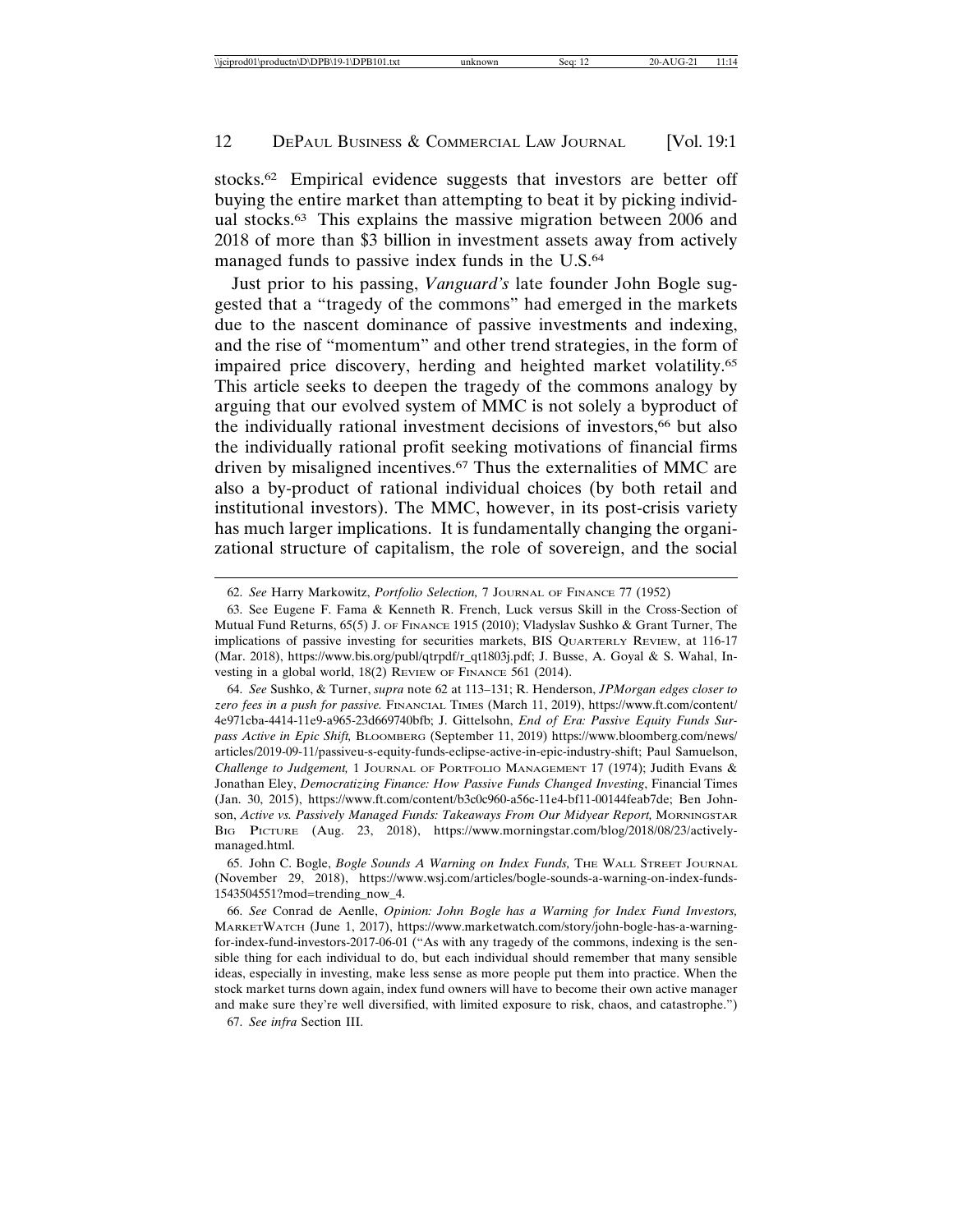function of market intermediaries, and in so doing generating shared externalities.<sup>68</sup>

# E. *Fintech Acceleration and Global Interconnection*

The process of market intermediation has been dramatically altered by fintech, which has both "democratized" access to financial markets by lowing the cost of, and barriers to, participation for average lowaccount size investors, and allowed for a wide range of diversified financial products such as index funds and ETFs at extremely low costs.69 Fintech intermediation innovations, like the California-based *Acorns*, are providing financial inclusionary benefits by allowing investors to "round-up" their consumer purchases and "invest their spare change" through micro-buys of ETFs, thereby facilitating an automated savings mechanism for low dollar accounts.70 These fintechenabled investment mechanisms have grown alongside increased popularity in algorithmic wealth management programs ("robo-advisors"), which build low-cost model portfolios often using ETFs.<sup>71</sup>

At the forefront of this digital intermediation revolution are online discount brokerages like *Robinhood,*72 which describes itself as one of the first technology platforms to offer a "commission-free trading environment."73 Robinhood has had a tremendous impact on the investment industry;74 yet, as this article will profile in detail, in light of the

<sup>68.</sup> *See infra* Section IV.

<sup>69.</sup> *See* Evans & Eley, *supra* note 63.

<sup>70.</sup> *See* Kate Rooney, *Fintech start-up Acorns valued at \$860 million after latest funding round,* CNBC (28 January 2019), https://www.cnbc.com/2019/01/28/fintech-start-up-acorns-valued-at-860-million-after-latest-funding-round.html

<sup>71.</sup> *See* Saule T. Omarova, *New Tech v. New Deal: Fintech as a Systemic Phenomenon,* 36 YALE J. ON REG. 735, 788 (2019); Bret E. Strzelczyk, *Rise of the Machines: The Legal Implications For Investor Protection With The Rise of Robo-Advisors,* 16 DEPAUL BUS. & COM. L.J. 55 (2017). Some fear that Robo-advisors increase the potential for correlated investment portfolios and "herding risk", *see* William Magnuson, *Regulating Fintech,* 71 VANDERBILT LAW. REV. 1167, 1199, 1209 (2018); Francesco D'Acunto, Prabhala Nagpurnan & Alberto Rossi, *The Promises and Pitfalls of Robo-Advising,* CESIFO WORKING PAPER SERIES NO. 6907 (2018), available from https://ssrn.com/abstract=3165339. Also, there are concerns in the literature on liability and the fiduciary implications of algorithmic wealth management, *see* John Lightborne, *Algorithms and Fiduciaries: Existing and Proposed Regulatory Approach to Artificially Intelligent Financial Planners,* 67 DUKE L. J. 651 (2017). These fintech platforms also give rise to new regulatory challenges and risks like ensuring product suitability, managing cyber-security, data privacy, and the systemic implications of scalability, *see* Tom Baker & Benedict Dellaert, *Regulating Robo Advice Across The Finance Service Industry,* 103 IOWA LAW REV. 713 (2018).

<sup>72.</sup> *See* ROBINHOOD, https://robinhood.com/ (last accessed February 3, 2021) 73. Id.

<sup>74.</sup> John Divine, How Robinhood Changed an Industry, U.S. NEWS & WORLD REPORT (Oct. 17, 2019), https://money.usnews.com/investing/investing-101/articles/how-robinhood-changed-anindustry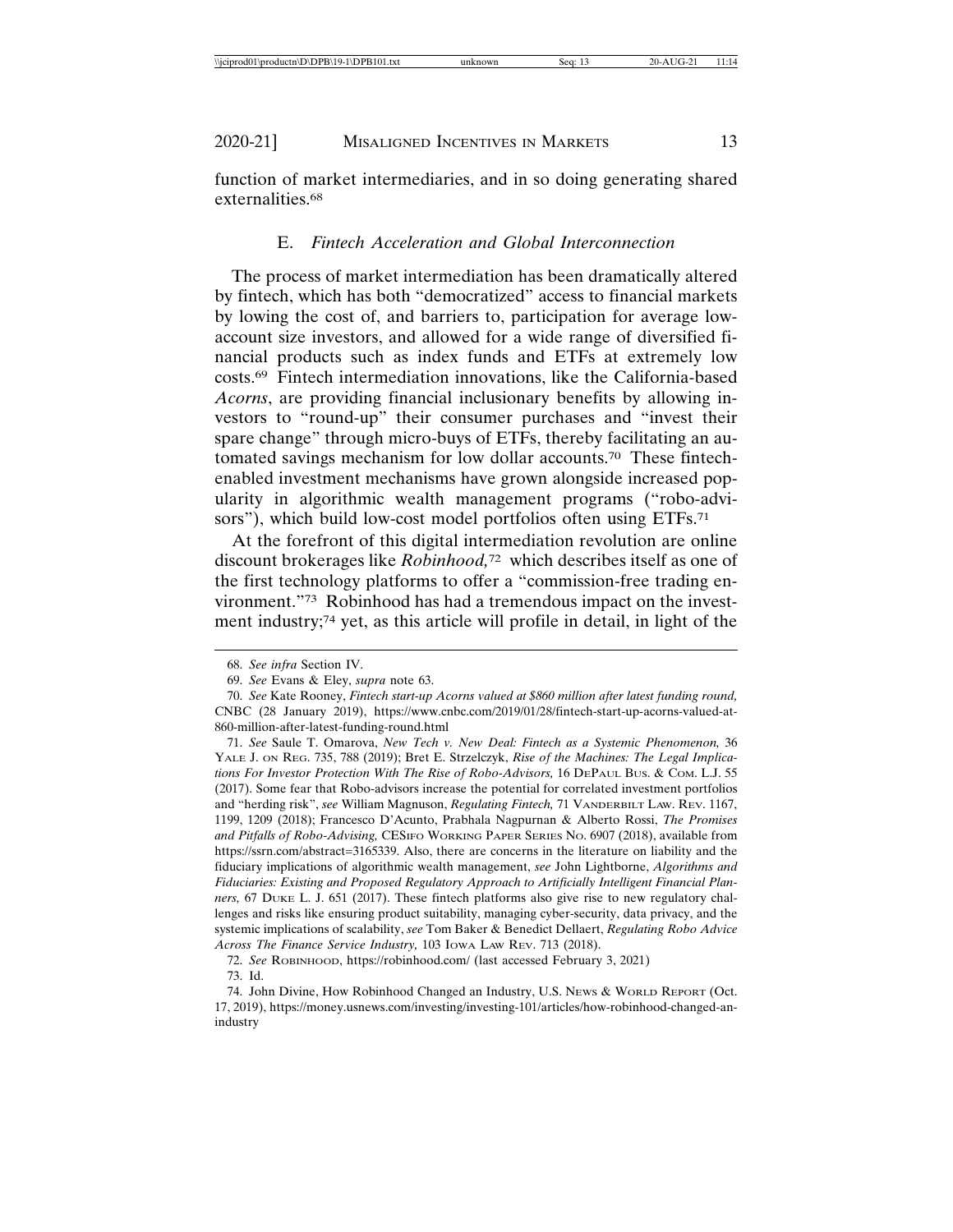recent *GameStop* short squeeze and meme stock saga, it is not certain that the firm's contribution to market efficiency, or stability, is net positive.75 Rather, firms like Robinhood, and their resultant impact on the integrity of markets, may strengthen Professor Saule Omarova's warnings of fintech-driven systemic risks through an increased "synthesizing" of economic interests, and the "scaling-up" of trading transaction volume and speed.<sup>76</sup> As a contribution to this line of scholarship, this article will focus on the question of misaligned incentives, and how Robinhood, and other market intermediaries benefit from increased volatility,77 while society shares the costs.78

# F. *The Evolved Post-Crisis Asset Management Landscape*

The asset management landscape has evolved to include a diverse and complex array of intermediation including conventional asset managers with retail accessible investment products, like mutual funds and ETFs which product class is dominated by the "giant three" U.S. firms *BlackRock*, *Vanguard* and *State Street Capital*. 79 Exchange traded funds are likely the most successful post-2008 crisis financial product,<sup>80</sup> with sector growth aided by regulatory accommodations.<sup>81</sup> The largest investment fund managers control a breathtaking, and unprecedented amount of capital, with recent reports noting the aforementioned "giant three" respectively controlling, through intermediated holdings, over \$19 trillion in assets – or nearly 10% of the global financial market.82

80. Consulting firm ETFGI Global has recently reported that from 2008 to 2019 the number of ETFs worldwide grew from 1617 to 6940, and during this time period the the value of assets held in ETF products also increased from \$716 billion to over \$6 trillion. See ETGFI, ETFGI report assets in the global ETFs and ETPs industry which will turn 30 years old in March started the new decade with a record 6.35 trillion US dollars (January 16, 2020), https://etfgi.com/news/ press-releases/2020/01/etfgi-reports-assets-global-etfs-and-etps-industry-which-will-turn-30; see Clements, Are ETFs, supra note 48; Ryan Clements, New Funds, Familiar Fears: Do Exchange Traded Funds Make Markets Less Stable? Part I, Liquidity Illusions, 20 Hou. Bus. & TAX L. J. 15 (2020); Ryan Clements, New Funds, Familiar Fears: Are Exchange Traded Funds Making Markets Less Stable? Part II Interaction Risks, 21(1) Hou. Bus. & TAX L.J. 1 (2020).

81. U.S. SEC. & EXCH. COMM'N, *Exchange Traded Funds,* Investment Company Act Release No. 33,646 (September 25, 2019), 84 Fed. Reg. 57,162, 57,166 (Oct. 24, 2019) (to be codified at 17 C.F.R. pts. 210, 232, 239, 270, 274), available at https://www.sec.gov/rules/final/2019/33-10695.pdf.

<sup>75.</sup> See infra Sections III(i) & Section IV(e).

<sup>76.</sup> See Omarova, supra note 70 at 741, 762-765.

<sup>77.</sup> See infra Sections III(i).

<sup>78.</sup> See infra Section IV.

<sup>79.</sup> See. Bebchuck & Hirst, supra note 59 at 723; J. Fichtner, E.M. Heemskerk, & J. Garcia-Bernardo (2017). Hidden power of the big three? Passive index funds, re-concentration of corporate ownership, and new financial risk, 19(2) BUSINESS AND POLITICS 298 (2017).

<sup>82.</sup> *See* FINANCIAL TIMES, *supra* note 60.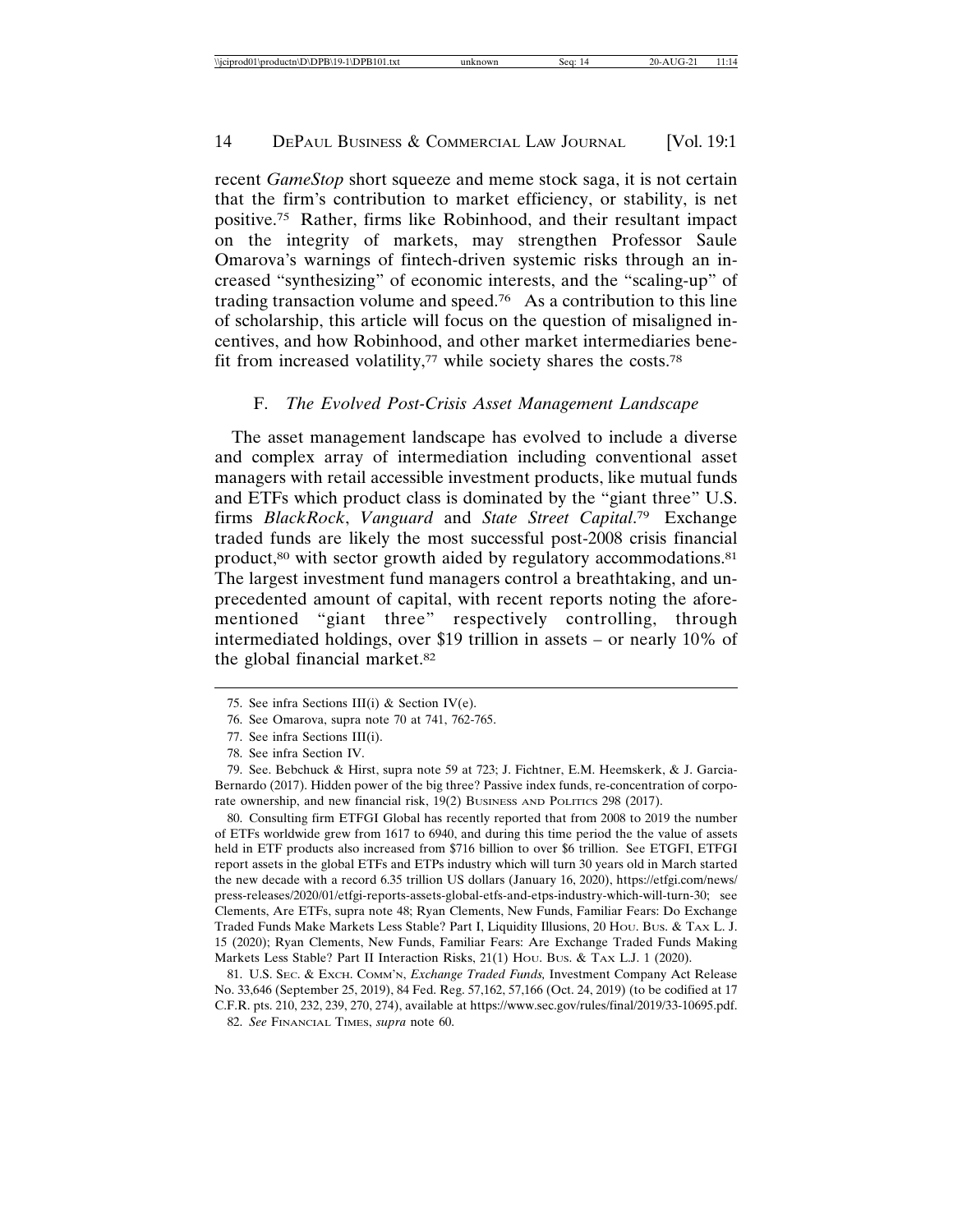Precise estimates of the total size of the global asset management industry are difficult because of the diversity of firms and complexity of their operations, including traditional equity and fixed income asset and investment product managers, PE, venture capital (VC), alternative investment management (including a diverse range of hedge or other fund structures). In 2020, researchers from the *Boston Consulting Group* estimated that in 2019 there were \$89 trillion global assets under management (AUM).<sup>83</sup> AUM is not the sole indicator of the size, or influence, of market intermediaries whose diverse operations include private and public advisory work, and increasingly financial infrastructure services, highlighted by *BlackRock's* powerful *Aladdin* risk analysis and end-to-end investment management platform, which influences the management of around \$20 trillion of assets worldwide.84

There is also a complex network of for-profit market intermediaries who run the plumbing, and continual functioning, of the financial system, including high frequency trading (HFT) market makers like *Citadel,* who dominates a material share of the market making and trade execution business in U.S. equity and options markets,85 and *Jane Street*, one of the key participants in the arbitrage ecosystem powering the effective operation of an ETF.86 One would think that market making firms like Citadel and Jane Street sidestep incentive misalignment problems given their market efficiency utility; however, this proposition isn't certain. In fact, given the nascent popularity of commission free trading applications like *Robinhood,* which Citadel pays for order flow,<sup>87</sup> their profit making incentives may be contributing to increased market volatility and distributive gains for Wall Street

<sup>83.</sup> *See* Lubasha Heredia, Simon Bartletta, Joe Carrubba, Dean Frankle, Katsuyoshi Kurihara, Benoît Macé, Edoardo Palmisani, Neil Pardasani, Thomas Schulte, Ben Sheridan & Qin Xu, Global Asset Management 2020: Protect, Adapt and Innovate, BOSTON CONSULTING GROUP (May 19, 2020), https://www.bcg.com/en-ca/publications/2020/global-asset-management-protectadapt-innovate.

<sup>84.</sup> BlackRock's *Aladdin* risk management system – also called a "digital financial platform" has recently been described as "one of the most consequential and unexamined developments in global finance," *see* Dirk Andreas Zetzsche, William A Birdthistle, Douglas W Arner, & Ross P. Buckley, *Digital Finance Platforms: Toward a New Regulatory Paradigm,* 23:1 U. PA. J. BUS. L. 1, 2 (2020), available at https://papers.ssrn.com/sol3/papers.cfm?abstract\_id=3532975.

<sup>85.</sup> *See* Tom Maloney & Sally Bakewall, *Citadel Securities Doubled Profit as Dominance Grew in 2020,* BLOOMBERG (September 25, 2020), https://www.bloomberg.com/news/articles/2020-09- 25/citadel-doubled-profit-increased-dominance-in-wild-2020-trading.

<sup>86.</sup> See Robin Wigglesworth, *Jane Street: the top Wall Street firm 'no one's heard of,'* FINAN-CIAL TIMES (January 27, 2021), https://www.ft.com/content/81811f27-4a8f-4941-99b3-2762 cae76542?shareType=nongift.

<sup>87.</sup> *Id.*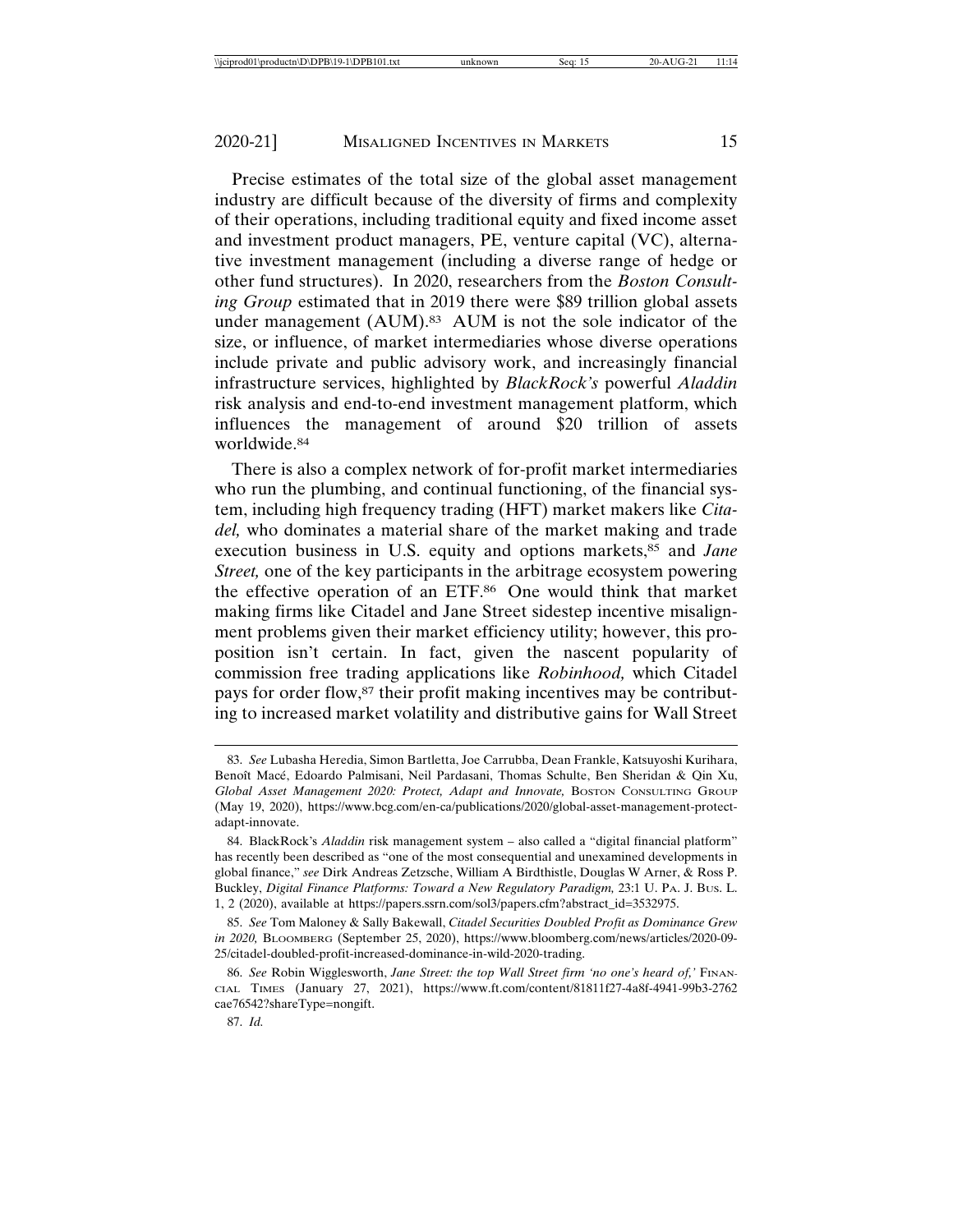at the expense of main street investors.88 Further, for-profit liquidity provision is historically fragile in a crisis due to risk that key participants in the financial ecosystem will disappear when their services are most needed (and when costs are most likely to be shared by all of society).<sup>89</sup>

In addition to ETF and mutual fund managers like BlackRock and Vanguard, PE firms have ballooned in size, profitability and economic influence since the 2008 crisis, while conventional investment banks, operating under the gambit of enhanced post-crisis regulation, have declined in market dominance.90 Leveraged buyouts (LBOs) – a strategy where heavy debt is used to acquire private companies, which are then restructured and sold - were historically the "heart" of a PE firms' business.91 There is significant variance in the form that an LBO can take, some driven by management, others by outsiders.<sup>92</sup> LBOs were heralded in the 1980's, based on the highly influential work of Professor Michael C. Jensen, as the remedy for conflicts and agency costs between corporate managers and shareholders in public corporations on issues such as firm size and use of cash flow.93 The use of leverage to take a company private was also regarded as increasing shareholder value by unifying shareholder and managerial interests.94

Professor Tuch's work suggests a "transformation of the financial services industry" with PE deeply integrated in (and benefiting from) the evolution of Wall Street.95 PE firm's fingerprints can now be found on nearly every segment of the economy, and these firms have thrived post-crisis under lower regulatory parameters than large banks, while investors seek yield in a low interest rate environment.96 The operations of PE firms have widely expanded beyond LBOs to

<sup>88.</sup> *See infra* Section III(i)

<sup>89.</sup> *See infra* Sections III(a), IV(a), IV(b) & (IV)(g).

<sup>90.</sup> *See* Andrew F. Tuch, *The Remaking of Wall Street,* 7 HARV. BUS. L. REV. 315 (2018).

<sup>91.</sup> *See Everything is Private Equity Now,* BLOOMBERG BUSINESSWEEK (October 3, 2019), https://www.bloomberg.com/news/features/2020-12-29/shows-and-movies-to-binge-this-pandemic-winter.

<sup>92.</sup> *See* S. Kaplan & P. Stromberg, *Leveraged Buyouts and Private Equity,* 23(1) JOURNAL OF ECONOMIC PERSPECTIVES 121 (2009); S. Thompson & M. Wright, *Corporate Governance: The Role of Restructuring Transactions,* 105(430) ECONOMIC JOURNAL 690 (1995).

<sup>93.</sup> See Michael Jensen, *Agency costs of free cash flow, corporate finance and takeovers*, 76(2) AMERICAN ECONOMIC REVIEW 323 (1986);

<sup>94.</sup> Michael Jensen & William Meckling, *Theory of the firm: managerial behavior, agency costs, and ownership structure*, 3(4) JOURNAL OF FINANCIAL ECONOMICS 305 (1976); Michael C. Jensen, *Eclipse of the Public Corporation,* HARVARD BUSINESS REVIEW MAGAZINE (September -October 1989), https://hbr.org/1989/09/eclipse-of-the-public-corporation.

<sup>95.</sup> Tuch, *supra* note 89 at 338-350.

<sup>96.</sup> *Everything is Private Equity Now, supra* note 90.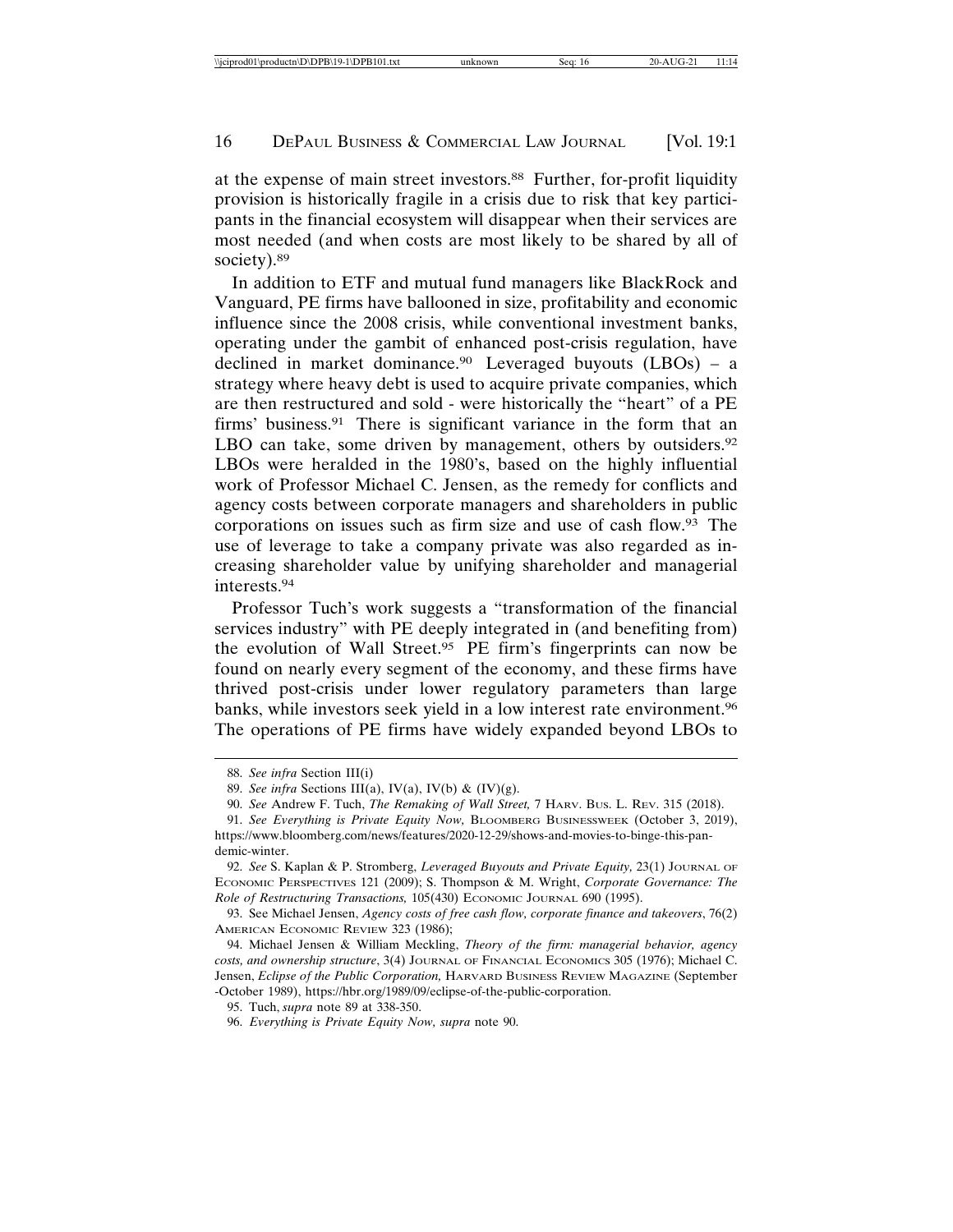activities conventionally performed by investment banks including M&A advice, securities underwriting, brokerage activities, proprietary trading, and the formation of diverse families of funds including hedge, traditional PE, VC, property, credit and infrastructure.<sup>97</sup> Even the educational sector is now at play in the PE handbook, where private college takeovers have been shown to increase tuition and per student debt levels, while lowing graduation rates, loan repayment rates and earning per graduates.98 PE's post-crisis imprint is also notable in the residential real estate sector, where the needs of institutional investors and tenants are widely disparate, highlighted by a 2016 study in Georgia which revealed a 66 percent increased likelihood of eviction notices for institutionally controlled properties.<sup>99</sup>

PE firms have seized the coronavirus pandemic as an opportunity to grow their loan origination business.100 *Apollo Global Management, Inc*. (Apollo), alongside PE mega firms *KKR* and *BlackStone*, have steadily maneuvered away from traditional leveraged buy-outs to loan underwriting since the 2008 financial crisis, while growing their primary credit divisions – once an exclusive function of "traditional financial institutions."101 Since PE firms are not banks (and thus operate under lower regulatory parameters) they use investor funds, and other innovate measures like life insurance or annuity premiums, to fund the loans they offer.102 Relatedly, Apollo and Blackstone., two of the largest PE firms, both recently entered the student loan business by purchasing the loan portfolio of Wells Fargo.103 Even BlackRock has increased its PE footprint since the crisis, although

<sup>97.</sup> Tuch, *supra* note 89 at 342-350.

<sup>98.</sup> *See* Charlie Eaton, Sabrina Howell & Constantine Yannelis, *When Investor Incentives and Consumer Interests Diverge: Private Equity in Higher Education, NATIONAL BUREAU OF ECO-*NOMIC RESEARCH WORKING PAPER 24976 (April 2019), https://www.nber.org/papers/w24976.

<sup>99.</sup> *See* Prashant Gopal, *Wall Street, America's New Landlord, Kicks Tenants to the Curb,* BLOOMBERG (January 3, 2017), https://www.bloomberg.com/news/articles/2017-01-03/wall-streetamerica-s-new-landlord-kicks-tenants-to-the-curb.

<sup>100.</sup> *See* Mark Vandevelde & Sujeet Indap, *Apollo: how a private equity giant is navigating the crisis,* FINANCIAL TIMES (April 28, 2020), https://www.ft.com/content/6fce9808-84ab-11ea-b555- 37a289098206

<sup>101.</sup> *Id.* ("Emulated by peers including Blackstone and KKR, Apollo's \$200bn credit portfolio is among the slickest operators in America's "shadow banking" industry, churning out everything from residential mortgages to aircraft leases and commercial real estate loans.")

<sup>102.</sup> Id.

<sup>103.</sup> See Hannah Levitt, Wells Fargo to Sell Student Loan Book to Apollo, BlackStone, BLOOMBERG (December 18, 2020), https://www.bloomberg.com/news/articles/2020-12-19/wellsfargo-to-sell-student-loan-book-to-apollo-blackstone.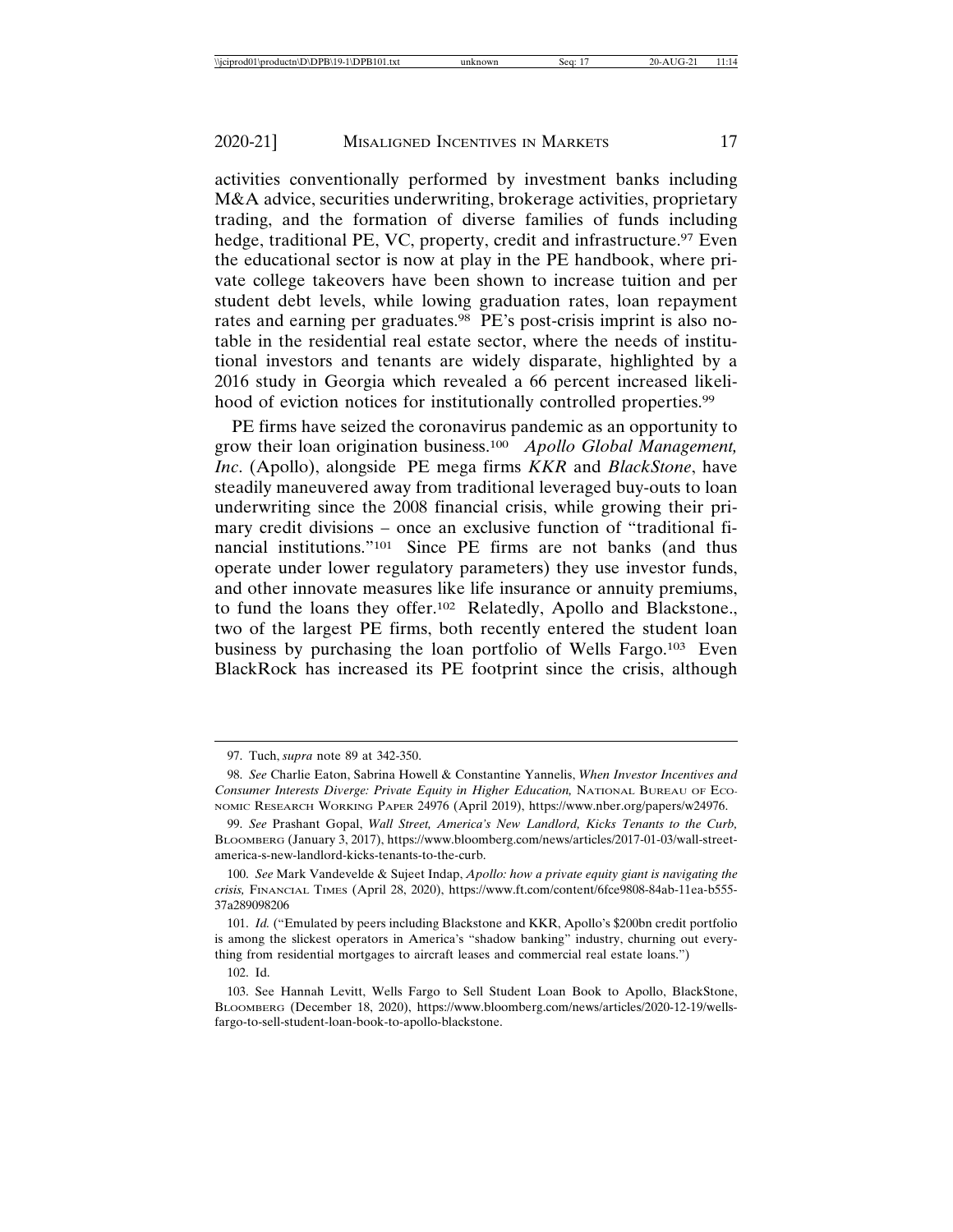wresting market share may prove to be an uphill battle against sector incumbents.104

#### III. HOW MISALIGNED INCENTIVES CREATE PRIVATE GAINS

# A. *Moral Hazard and Discretionary Liquidity*

Market intermediaries, like fixed income asset managers, can secure private gains while increasing the potential for moral hazard in corporate debt origination, since significant demand for fund-level liquidity transformation (turning thinly traded loans and over-the-counter bonds into instantly liquid exchange traded credit funds) can lower incentives to perform underwriting due diligence.<sup>105</sup> This moral hazard potential, reminiscent of the "originate to distribute" drivers which exacerbated "poor quality" mortgage loans in the 2008 crisis,<sup>106</sup> becomes even more significant considering the government's recent aggressive intervention in credit markets during the coronavirus initial selloff in March 2020.107 Credit ETFs have intrinsic, product-level, fragilities since they rely on profit seeking market intermediaries to provide discretionary liquidity for price and operational stability.108 The reliance on independent financial firms, who are motivated purely by market incentives, makes credit ETFs similar to prior financial products like auction rate securities  $(ARS)$ ,<sup>109</sup> and portfolio insurance,<sup>110</sup>

<sup>104.</sup> See Dawn Lim, BlackRock Scales Back Private-Equity Fund Ambitions, THE WALL STREET JOURNAL (January 1, 2021), https://www.wsj.com/articles/blackrock-scales-back-privateequity-fund-ambitions-11609497001?st=irm5h5zh6q4kwyp&reflink=article\_email\_share (identifying BlackRock's challenges raising money using an unconventional PE fund structure, without a proven track-record, that indefinitely locked-up investor money).

<sup>105.</sup> See Marco Pagano, Antonio Sanchez Serrano & Josef Zechner, Can ETFs Contribute To Systemic Risk? REPORTS OF THE ADVISORY SCIENTIFIC COMMITTEE NO.9, EUROPEAN SYSTEMIC RISK BOARD (June 2019), 3-4, 28-29, https://www.esrb.europa.eu/pub/pdf/asc/ esrb.asc190617\_9\_canetfscontributesystemicrisk~983ea11870.en.pdf.

<sup>106.</sup> See Amiyatosh Purnanandam, Originate-to-distribute Model and the Subprime Mortgage Crisis, FDIC CENTER FOR FINANCIAL RESEARCH WORKING PAPER NO. 2010-08 (August 2010), https://www.fdic.gov/analysis/cfr/2010/wp2010/2010-08.pdf.

<sup>107.</sup> *See*, SECONDARY MARKET CORPORATE CREDIT FACILITY, FEDERAL RESERVE, POLICY TOOLS, https://www.federalreserve.gov/monetarypolicy/smccf.htm (last visited June 28, 2020); Andrea Riquier, *The Fed is Going to Buy ETFs. What Does It Mean?* MARKETWATCH (May 12, 2020), https://www.marketwatch.com/story/the-fed-is-going-to-buy-etfs-what-does-it-mean-2020- 03-23.

<sup>108.</sup> *See* Clements, *New Funds I, supra* note 79 at 24-28.

<sup>109.</sup> *See id.* at 55 ("The ETF market echoes some of the follies of the ARS failure. First, there was a perception that ARS would be liquid, which later proved illusory when the intermediaries who were relied on to support the auction withdrew from the process.  $[*]$ . .  $[*]$ . .  $[*]$ . This is similar to some of the expressed fears with ETFs—that the APs and other market makers, particularly those run by computer algorithms, will stop providing liquidity support to retail investors in the secondary market, thus backing out of the ETF market and redemption process when it is in their best economic interest to do so.")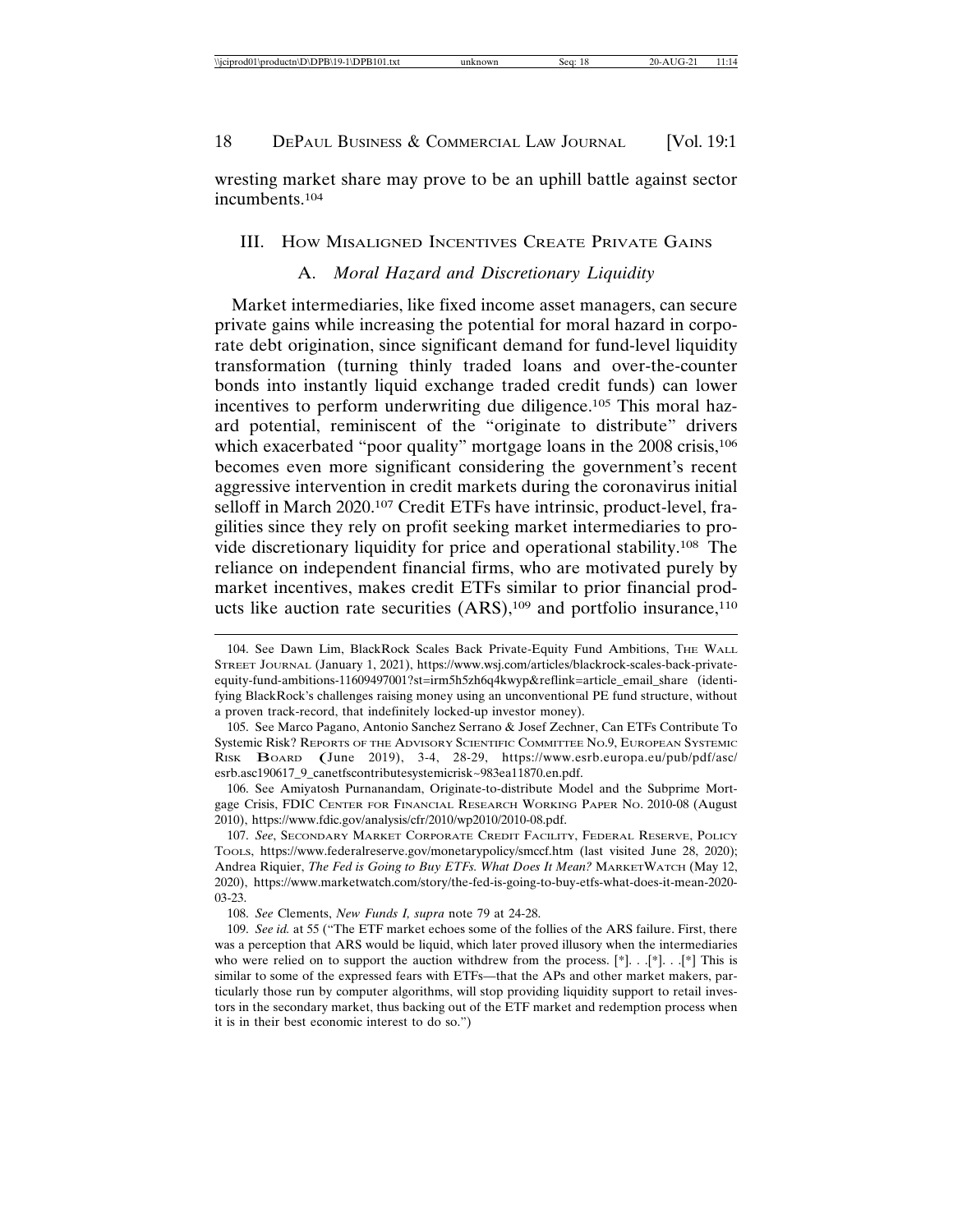which were also reliant on the discretionary actions of profit-seeking intermediaries for stability, which proved to be a fundamental element in their respective failure.<sup>111</sup>

Fragilities in the operational ecosystem of credit ETFs were revealed during the initial coronavirus market sell-off in March 2020.112 Authorized participants (APs) - key intermediaries in the ETF operational ecosystem - stepped back from performing a vital stabilizing function in the operation of a credit ETF.<sup>113</sup> Bond dealers in the underlying markets stepped back from taking on balance sheet risk.<sup>114</sup> This resembled the way that intermediaries stepped back from supporting the ARS market in the 2008 crisis.115 As a result, there was historic unprecedented dislocation in the trading price of credit ETFs relative to their net asset values (NAV).116 Credit ETF price dislocations create the potential for interconnection and contagion risk if these products are used as near cash substitutes, or low duration secure investments (like money market mutual funds (MMMFs)) in the

115. *See* Clements, *New Funds I, supra* note 79 at 51.

<sup>110.</sup> See *Id.*at 51-52 ("Those fearing ETF liquidity death spirals see an analogous application; a financial instrument that is designed to provide liquidity could in fact amplify a run on liquidity and create a pro-cyclical sell-off for both the ETF and the underlying assets, which could cascade to other asset classes as well. Another parallel between ETFs and portfolio insurance that has proven to be a fallacy is the generally accepted belief that if futures selling drives too steep, discount arbitrageurs would step in and purchase the clearly undervalued stocks. [\*]. . .[\*]. . .[\*] in 1987, there was an uncertainty about what the true value was and market participants were not active when they are were needed.")

<sup>111.</sup> *See id.* at 48-51.

<sup>112.</sup> *See* Clements, *Exchange Traded Confusion, supra* note 48 at 10.

<sup>113.</sup> *See* Ryan Clements, *What Have We Learned So Far About ETFs In The COVID-19 Crisis,* DUKE UNIVERSITY SCHOOL OF LAW GLOBAL FINANCIAL MARKETS CENTER FINREG BLOG (April 3, 2020), https://sites.law.duke.edu/thefinregblog/2020/04/03/what-have-we-learned-so-farabout-etfs-in-the-covid-19-crisis/#comment-668.

<sup>114.</sup> *See* Sirio Aramonte & Fernando Avalos, *The recent distress in corporate bond markets: cues from ETFs,* BANK FOR INTERNATIONAL SETTLEMENTS BULLETIN NO. 6 (April 14, 2020), 1- 4, available at https://www.bis.org/publ/bisbull06.pdf;

<sup>116.</sup> See Gillian Tett, *ETFs are the canary in the bond coal mine*, FINANCIAL TIMES (July 29, 2020), https://www.ft.com/content/6bdc7747-3ab9-4410-a4b2-ba9acbe204e8; Lewis Braham, *Emerging Market ETF Pricing Another Victim of the Coronavirus Outbreak*, BARRON'S (March 26, 2020), https://www.barrons.com/articles/emerging-market-etf-pricing-another-victim-of-thecoronavirus-outbreak-51585217700; Andrea Riquier*, ETFs behaving badly: 'exactly what they are supposed to do' or 'just what we feared'?* MARKETWATCH (March 28, 2020), https:// www.marketwatch.com/story/heres-how-to-think-about-the-turbulence-in-etf-pricing-and-hereswhat-to-do-about-it-2020-03-27; *See* Dawn Lim*, Bond ETFs Flash Warning Signs of Growing Mismatch*, THE WALL STREET JOURNAL (March 23, 2020), https://www.wsj.com/articles/bondetfs-flash-warning-signs-of-growing-mismatch-11584964801; *See* Brian Chappatta, *Bond ETFs Will Never Be The Same After Coronavirus,* BLOOMBERG OPINION (March 23, 2020), https:// www.bloomberg.com/opinion/articles/2020-03-23/coronavirus-bond-etfs-will-never-be-the-sameafter-this-crisis.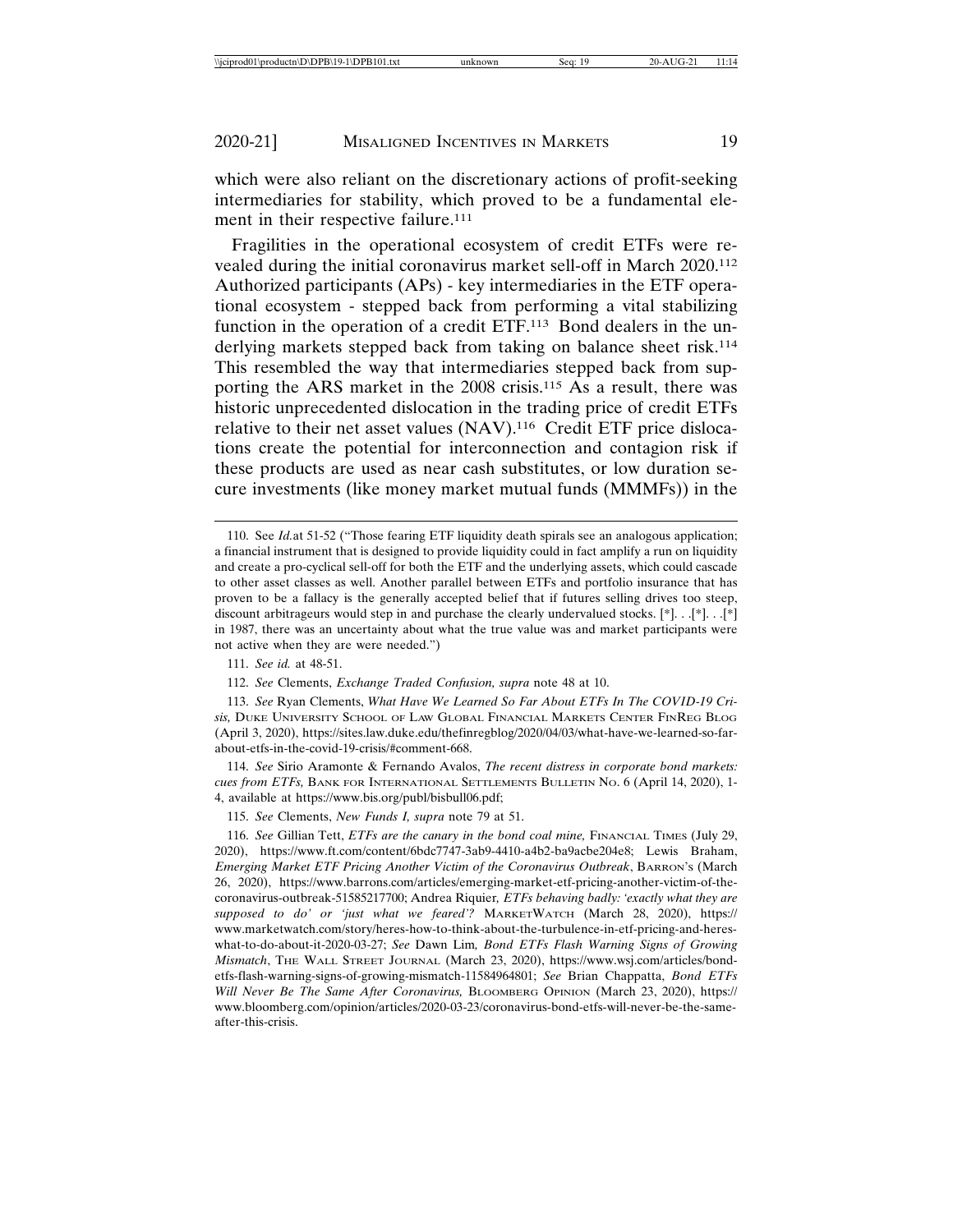liquidity operation of other institutional investors.<sup>117</sup> For example, mutual funds may hold credit ETFs as cash or near cash substitutes, and if they receive redemption requests on their funds they may have to liquidate other assets if the near cash substitutes have fallen in value.118 This contagion risk resembles the contagion risk experienced in the 2008 crisis when the *Reserve Primary Fund* (the oldest MMMF in the U.S.) "broke the buck" due to exposure to toxic Lehman Brothers commercial paper - facilitating a run on the MMMF market by investors who feared they held a cash substitute that wasn't redeemable at its par value.<sup>119</sup> Prior to March 2020, there was emerging evidence that low duration credit ETFs were also being used as MMMF "substitutes."120

Were it not for the Fed's intervention into the credit markets in March 2020,<sup>121</sup> including the unprecedented act of buying bonds and credit ETFs through its *Secondary Market Corporate Credit Facility* (SMCCF),122 some of these contagion fears could have materialized.123 Nevertheless, the Federal Reserve's intervention created a direct financial benefit for several ETF issuers since large capital inflows into bond ETFs took place after the SMCCF was announced – in fact, much larger than the actual amount of Fed-purchased ETFs.124 By September 2020, new bond ETF purchases totaled over \$150.1 billion (\$133 billion of U.S. funds) despite total Federal Reserve ETF

119. Phillip Swagel, *Legal, Political, and Institutional Constraints on the Financial Crisis Policy Response*, 29(2) J. OF ECON. PERSPECTIVES 107, 112-13 (2015); *See also* Phillip Swagel, *The Financial Crisis: An Inside View*, BROOKINGS PAPERS ON ECONOMIC ACTIVITY (Spring 2009), 40- 41; HENRY M. PAULSON, JR., ON THE BRINK: INSIDE THE RACE TO STOP THE COLLAPSE OF THE GLOBAL FINANCIAL SYSTEM, 233-34 (New York: Business Plus, 2010).

120. *See* Clements, *Exchange Traded Confusion, supra* note 48 at 63 ("After the Fed announced support for money market mutual funds (MMMFs) and commercial paper, investor flows from cash-like ETFs (being held as MMMF equivalents) were also reported.")

121. *See* Katherine Greifeld & Luke Kawa, *Fed's Historic Step Into Credit Market May Cure ETF Dislocations,* BLOOMBERG (March 23, 2020), https://www.bloomberg.com/news/articles/ 2020-03-23/fed-credit-backstop-fuels-surge-in-investment-grade-bond-etfs; *see* Aramonte & Avalos, *supra* note 113 at 4.

122. *See* FEDERAL RESERVE, *supra* note 106.

<sup>117.</sup> *See* Pagano, Serrano & Zechner, *supra* note 104 at 3-4, 28-29; Katherine Greifeld, *Cash-Like ETFs See \$3 Billion Exit After Fed Steps Into Market,* BLOOMBERG (March 30, 2020), https:/ /www.bloomberg.com/news/articles/2020-03-30/fading-funding-squeeze-spurs-3-billion-exitfrom-cash-like-etfs; Stephen Gandel, *The Market Time Bomb That's Bigger Than The Vix,*

BLOOMBERG BUSINESSWEEK (February 7, 2018), https://www.bloomberg.com/news/articles/2018- 02-07/there-s-a-time-bomb-bigger-than-the-vix-in-the-market.

<sup>118.</sup> Katherine Greifeld, *Fed Lifeline Saves Bond Funds Teetering on Brink of ETF Hell,* BLOOMBERG (March 28, 2020), https://www.bloomberg.com/news/articles/2020-03-28/fed-lifeline-shields-bond-funds-teetering-on-brink-of-etf-hell.

<sup>123.</sup> *See* Greifeld, *supra* note 117.

<sup>124.</sup> The Federal Reserve's intervention into credit secondary markets has led to its characterization of being a "buyer of first and last resort", *see* Riquier, *supra* note 106.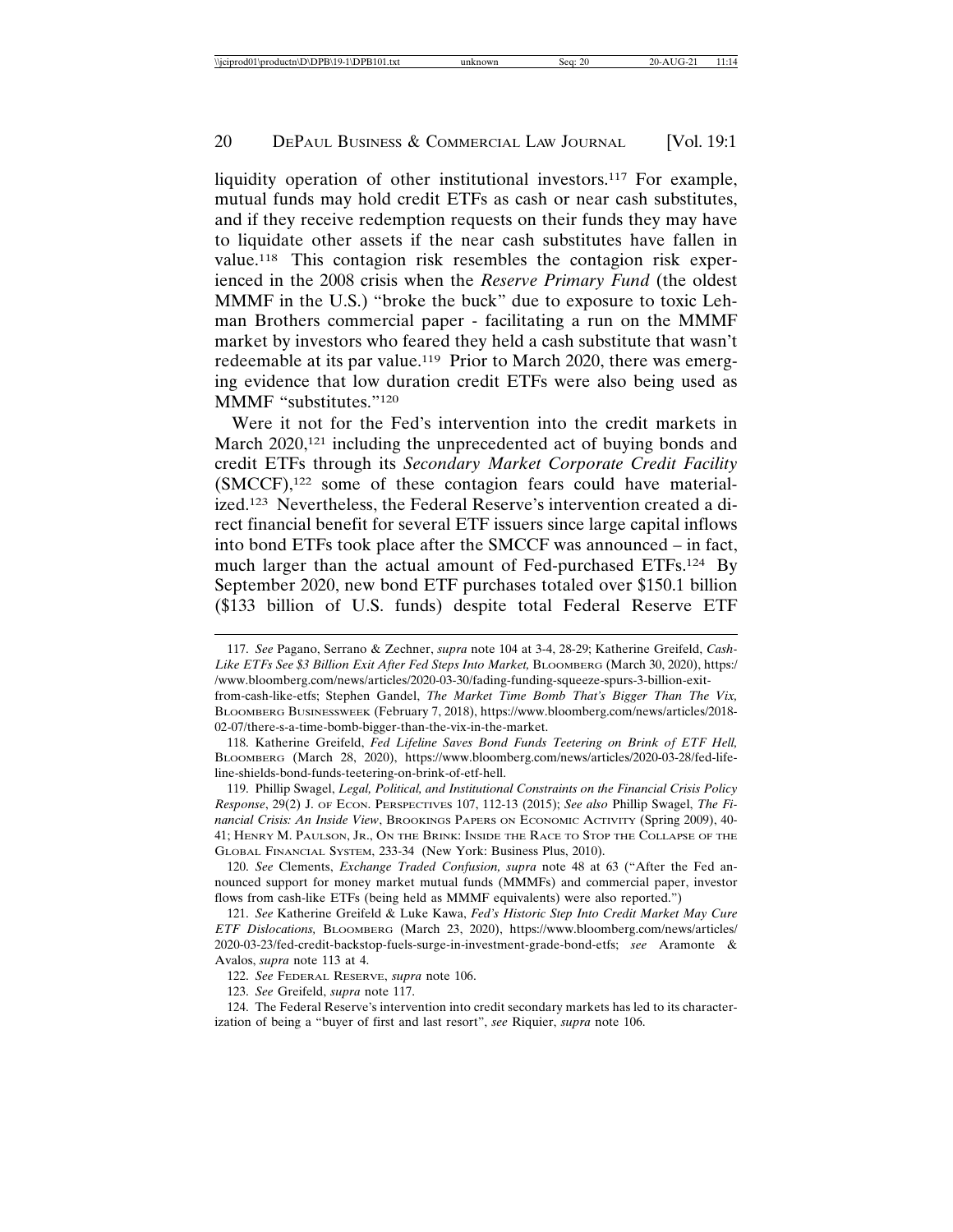purchases of \$8.7 billion, including a wide number of "high yield" (also colloquially known as "junk") bond funds.125 BlackRock experienced a particular windfall from the Fed's first ever intervention in corporate credit markets (including ETFs), in addition to the fact that the Fed handed over the reins of managing the crisis directly to the world's largest asset manager.<sup>126</sup> The Fed's aggressive intervention undoubtedly calmed markets and eased investor concerns, yet heightened investor confidence manifested in massive funding inflows to BlackRock ETFs which were already some of the largest of their kind in the market.127 Thus BlackRock emerged as a financial, and literal profit, benefactor of government intervention due to a product with inherent fragilities that it put into the marketplace.

#### B. *Incentive Misalignment in the Private Equity Playbook*

PE firms have wide operational freedom in perhaps the most opaque, profitable (and under-regulated) segment of the asset management industry - an observation that has led to recent criticism and calls for reform.128 The PE industry has also come under fire recently for its use of "continuation funds" (also known as "sidecar deals") as liquidity vehicles in the coronavirus pandemic, when merger and going public transactions have waned.129 These innovations use new in-

<sup>125.</sup> *See* Riquier, *supra* note 106. The Federal Reserve bond ETF purchases during the coronavirus pandemic has been in a variety of fund types including investment grade corporate credit (*BlackRock iShares iBoxx \$ Investment Grade Corporate Bond ETF* (LQD)); short and intermediate term corporate credit (*BlackRock iShares Intermediate-Term Corporate Bond ETF* (IGIB), *BlackRock iShares Short-Term Corporate Bond ETF* (IGSB), *State Street SPDR Portfolio Intermediate Term Corporate Bond ETF* (SPIB), *State Street SPDR Portfolio Short Term Corporate Bond ETF* (SPSB), *State Street SPDR Portfolio Short Term Corporate Bond ETF* (USIG), *Vanguard Intermediate-Term Corporate Bond ETF* (VCIT), *Vanguard Short-Term Corporate Bond ETF* (VCSH); and high yield (junk) bond ETF varieties (*VanEck Vectors Fallen Angel High Yield Bond ETF* (ANGL), *BlackRock iShares iBoxx \$ High Yield Corporate Bond ETF* (HYG), *Xtrackers USD High Yield Corporate Bond ETF* (HYLB), *State Street SPDR Bloomberg Barclays High Yield Bond ETF* (JNK), *BlackRock iShares 0-5 Year High Yield Corporate Bond ETF* (SHYG), State *Street SPDR Bloomberg Barclays Short Term High Yield Bond ETF* (SJNK), and *BlackRock iShares Broad USD High Yield Corporate Bond ETF* (USHY)).

<sup>126.</sup> *See* Cezary Podul & Dawn Lim, *Fed Hires BlackRock to Help Calm Markets. It's ETF Business Wins Big,* THE WALL STREET JOURNAL (September 18, 2020), https://www.wsj.com/ articles/fed-hires-blackrock-to-help-calm-markets-its-etf-business-wins-big-11600450267.

<sup>127.</sup> *Id.* ("The funds the Fed ultimately did buy became even more popular with investors, who put \$48 billion into them in the first half of 2020, nearly twice the amount that went in the year before. BlackRock funds were especially popular: They took in \$34 billion, about 160% more than in the first half of 2019.")

<sup>128.</sup> See Jonathan Ford, *Investors need to lift the lid on private equity*, FINANCIAL TIMES (September 20, 2020), https://www.ft.com/content/d4f55b78-2119-44de-912e-a96d3639a31f.

<sup>129.</sup> See Kaye Wiggins, *How Selling to yourself became private equity's go-to deal*, FINANCIAL TIMES (December 27th, 2020), https://www.ft.com/content/ee914ea4-4ad9-4eec-97c3- 95af841122bf.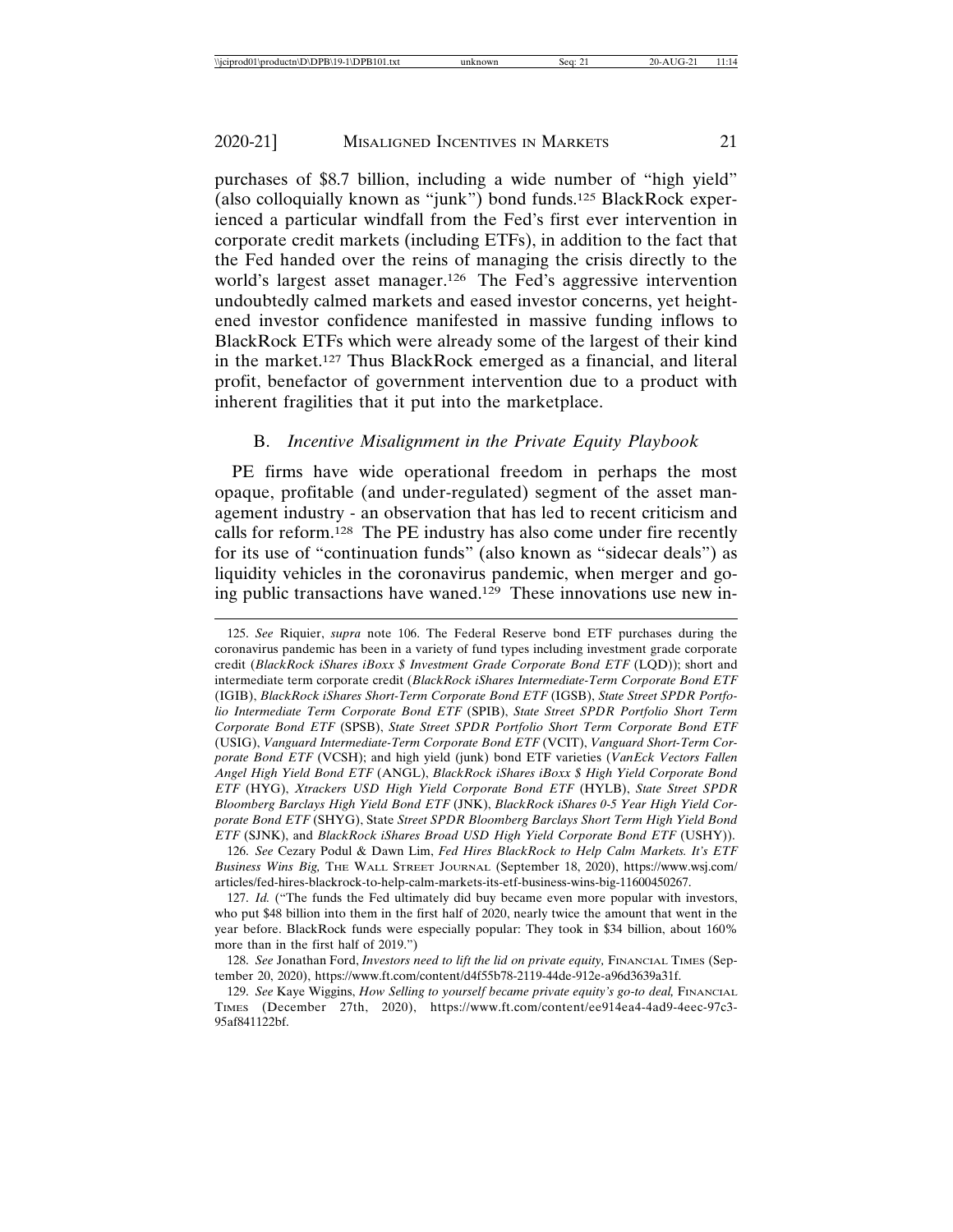vestor money to purchase a company already owned by a different fund within the PE firm's portfolio, triggering concerns about fair market price valuations and investor transparency in the price determination process.130 At the "heart" of this transaction is a conflict of interest, since both the buyer and the seller in the transaction is controlled by the same PE firm.131 Continuation funds highlight a fundamental incentive misalignment problem – firms who operate as asset managers or financial intermediaries are untethered from the need to create something productive, that benefits society in some way, in order to exact a profit. These firms can profit from financial engineering or restructuring - often shrouded in opacity – reaping "distributive" gains, or profits that "would otherwise be available to others and therefore comes at their expense."132

Another striking recent example of incentive misalignment in the PE world is the nascently popular practice of dividend recapitalizations – an increasingly prominent part of a modern day PE company's "playbook."133 In a dividend recapitalization, a PE controlled company will borrow large sums to pay out significant dividends.134 Investor and creditor demand for yield in a near-zero interest rate environment, with corresponding aggressive government intervention in credit markets, have fueled this strategy.135 Dividend recapitalizations have dramatically increased since the coronavirus pandemic.136 The maneuver creates an asymmetrical benefit for the PE firm at the expense of the company, who is now saddled with more debt, while the PE firm has locked in gains as a hedge against future setbacks.137 Massachusetts Democratic Senator, and former Presidential Candidate Elizabeth Warren has called for legislation banning PE firms from engaging in this practice within two years of company acquisition; which proposed legislation was included in the *Stop Wall Street*

136. Spegele & Cooper, *supra* note 132.

137. *Id.*

<sup>130.</sup> *Id.*

<sup>131.</sup> *Id.*

<sup>132.</sup> *See* Roger Bootle, THE TROUBLE WITH MARKETS, SAVING CAPITALISM FROM ITSELF, 84 (2009).

<sup>133.</sup> *See* Brian Spegele & Laura Cooper, *Risky Loans Secure Private-Equity Payouts Despite Downturn,* THE WALL STREET JOURNAL (December 17, 2020), https://www.wsj.com/articles/ risky-loans-secure-private-equity-payouts-despite-downturn-11608216781?st=q2q36i87v7savx9& reflink=article\_email\_share.

<sup>134.</sup> *Id.*

<sup>135.</sup> *See* Joe Rennison, *Private equity owners pile on leverage to pay themselves dividends,* FINANCIAL TIMES (September 16, 2020), https://www.ft.com/content/a9ff463b-01d7-4892-82dc-2dbb74941a16.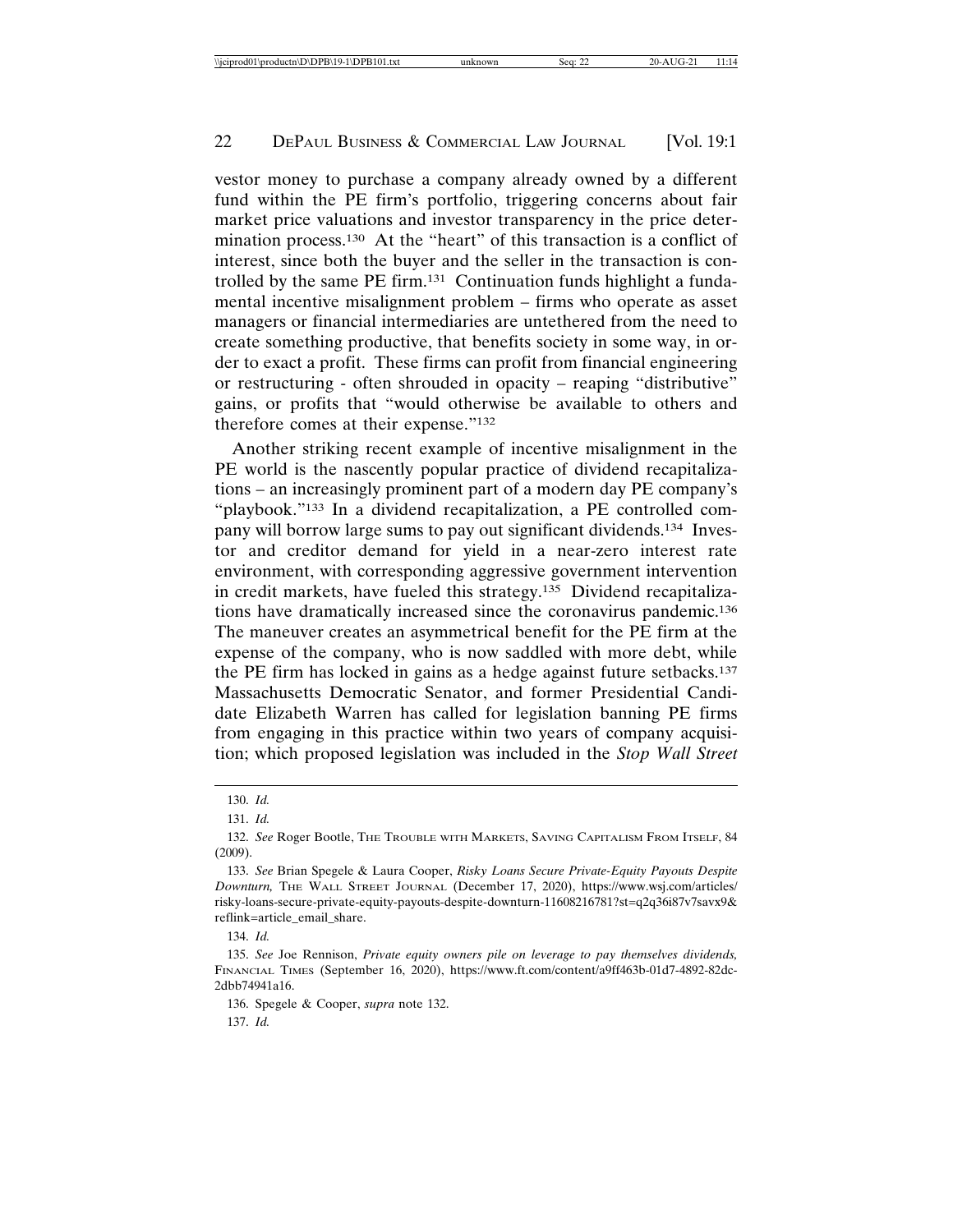*Looting Act,* which has received two readings and has now been referred to the Senate Committee on Finance.138

# C. *Rent Seeking and Regulatory Influence*

Another misaligned incentive problem for market intermediaries is their motivation to engage in lobbying or other measures to influence regulators and obtain favorable regulatory treatment. The success of banks and other financial intermediaries to obtain regulatory accommodations in the U.S. over the past fifty years, has been well documented.139 The use of regulatory policy to maintain and increase profit, without a productive output is also known as "rent seeking."140 It represents a "market distortion" which creates a net social welfare loss and wealth transfer in favor of the financial industry.141 Rent seeking has a pernicious impact on innovation and economic growth, and high levels of rent seeking have shown to be "self-sustaining" because of its "natural increasing returns."142

One of the more subtle, but effective, forms of rent seeking occurs in the forum of technical rule and regulatory consultations where financial firms are hired by regulatory agencies for advisory work – essentially directing how their own interests should be regulated.<sup>143</sup> A European Union (EU) ombudsman recently reported a potential conflict of interest when the EU's executive branch awarded BlackRock

<sup>138.</sup> *Id.;* s*ee* s.2155 – Stop Wall Street Looting Act, 116th Congress (2019-2020).

<sup>139.</sup> *See* Thomas I. Palley, *Financialization: What It Is and Why It Matters,* WORKING PAPERS WP153, POLITICAL ECONOMY RESEARCH INSTITUTE, UNIVERSITY OF MASSACHUSETTS AT AM-HERST, 16-18 (2007) (Describing a variety of regulatory accommodations for banks including deregulatory measures, favorable competition restrictions, tax breaks favoring market incumbents, labor market protection erosions, and international capital mobility expansions); *see* Jihad Dagher, *Regulatory Cycles: Revisiting The Political Economy of Financial Crisis,* INTERNA-TIONAL MONETARY FUND WORKING PAPER (January 15, 2018), 16-17, https://www.imf.org/en/ Publications/WP/Issues/2018/01/15/Regulatory-Cycles-Revisiting-the-Political-Economy-of-Financial-Crises-45562; Donald Tomaskovic-Devey & Ken-Hou Lin, *Income Dynamics, Economic*

*Rents, and the Financialization of the U.S. Economy*, 76 AMERICAN SOCIOLOGICAL REVIEW 538, 544 (2011).

<sup>140.</sup> See Gordon Tullock, The Welfare Costs Of Tariffs, Monopolies, and Theft, 5 W. ECON. J. 224 (1967); Anne O. Kreuger, The Political Economy of the Rent Seeking Society, 64 AM. ECON. REV. 291 (1974); Thomas Philippon, Brief: Finance, Productivity, and Distribution, BROOKINGS INSTITUTE GLOBAL ECONOMY AND DEVELOPMENT (October 2016), https://www.brookings.edu/ wp-content/uploads/2018/01/philippon-october-2016.pdf;

<sup>141.</sup> Jeremy Kidd, Fintech: Antidote To Rent-Seeking? 93 CHI. KENT L. REV. 165, 167-170 (2018).

<sup>142.</sup> See Kevin M. Murphy, Andrei Shleifer &Robert W Vishny, Why Is Rent-Seeking So Costly to Growth? 83(2) AMERICAN ECONOMIC REVIEW PAPERS AND PROCEEDINGS 409 (1993).

<sup>143.</sup> See Dieter Holger & Dawn Lim, EU Official Raises Vetting Concerns Over BlackRock Contract, THE WALL STREET JOURNAL (November 25, 2020), https://www.wsj.com/articles/euofficial-raises-vetting-concerns-over-blackrock-contract-11606295834?st=7ozs9nem79qsuxf&reflink=article\_email\_share.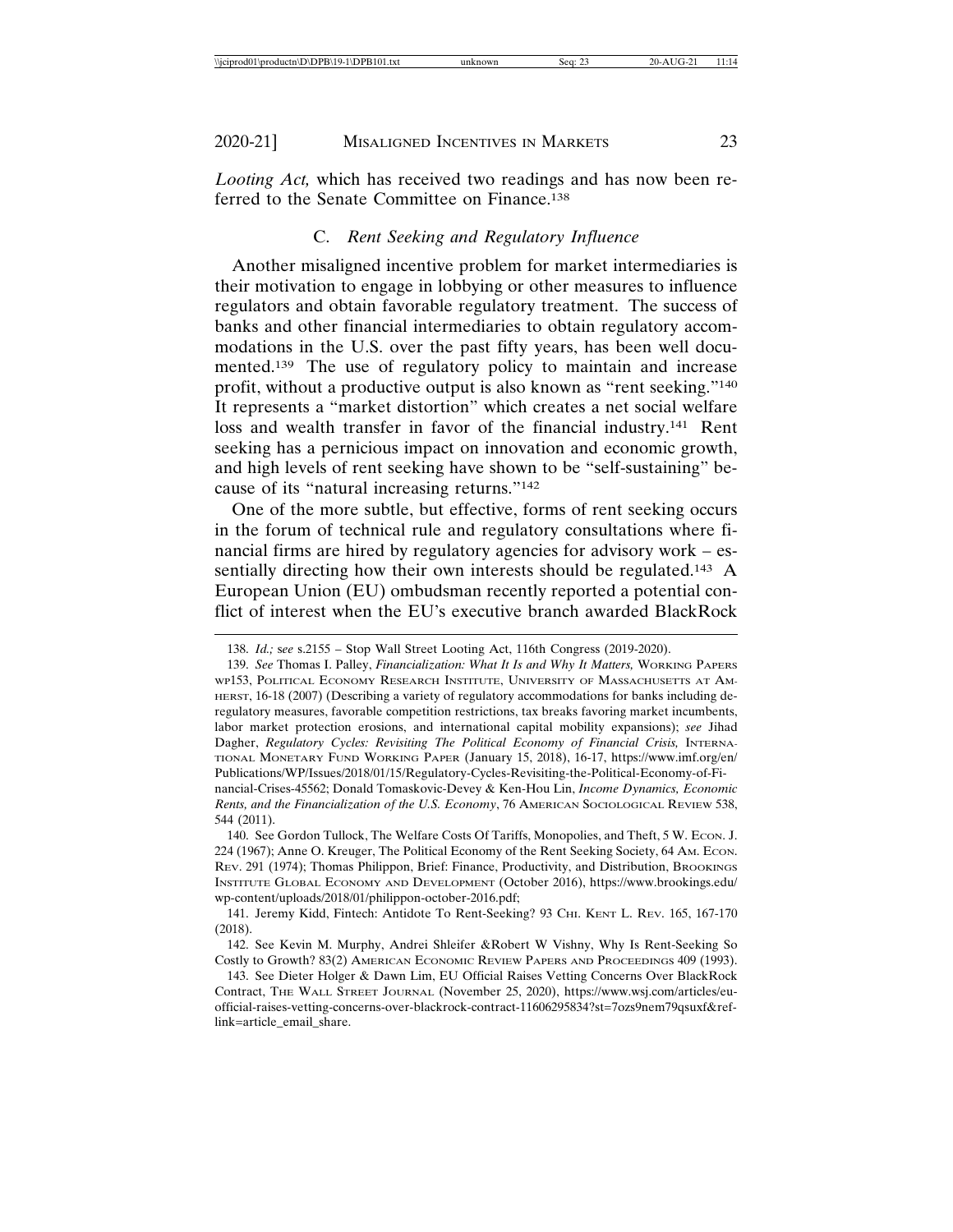an advisory contract on future banking regulations.144 Without rigorous and consistent monitoring of consulting contracts, large asset managers increase their influence through regulatory capture in the form of small favorable rule changes.145 BlackRock has a clear financial incentive in obtaining such favorable treatment, and given their size and scope, can potentially underbid other advisors (like academics, and industry practitioners) for these consulting contracts.146

BlackRock has become extremely influential with the government – and was described recently by one reporter as "the latest chapter in a decadelong shift in the financial power structure, with the largest asset managers gaining ground on Wall Street banks."<sup>147</sup> The world's largest asset manager was recently tapped to manage the Federal Reserve's corporate bond buying program during the coronavirus pandemic, alongside Pacific Investment Management Co (PIMCO) who also assisted with commercial paper purchasing,<sup>148</sup> BlackRock's job came in the form of a no-bid contract with the Fed to handle its secondary market corporate credit purchasing facility, including primary market corporate bonds (newly issued debt), secondary market corporate credit products (publicly traded bonds and ETFs, including junk bonds) and agency issued commercial mortgage backed securities through *Fannie Mae*, *Freddie Mac* and *Ginnie Mae*. 149 BlackRock has directly benefited from the Fed's invention in the credit ETF market, using its influence to steer the purchases of numerous BlackRock issued ETFs, and reaping significant residual fee-benefits from resulting investor surges into twenty-seven of the firm's funds (all of which were deemed eligible for the Fed's buying program).<sup>150</sup>

<sup>144.</sup> Id.

<sup>145.</sup> Id.

<sup>146.</sup> Id.

<sup>147.</sup> *See* Dawn Lim & Gregory Zuckerman, *Big Money Managers Take Lead Role in Managing Coronavirus Stimulus,* THE WALL STREET JOURNAL (May 10, 2020), https://www.wsj.com/ articles/big-money-managers-take-lead-role-in-managing-coronavirus-stimulus-11589130185? mod=article\_inline.

<sup>148.</sup> *Id.*

<sup>149.</sup> *see* Annie Massa, *Why BlackRock Has a Role in the Fed Bond-Buying Spree,* BLOOM-BERG QUICKTAKE (March 25, 2020), https://www.bloomberg.com/news/articles/2020-03-25/whyblackrock-has-a-role-in-the-fed-bond-buying-spree-quicktake. BlackRock was issued a "no-bid" contract to assist the Federal Reserve during the 2008 financial crisis ("in the aftermath of the 2008 financial crisis, the Federal Reserve turned to BlackRock to oversee \$130 billion in distressed debt formerly on the books of Bear Stearns Cos. and American International Group.")

<sup>150.</sup> *See* Podul & Lim, *supra* note 125 ("BlackRock's share of assets increased in 27 funds Morningstar Inc. analysts deemed potentially eligible for the Fed program. BlackRock's share grew from 51% on March 20 to about 56% on July 23, when the Fed last bought ETFs, according to Morningstar."); *see* Andera Riquier, *The Fed has bought \$8.7 billion worth of ETFs. Here are the details.* MARKETWATCH (September 21, 2020), https://www.marketwatch.com/story/the-fedhas-been-buying-etfs-what-does-it-mean-11600704182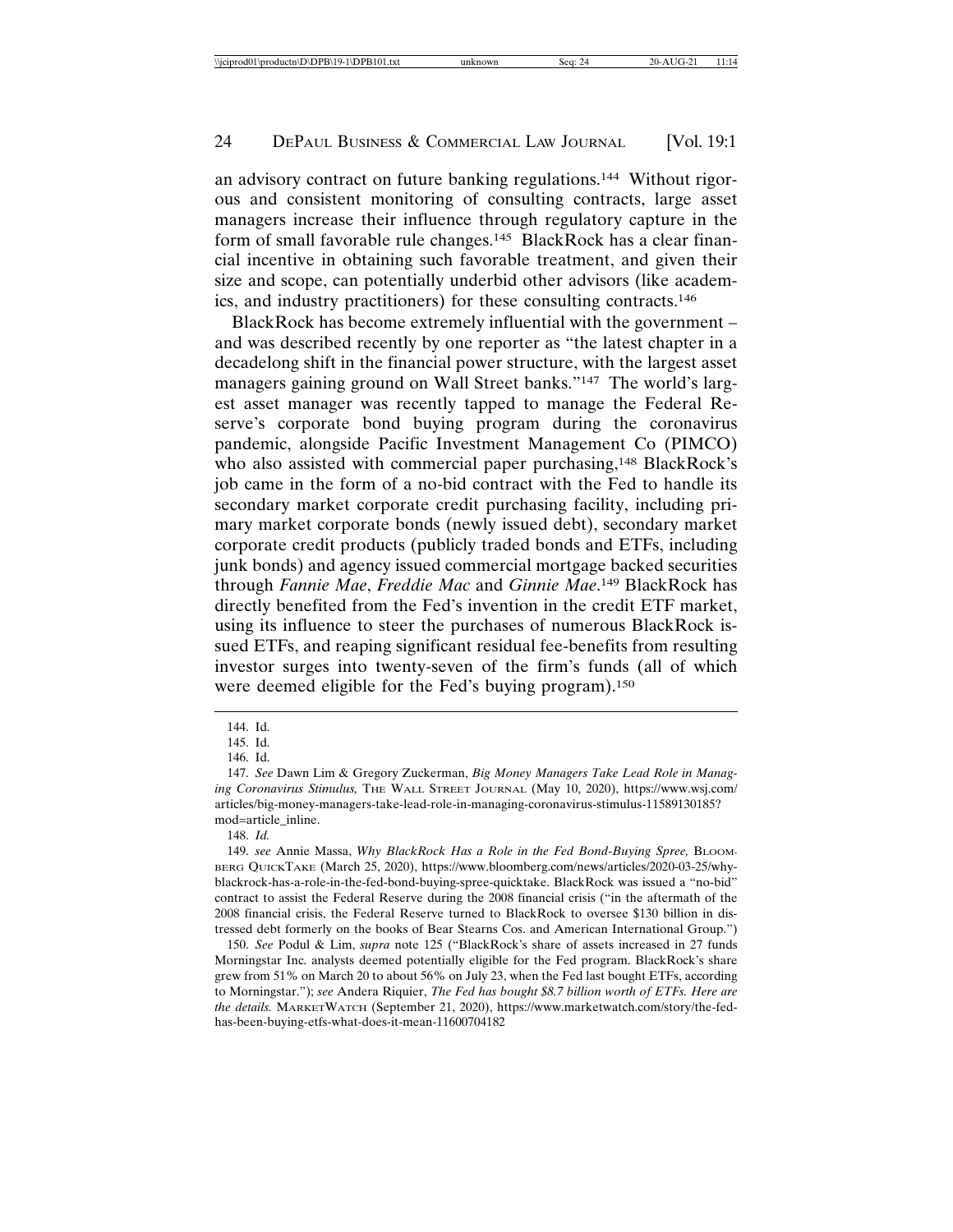# D. *The Politics, Influence and Conflicts of Index Construction*

The passive investing revolution has also made markets more susceptible to misaligned incentives, political manipulation, and conflicts of interest. A recent study described the process of index construction151 by commercial providers (prominently *Morgan Stanley Capital International (MSCI), Standard & Poor's (S&P), FTSE Russell, and Dow Jones Indices (DCI)*) as an "inherently political" one, where "private authority" is conferred, not through democratic processes, but rather as form of "de facto regulatory power" through the exercise of index inclusion discretion.152 The decision to include or exclude a company can result in billions of dollars of capital flows either towards or away from domestic economies.153 Inclusionary decisions are influenced by index providers' normative assessments of a company's governance.154 Further, many countries, particularly emerging economies, lack the power to challenge exclusionary decisions, with little to no recourse for being passed over as "investment worthy," added to a negatively associated "watchlist," or being labelled as a "frontier" market.155

The political element of index inclusionary decisions was prominently manifest in MSCI's decision to include Chinese companies in its major indices, resulting in significant capital flows to China.156 Studies on index construction also reveal certain "network externalities" preserving the market authority (and political power) of the largest index providers including a first-mover "capture" of national and regional markets, the fact that equity investors "benchmark" their

<sup>151.</sup> An "index" is a representative measure of the performance of an underlying "basket" of assets, *see* U.S. SEC. & EXCH. COMM'N, *Fast Answers Market Indices,* https://www.sec.gov/fastanswers/answersindiceshtm.html (last accessed June 27, 2020) (hereinafter "SEC Indices").

<sup>152.</sup> *See* Johannes Petry, Jan Fichtner & Eelke Heemskerk, *Steering capital: the growing private authority of index providers in the age of passive asset management*, REVIEW OF INTERNA-TIONAL POLITICAL ECONOMY 1 (2019), ("Arguably, in this new age of passive asset management index providers are to equity markets what credit rating agencies are to bond markets – critical gatekeepers that exert de facto regulatory power.")

<sup>153.</sup> *Id.* at 155 ("Their new authority was not delegated from the public sphere, but gradually emerged as part of a transformation of the index provider industry – from primarily supplying information about markets to becoming private authorities that are able to set standards on corporate governance and steer international capital flows.")

<sup>154.</sup> *Id.* at 154 ("Index providers therefore play a role as standard-setters: their notions on what constitutes good corporate governance at the level of the firm and a favorable investment environment at the level of (national) markets helps or hinders firms and countries in attracting capital, essentially deciding what is investment-worthy in global financial markets.")

<sup>155.</sup> *Id.* at 167-68.

<sup>156.</sup> *See* Mike Bird, *How China Pressured MSCI to Add Its Market To Major Benchmark,* THE WALL STREET JOURNAL (Feb. 3, 2019), https://www.wsj.com/articles/how-china-pressuredmsci-to-add-its-market-to-major-benchmark-11549195201.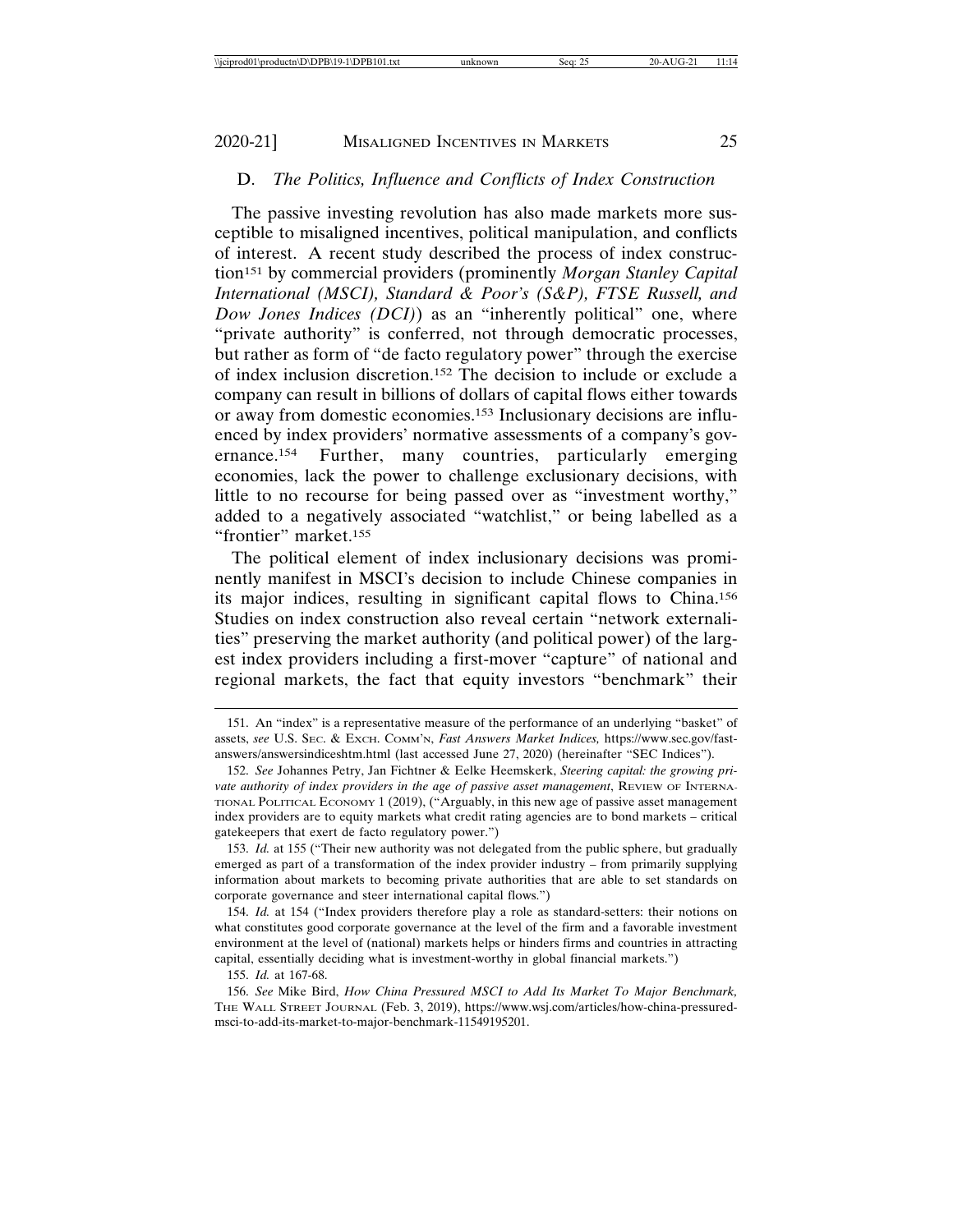performance to the longest standing indices, and their use as an underlying reference for a variety of derivatives contracts.157 These index providers are also currently subject to very light regulation, despite being susceptible to manipulation, conflicts, and bias.158

A unique set of conflicts, and market inefficiencies, emerge when asset managers construct a bespoke index for a single ETF or Mutual Fund (which unique index is often licensed through an affiliate entity) - a phenomenon cited by Professor Adrianna Robertson as existing in an "overwhelming majority" of fund structures.159 Given the ubiquity of bespoke indices constructed for single funds, Robertson called nomenclature in passive investing misleading, and suggested they should be more appropriately described as a form of "delegated management."<sup>160</sup> There are numerous market externalities that emanate from bespoke index creation or affiliate index licensing. First, unexperienced investors might be harmed (even subject to predation) if asset managers obscure, or bury, their fee disclosures for affiliated index licensing costs.161 Second, performance assessments of similar funds are nearly impossible to perform when benchmarks are heterogeneously constructed.162 Further obscuring investor comparisons are the fact that funds with similar names often have very different underlying holdings,163 methodologies of calculating their underlying NAV,164 and variable cash management and securities lending practices.165 The harder it is for investors to compare funds, the less likely it is that risk and capital will be efficiently allocated.166

# E. *Fund Portfolio Composition and Proxy Voting Conflicts*

Asset managers who make active portfolio composition choices (like in non-index mutual funds and actively managed exchange traded funds) also have conflicts of interest, and misaligned incentives,

<sup>157.</sup> *See* Petry, Fichtner & Heemskerk, *supra* note 151 at 158.

<sup>158.</sup> *See* Robert J. Jackson & Steven Davidoff Solomon, *What's Really In Your Index Fund*? New York Times (Feb. 18, 2019), https://www.nytimes.com/2019/02/18/opinion/index-fund.html

<sup>159.</sup> *See* Adriana Robertson, *Passive in Name Only: Delegated Management and 'Index Investing',* 36 YALE J. ON REG. 795, 833, 836 (2019).

<sup>160.</sup> *See id.* at 796-798.

<sup>161.</sup> *See id.* at 834-835, 841.

<sup>162.</sup> *See id.* at 797-798, 805-806; *see* Clements, *Exchange Traded Confusion, supra* note 48.

<sup>163.</sup> *See* Clements, *Exchange Traded Confusion, supra* note 48 at 7, 26-32.

<sup>164.</sup> *Id.* at 15-17.

<sup>165.</sup> *Id.* at 23-26.

<sup>166.</sup> *See* Megan Greene, *Passive Investing Is Storing Up Trouble,* FINANCIAL TIMES (August 2, 2018), https://www.ft.com/content/cdbdd01a-95b4-11e8-95f8-8640db9060a7; Sushko & Turner, *supra* note 62 at 114, 199; *See* Robin Greenwood & David Scharfstein, *The Growth of Finance,* 27(2) JOURNAL OF ECONOMIC PERSPECTIVES 3, 6 (2013).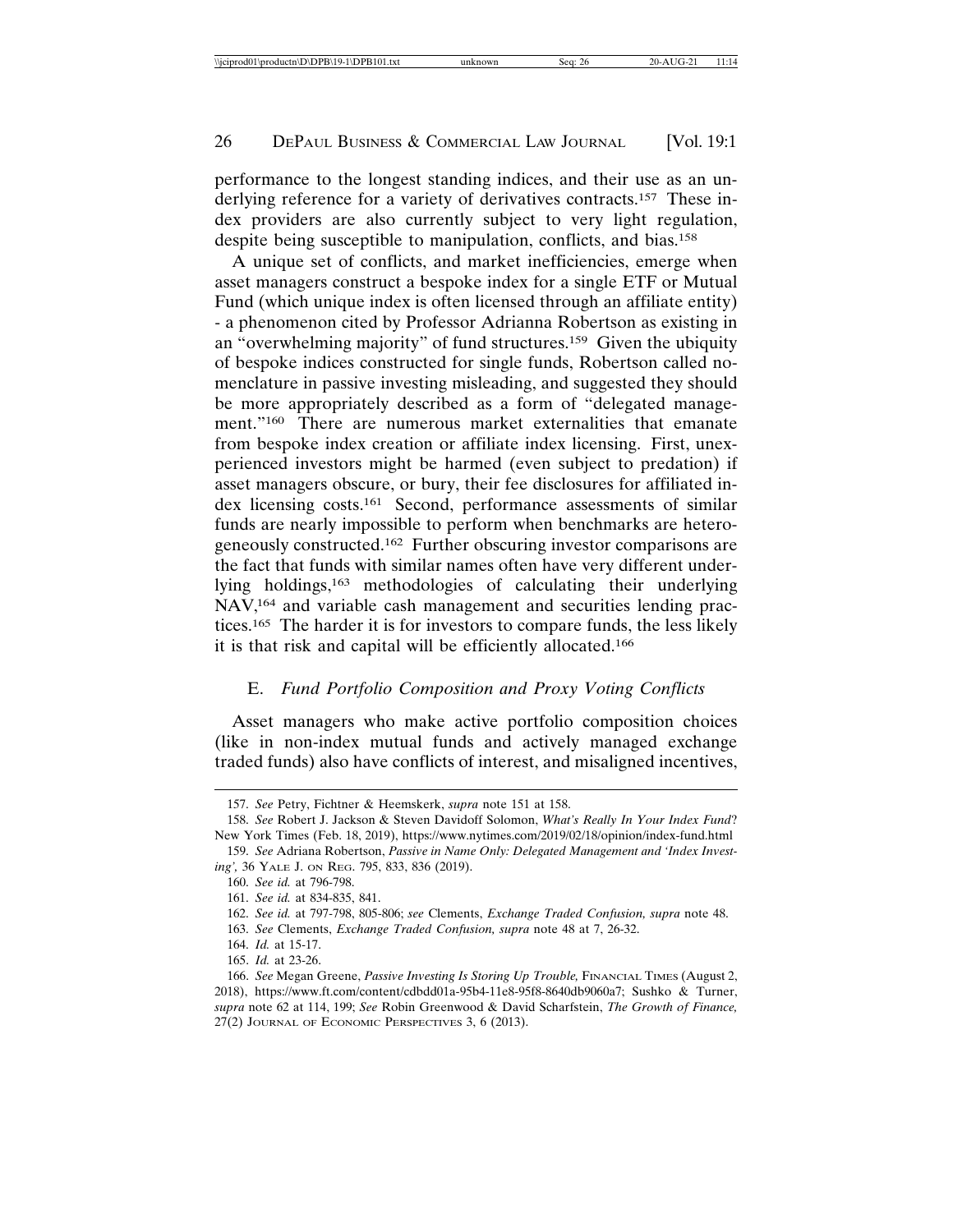which can lead them to make investment inclusion decisions that are entirely unrelated to economic fundamentals of companies.167 In fact, enlightening new research from Professor John Coffee reveals that asset managers may intentionally neglect idiosyncratic risk factors of underlying portfolio companies in favor of systemic governance measures, since doing so is economically rational.168 Coffee observes that "fundamental transitions" characterize modern financial markets – driven by institutional investor's dominating both trading and ownership concentration (largely through fund intermediation), while increasing the demand for *environmental, social and governance* (ESG) disclosures.<sup>169</sup>

Coffee notes that in this transition "sharp conflicts" have emerged in the disclosure preferences of asset managers (as institutional common owners) and individual (often retail) investors: asset managers, as common owners, are the ultimate diversified investor, and are primarily concerned with the systematic risk factor (undiversifiable risk), $170$ and thus seek out greater ESG disclosures.171 As fully diversified common owners, asset managers vote "portfolio wide," and seek to maximize the value of the portfolio as a whole, not the value of individual stocks,172 and in so doing they have incentives to encourage risky behavior in individual companies, while mitigating non-diversifiable systematic risk.173 Undiversified retail investors tend to have the opposite perspective and preferences.174 This presents a doubleedged sword since systematic risk will decrease over time, but idiosyncratic risk will increase for individual companies (leading to more individual company failure).175

<sup>167.</sup> See Nitish Kumar, Yuehua Tang & Kelsey D. Wei, Quid Pro Quo: Evidence from Mutual Funds as Friendly Shareholders of Investment Banks, UNPUBLISHED WORKING PAPER (December 14, 2020), at 30, available at https://ssrn.com/abstract=3711791.

<sup>168.</sup> *See* John C. Coffee, *The Future of Disclosure: ESG, Common Ownership, and Systematic Risk,* EUROPEAN CORPORATE GOVERNANCE INSTITUTE - LAW WORKING PAPER 541/2020 ((September 21, 2020), available at https://ssrn.com/abstract=3678197.

<sup>169.</sup> *Id.*

<sup>170.</sup> Modern portfolio theory posits that the riskiness of an asset is comprised of two factors, an "idiosyncratic" risk factor (also called "unsystematic risk") that is unique to the asset (or company), and a "systemic" risk factor that is common to the market. *See* Markowitz, *supra* note 61; W.F. Sharpe, *Capital Asset Prices: A Theory of Market Equilibrium under Conditions of Risk,* 19(3) JOURNAL OF FINANCE 425 (1964); J. Lintner, *The Valuation of Risk Assets and the Selection of Risky Investments in Stock Portfolios and Capital Budgets*, 47(1) REVIEW OF ECO-NOMICS AND STATISTICS 13 (1965)

<sup>171.</sup> Coffee, *supra* note 167 at 1, 4, 37.

<sup>172.</sup> *Id.* at 4.

<sup>173.</sup> *Id.* at 1, 5-6, 37.

<sup>174.</sup> *Id.* at 21.

<sup>175.</sup> *Id.* at 35-37.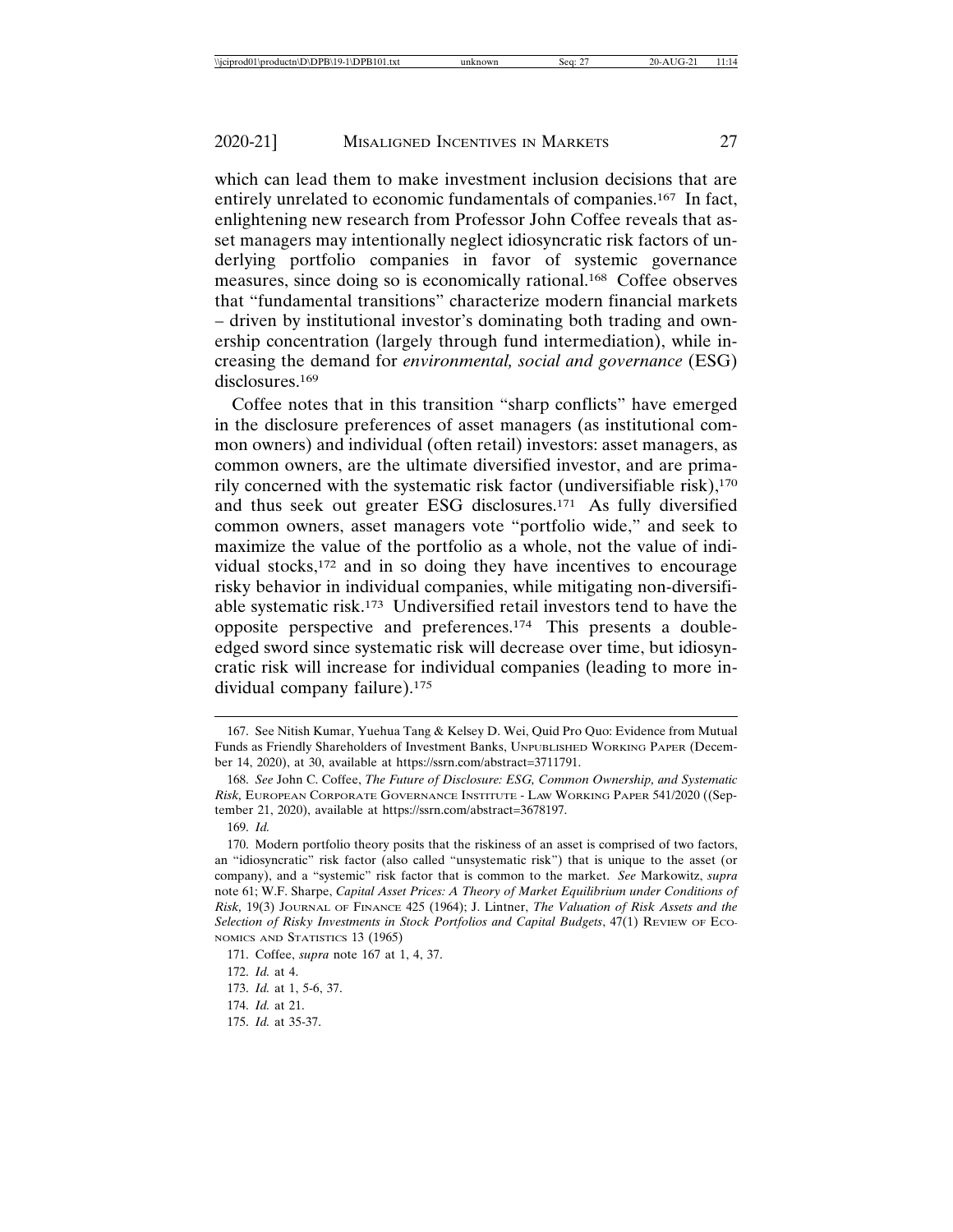Research has shown that mutual fund investment and voting decisions are influenced by business relationships with underlying portfolio companies.176 Recent empirical studies by researchers at the University of Florida and the University of Texas at Dallas revealed that mutual funds, as a form of "quid pro quo" to investment banks, were nearly twice as likely to invest in the stocks of an investment bank if the fund company (or family of funds) had a brokerage business relationship.177 Mutual fund proxy voting decisions were also shown in this study to be biased towards management of "connected" brokerages on contentious shareholder matters,178 and IPO allocation decisions.179 In return, these investment banks provide a steady stream of "exclusive" benefits to the asset managers including, among others, "tipping" on analyst research,180 execution services,181 preferences on underpriced initial public offerings,<sup>182</sup> access to information about "proprietary order flow,"183 and non-public information about investment banking clients.184

# F. *SPAC Sponsor Incentive Misalignments*

An increasingly popular financial intermediation structure is a "special purpose acquisition company" - commonly known by its acronym SPAC – which uses investor cash, raised through a short-term public

<sup>176.</sup> *See* L. Cohen & B. Schmidt, *Attracting flows by attracting big clients,* 64 JOURNAL OF FINANCE 2125 (2009); D. Cvijanoviæ, A. Dasgupta & K.E. Zachariadis, *Ties that bind: How business connections affect mutual fund activism* 71 JOURNAL OF FINANCE 2933 (2016).

<sup>177.</sup> *See* Kumar, Tang & Wei *supra* note 166 at 1, 2 ("Institutional investors manage trillions of dollars of assets and are prized clients of investment banks because they often pay billions of dollars in brokerage commissions per year and pay an important role in the underwriting business.")

<sup>178.</sup> *See id.* at 3. The "friendly" voting dynamic noted in the study was also noted in circumstances where *Institutional Shareholder Service* (ISS) was recommending voting against management. This is a significant finding (and evidence of bias) in light of other research documenting the propensity of asset managers to follow ISS recommendations. *see* P. Iliev & M. Lowry, *Are mutual funds active voters?* 28 REVIEW OF FINANCIAL STUDIES 446 (2015).

<sup>179.</sup> *See* Kumar, Tang & Wei *supra* note 166 at 22, 30.

<sup>180.</sup> *See* P. Irvine, M. Lipson & A. Puckett, *Tipping*. 20 REVIEW OF FINANCIAL STUDIES 20, 741 (2007); J. L. Juergens & L. Lindsey, *Getting out early: An analysis of market making activity at the recommending analyst's firm* 64 JOURNAL OF FINANCE 64, 2327 (2009).

<sup>181.</sup> *See* Kumar, Yang & Wei, *supra* note 166.

<sup>182.</sup> *See* J. Reuter, *Are IPO allocations for sale? Evidence from mutual funds,* 61 JOURNAL OF FINANCE 2289 (2006); M. Nimalendran, J.R. Ritter & D. Zhang, *Do today's trades affect tomorrow's IPO allocations?* 84 JOURNAL OF FINANCIAL ECONOMICS 87 (2007).

<sup>183.</sup> *See* A. Barbon, M. Di Maggio, F. Franzoni, & A. Landier, *Brokers and order flow leakage: Evidence from fire sales,* 74 JOURNAL OF FINANCE 2707 (2019); M. Di Maggio, F. Franzoni, A. Kermani & C. Sommavilla, C., *The relevance of broker networks for information diffusion in the stock market*, 134 JOURNAL OF FINANCIAL ECONOMICS 419 (2019).

<sup>184.</sup> *See* N. Kumar, K. Mullally, S. Ray & Y. Tang*, Prime (information) brokerage,* 137 JOUR-NAL OF FINANCIAL ECONOMICS 371 (2020)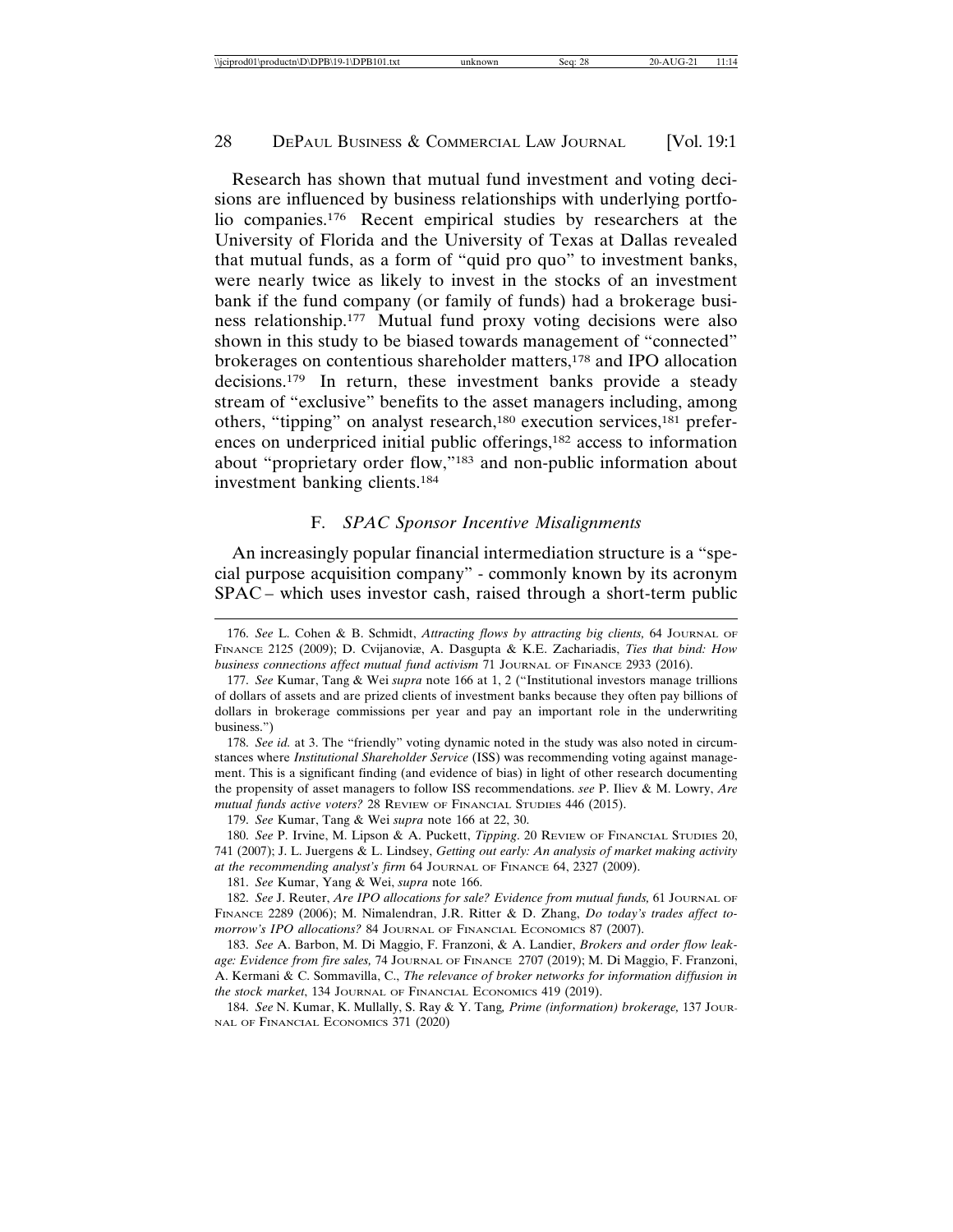offering of a corporate shell, to merge with an operational private company.185 SPAC sponsors (often hedge or PE firms or well-connected executives) receive a "promote" - a material equity stake in the SPAC for a nominal purchase price - and options to purchase warrants in the SPAC, and these benefits often materialize significant profits for the sponsor, even on companies that struggle post-SPAC, because of the promotes exceptionally low acquisition cost.186

Hedge fund billionaire Bill Ackman has specifically criticized the "misaligned incentives" in the compensation structure of SPACs between sponsor interests and ordinary investors (including long-term shareholders) since the discounted shares, and other standard fees, create a "drag" on the latter's returns.187 Recent research from Professors Michael Klausner and Michael Ohlrogge shows that costs built into SPAC structures are "subtle, opaque and far higher than previously recognized."188 Klausner and Ohlrogge posit that investors "bear the cost of dilution built into the SPAC structure" and effectively "subsidize" the company since for every \$10 per share that an SPAC raises, by the time it merges with its target this amount has been effectively reduced to \$6.67 due to embedded costs.189 The authors also identify an additional "incentive misalignment" between sponsors and ordinary investors in the common practice of the sponsors infusing the SPAC initial public offering with several hundred million dollars because the investment will be lost if a merger doesn't take place; therefore the sponsor may pressure the SPAC to merge on terms unattractive to long-term shareholders.190

<sup>185.</sup> *See* Ortenca Aliaj, Sujeet Indap & Miles Kruppa, *The Spac sponsor bonanza,* FINANCIAL TIMES (November 12, 2020), https://www.ft.com/content/9b481c63-f9b4-4226-a639-238f9fae4dfc; This critique is becoming increasingly common lately and the problem of SPAC incentive misalignment been noted in a variety of other recent media, or advocacy group reports. *See* Margot Patrick and Amrith Ramkumar, *"Led by 'Mr. SPAC,' Credit Suisse Cashes In on Blank-Check Spree,"* WALL STREET JOURNAL (February 5, 2021) https://www.wsj.com/articles/led-by-mr-spaccredit-suisse-cashes-in-on-blank-check-spree11612527389?mod=article\_inline; *see* AMERICANS FOR FINANCIAL REFORM, LETTER TO MEMBERS OF HOUSE FINANCIAL SERVICES COMMITTEE (February 16, 2021), available at https://ourfinancialsecurity.org/wp-content/uploads/2021/02/ AFR-Letter-on-SPACs-to-HFSC-FINAL.pdf.

<sup>186.</sup> *See* Ortenca, Indap & Kruppa, *supra* note 184.

<sup>187.</sup> *Id.*

<sup>188.</sup> See Michael D. Klausner & Michael A. Ohlrogge, *Sober Look at SPACs*, STANFORD LAW AND ECONOMICS OLIN WORKING PAPER NO. 559, NYU LAW AND ECONOMICS RESEARCH PAPER NO. 20-48 (October 28, 2020), 1, https://ssrn.com/abstract=3720919

<sup>189.</sup> *Id* at 3-4.

<sup>190.</sup> *Id.* at 20.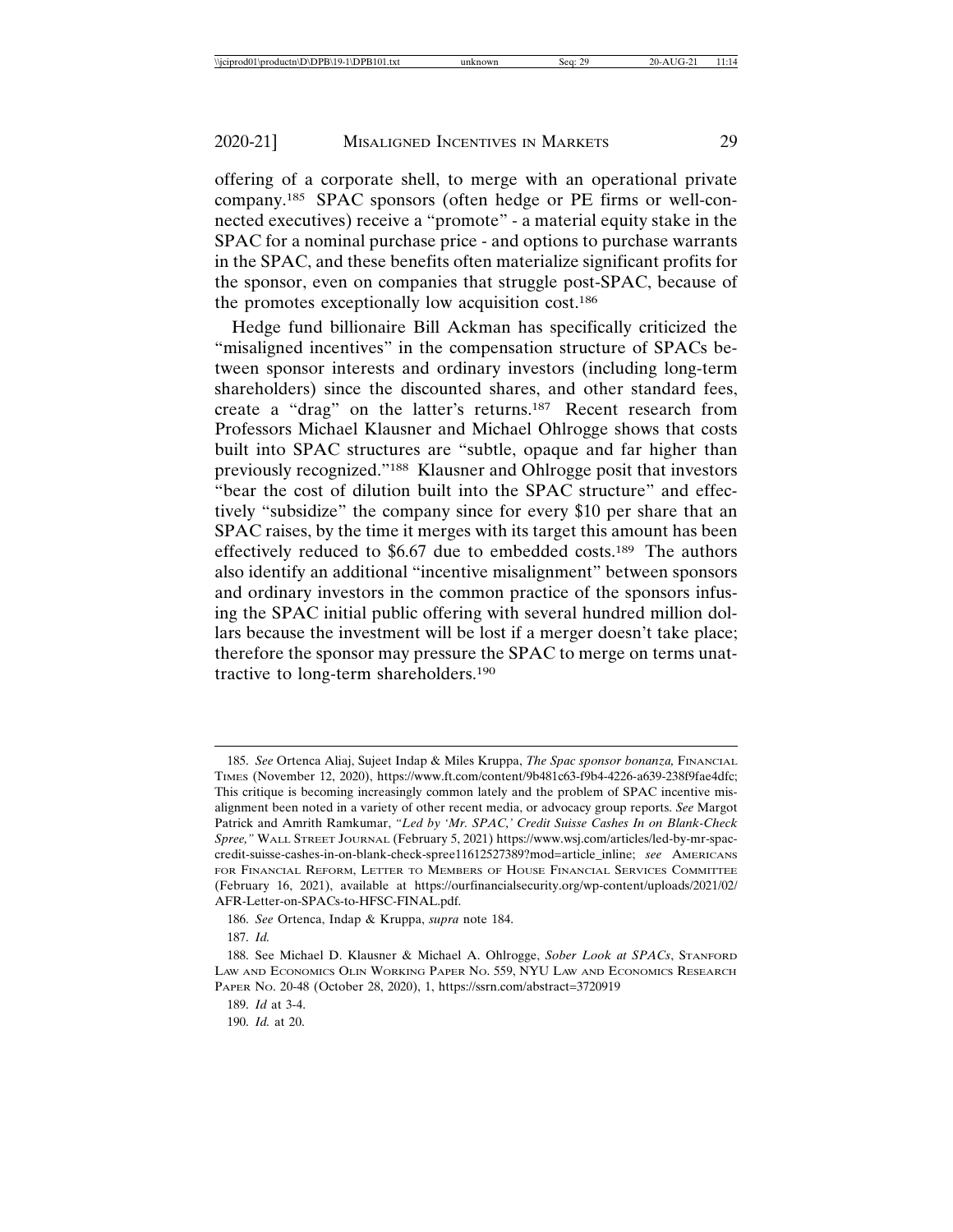#### G. *Indirect Payments, Revenue Sharing and Pension Intermediaries*

Pension administrators are susceptible to conflicted enticements through indirect payments in the form of "revenue-sharing" arrangements offered by third-party fund companies.191 These opaque benefits "allow recordkeepers to extract additional rents from plan participants" and have been shown in a study of the 1000 largest 401(k) pension plans in the U.S. from 2009 to 2013 to affect the "menu design" of available funds – and not "offset" by lower direct fund fees, or better performance of the offered funds.192 The compensation enticements noted in the study took the form of "rebates" received by recordkeepers from mutual fund companies.193 In other words, the fund company charged investors recordkeeping expenses in their expense ratio but passed the recordkeeping fee back to the plan recordkeeper.194 Fund companies that offered these rebates were highly favored by plans, and more likely to be retained, despite often having higher expense ratios, while the revenue sharing benefits weren't passed down to investors in the form of lower expense ratios.195

#### H. *Perception Deception: Fund Names and "Greenwashing"*

A significant multi-pronged challenge in investment funds (particularly ETFs) is that there aren't established fund naming or index consistency conventions.<sup>196</sup> This creates several potential problems for investors and creates misaligned incentives for market intermediaries. For example, investors may have difficulty distinguishing conventional ETFs from other products like levered or inverse ETPs, or unsecured debt instruments called *exchange traded notes* (ETNs).197 Further,

197. In March 2020 it was reported that unaware investors who were "burned" when issuing banks evoked redemption rights in complex debt-based exchange traded notes had engaged litigation, *see* Akane Otani & Sebastian Pellejero, *Bankrupt in Just Two Weeks' – Individual Inves-*

<sup>191.</sup> See Veronika Krepely Pool, Clemens Sialm & Irina Stefanescu, *Mutual Fund Revenue Sharing in 401(k) Plans*, WORKING PAPER (December 20, 2020), available at https://ssrn.com/ abstract=3752296

<sup>192.</sup> *Id.* at 35.

<sup>193.</sup> *Id* at 1.

<sup>194.</sup> *Id.* at 26.

<sup>195.</sup> *Id.* at 35. This study supports prior research showing conflicts of interest and rent extraction in compensation incentives for pension intermediaries and service providers, *see* R. Inderst & M. Ottaviani, *How (not) to pay for advice: A framework for consumer protection,* 105 JOUR-NAL OF FINANCIAL ECONOMICS 393 (2012); N.M. Stoughton, Y. Wu, & J. Zechner, *Intermediated investment management*, 66 JOURNAL OF FINANCE 947(2011); and general conflicts of interest existing between plan sponsors and mutual fund companies, *see* V.K. Pool, C. Sialm & I. Stefanescu (2016). *It pays to set the menu: Mutual fund investment options in 401(k) plans,* 71 JOURNAL OF FINANCE 71, 1779 (2016)

<sup>196.</sup> *See* Clements, *Exchange Traded Confusion, supra* note 48 at 26-30.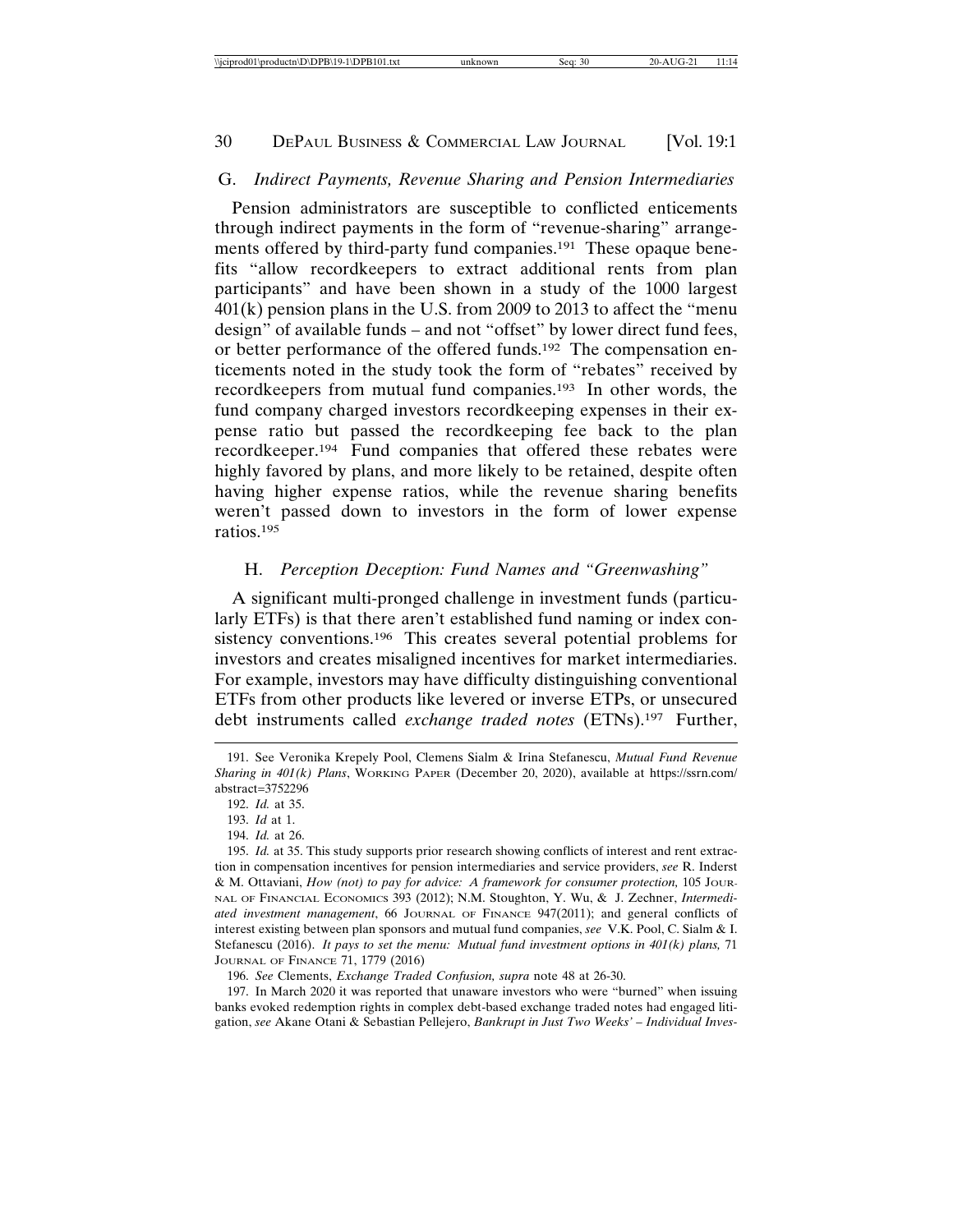two funds can have similar names despite entirely different underlying portfolios,198 leading one commentator to call ETFs a "vaudeville act."199 The potential for ETF issuers to capitalize on idiosyncratic trends,200 or "factor" focused funds (like value investing) is tremendous in ETFs, and investors may not perform comprehensive due diligence on whether a fund's underlying portfolio holdings align with its name.201

Another misaligned incentive in market intermediation is that of "greenwashing," – proactive public signals, not backed by operational evidence, that a firm is engaging in sustainability practices.202 Whether the pursuit of sustainability goals is worthwhile or justifiable is the subject of live academic debate.203 Professors Lucian Bebchuk and Roberto Tallarita argue that stakeholder governance, the primary mechanism for ESG initiatives, is both "inadequate" and "counterproductive," and also imposes "major costs" and could stand in the

199. See GRANT'S INTEREST RATE OBSERVER, *On the ETF Divide*, Volume 34, No. 19b (October 14, 2016).

201. *See* George Athanassakos, *Why investors aren't getting true value stocks with value ETFs*, THE GLOBE AND MAIL (October 2, 2019), https://www.theglobeandmail.com/investing/markets/ etfs/article-why-investors-arentgetting-true-value-stocks-with-value-etfs/.

202. *See* Hao Liang, Lin Sun & Melvyn Teo, *Greenwashing,* WORKING PAPER, 1 (May 26, 2020), available at https://ssrn.com/abstract=3610627; Other conflicts between intermediaries and investors have been noted in an emerging literature around this subject including conflicts in relation to pension trustees fulfilling their fiduciary duty of loyalty, see Max Matthew Schanzenbach & Robert H. Sitkoff, *Reconciling Fiduciary Duty and Social Conscience: The Law and Economics of ESG Investing by a Trustee* 72 STAN LAW REV. 381 (2020).

203. Compare Cynthia A. Williams, Corporate Social Responsibility and Corporate Governance, in THE OXFORD HANDBOOK OF CORPORATE LAW AND GOVERNANCE, 52 (Jeffrey N. Gordon & Wolf-Georg Ringe eds. 2018); Martin Lipton, Steven A. Rosenblum & Karessa L. Cain, Thoughts for Boards of Directors in 2020, HARV. L. SCH. F. ON CORP. GOVERNANCE (Dec. 10, 2019), https://corpgov.law.harvard.edu/2019/12/10/thoughts-for-boards-of-directors-in-2020/; Colin Mayer, Shareholderism versus Stakeholderism – A Misconceived Contradiction. A Comment on "The Illusory Promise of Stakeholder Governance" by Lucian Bebchuk and Roberto Tallarita 10 (EUROPEAN CORP. GOVERNANCE INST., LAW WORKING PAPER NO. 522/2020, 2020), https://ecgi.global/sites/default/files/working\_papers/documents/mayerfinal.pdf [all in support of stakeholder governance]; against Lucian A. Bebchuk, The Myth of the Shareholder Franchise, 93 VA. L. REV. 675, 729–32 (2007); Lucian Arye Bebchuk, The Case for Increasing Shareholder Power, 118 HARV. L. REV. 833, 908–13 (2005); Robert C. Clark, Harmony or Dissonance - The Good Governance Ideas of Academics and Worldly Players, 70 BUS. LAW. 321, 338 (2015); Leo E. Strine, Jr., The Dangers of Denial: The Need for a Clear-Eyed Understanding of the Power and Accountability Structure Established by the Delaware General Corporation Law, 50 WAKE FOREST L. REV. 761, 768 (2015) [all expressing skepticism of stakeholder governance].

*tors Get Burned by Collapse of Complex Securities*, THE WALL STREET JOURNAL (June 1, 2020), https://www.wsj.com/articles/bankrupt-in-just-two-weeksindividual-investorsget-burned-by-collapse-of-complex-securities-11591020059.

<sup>198.</sup> *See* Clements, *Exchange Traded Confusion, supra* note 48 at 26, 27.

<sup>200.</sup> Sloane Ortel, Paul Kovarsky & Antonella Puca, *How to see the hidden risks of ETFs*, CFA INSTITUTE (January 1, 2018), https://blogs.cfainstitute.org/investor/2018/01/18/howto-seethe-hidden-risks-of-etfs/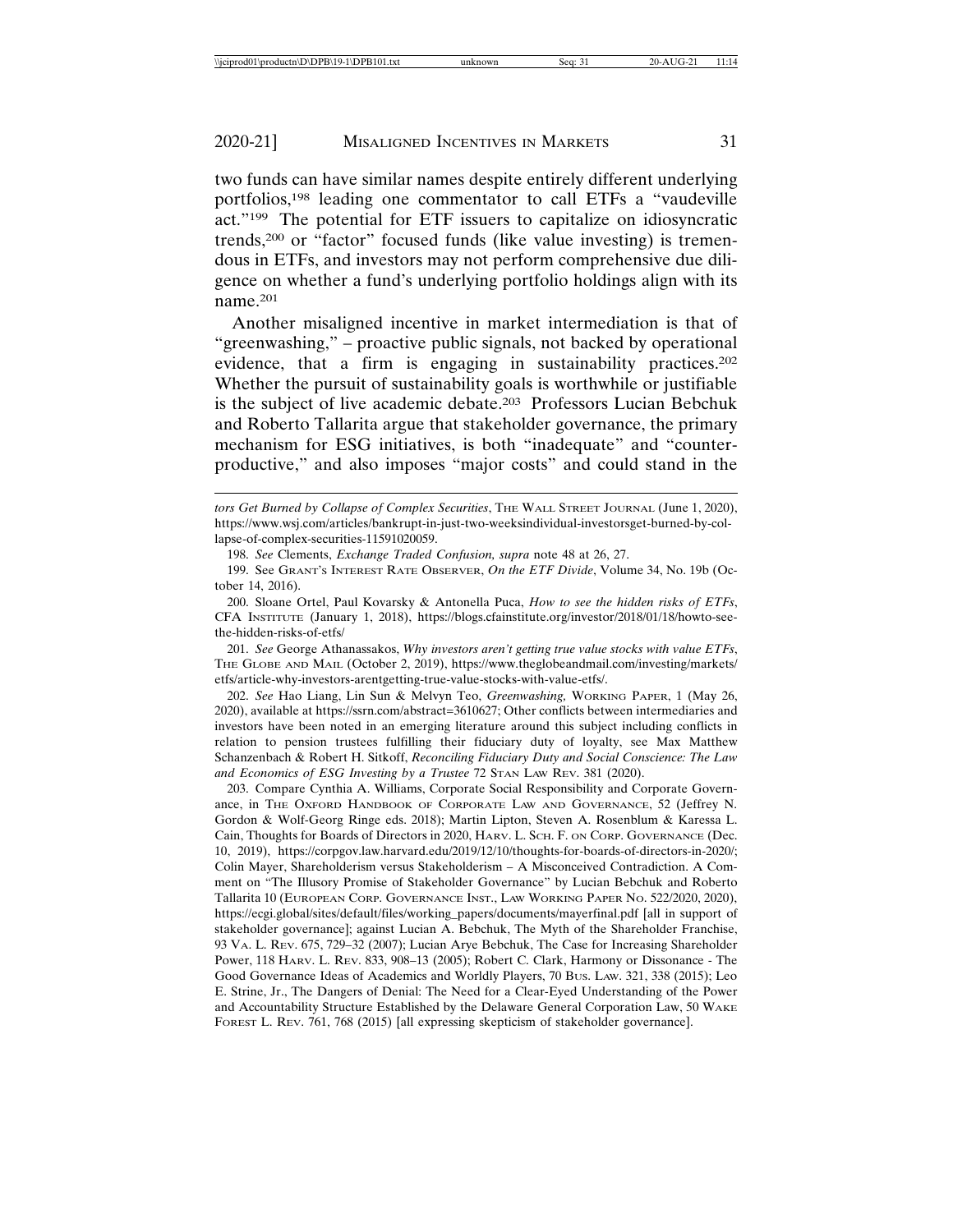way of meaningful protection for stakeholders.204 Investor demand for ESG considerations in portfolio decision-making creates a potential conflict of interest (and misaligned incentive) for asset managers to "deceptively endorse" sustainability principles (like the *United National Principles for Responsible Investment*205) to attract capital flows, without ensuring ESG principles are reflected in investment decisions.206 There is an inherent agency conflict here, since investor capital flows are influenced by both investor preferences (like ESG) and fund performance (alpha).<sup>207</sup> Therefore, if actual ESG measures are a drag on performance, fund managers may jettison sustainable businesses, despite prior ESG signaling.208 Thus ESG becomes an *ex ante* marketing strategy, not an *ex post* guiding investment ethos. Relatedly, ESG investing imposes subjectivity, and "substantial information acquisition costs" on an asset manager, which increases incentives to abandon it after investment capital is captured.209

# I. *Who Benefits from Volatility and Destabilized Markets?*

Between January 25th and January 29th, 2021 the U.S. stock market witnessed an ostensible "revolution" as retail stock traders in a matter of days, powered by the fintech stock trading app Robinhood, bid up the prices of several stocks like the video game retailer *GameStop* (GME) to over 500 percent of their value.210 The driving force behind this remarkable surge was a coordinated attack, organized through the Reddit forum *WallStreetBets* (WSB), and other social media channels and online forums, against several hedge funds who had outstanding short positions in GME and other companies negatively affected by the coronavirus pandemic.211 WSB publicly conceived a plan to "short squeeze" these funds by buying and holding GME stock and

<sup>204.</sup> Lucian A. Bebchuk & Roberto Tallarita, The Illusory Promise of Stakeholder Governance, forthcoming, CORNELL L. REV (December 2020), HARVARD LAW SCHOOL JOHN M. OLIN CENTER DISCUSSION PAPER NO.1052, available at https://ssrn.com/abstract=3544978 (the authors strongly advocate that "Stakeholderism" should be rejected and that "external interventions" should take place to protect stakeholder interests "via legislation, regulation and policy design.")

<sup>205.</sup> See PRINCIPLES FOR RESPONSIBLE INVESTMENT, https://www.unpri.org/ (last accessed January 11, 2021).

<sup>206.</sup> See Hao Liang, Lin Sun & Melvyn Teo, Greenwashing, HARVARD LAW SCHOOL FORUM ON CORPORATE GOVERNANCE (November 17, 2020), https://corpgov.law.harvard.edu/2020/11/ 17/greenwashing/.

<sup>207.</sup> Id.

<sup>208.</sup> See Liang, Sun & Teo, supra note 201.

<sup>209.</sup> Id.

<sup>210.</sup> *See* Jason Zweig, *The Real Force Driving the GameStop Revolution,* THE WALL STREET JOURNAL (January 30, 2021), https://www.wsj.com/articles/the-real-force-driving-the-gamestopamc-blackberry-revolution-11611965586.

<sup>211.</sup> *Id.*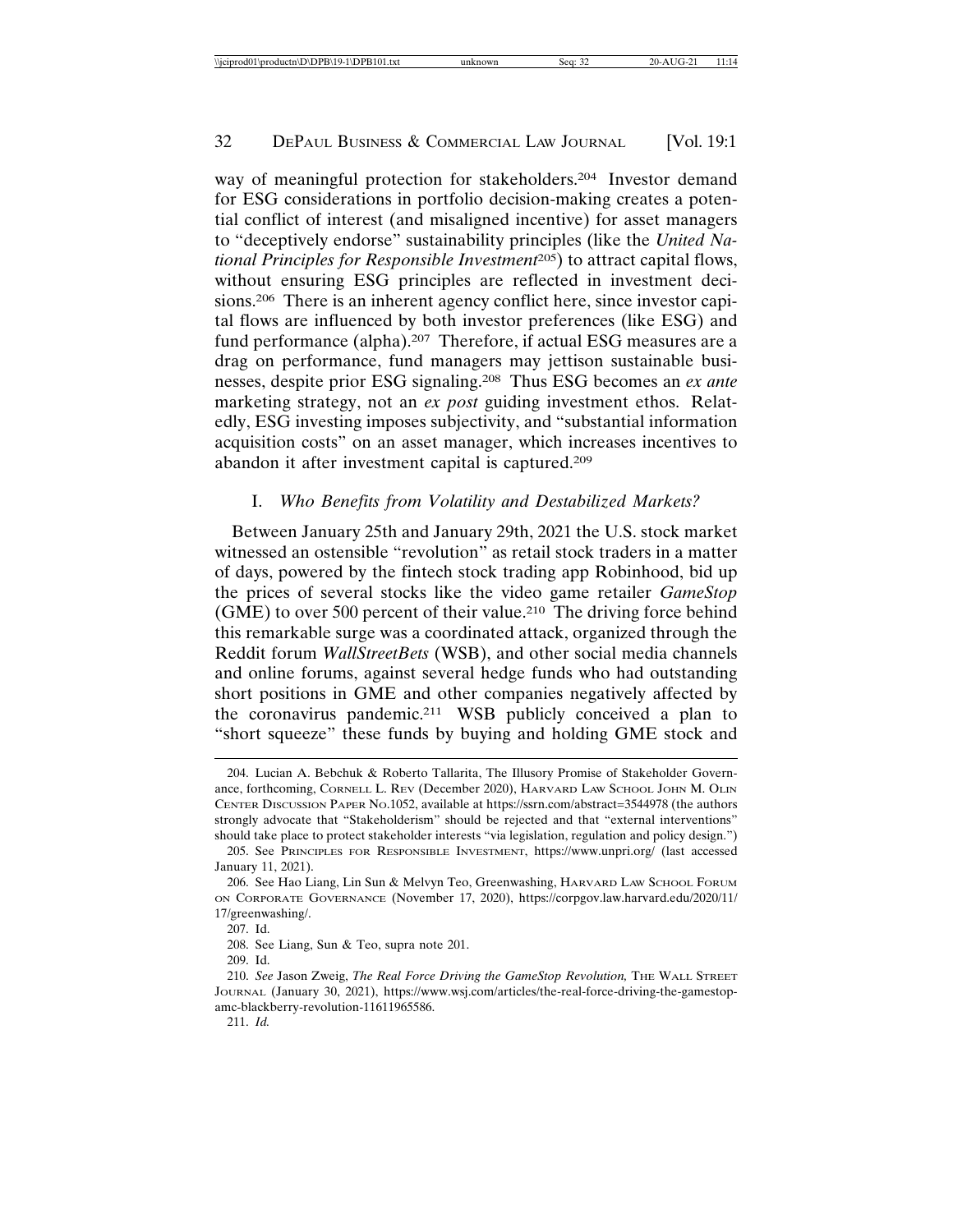call options to drive the price so high that the hedge funds would be forced to buy back the stock or close their positions at dramatic losses.212 Incredibly the plan worked, resulting in the hedge fund *Melvin Capital losing 53% of its value.*<sup>213</sup> Days into the squeeze, Robinhood, the fintech discount brokerage at the heart of the retail buying frenzy, placed buying restrictions on GameStop and similarly surging stocks of companies like AMC, Bed Bath & Beyond, and Nokia, which quickly prompted a class action lawsuit from aggrieved retail investors.214

In the aftermath of the GameStop saga the Wall Street Journal revealed that many of the early purchasers of the stock were not "Reddit day traders or Discord users" but hedge funds, including *Senvest Management LLC* who reaped a whopping \$700 million profit from their position in the beleaguered video game retailer.215 While the episode was widely framed as a "triumph of amateurs over professionals" the truth is much different – with hedge funds reaping a tremendous share of the distributive gains.216 Ironically, the most likely "victim" in a hedge fund short squeeze is actually a pension benefactor - often a union worker or employee who relies on the fund's stability for retirement planning.217 Market intermediaries are the only true winners from a destabilized, highly volatile market, untethered from fundamentals, with enhanced retail participation. Fintech firms like Robinhood encourage investors to trade frequently (the more the better) since they sell the execution of their stock and options trades (known as "payment for order flow") to HFT market makers like *Citadel Securities* or *Virtue*, 218 and also facilitate the use of leverage, and

216. *Id.*

<sup>212.</sup> *See* Alexis Goldstein, *What happened with Gamestop?* MARKETS WEEKLY (January 28, 2021), https://marketsweekly.ghost.io/what-happened-with-gamestop/.

<sup>213.</sup> *See* Jazmin Goodwin, *Melvin Capital hedge fund lost 53% in the GameStop frenzy,* CNN BUSINESS (February 1, 2021), https://www.cnn.com/2021/01/31/investing/melvin-capital-redditgamestop/index.html.

<sup>214.</sup> *See* Fernando Alfonso III, *Class-action lawsuit filed against Robinhood following outrage over GameStop stock restriction,* CNN BUSINESS (January 29, 2021), https://www.cnn.com/2021/ 01/28/investing/lawsuit-robinhood-gamestop-wallstreetbets/index.html.

<sup>215.</sup> *See* Juliet Chung, *This Hedge Fund Made \$700 Million on GameStop,* THE WALL STREET JOURNAL (February 3, 2021), https://www.wsj.com/articles/this-hedge-fund-made-700-million-ongamestop-11612390687.

<sup>217.</sup> See Eric Reguly, The real victims in the GameStop madness are the pension funds, not the hedge fund bosses, THE GLOBE AND MAIL (January 29, 2021), https:// www.theglobeandmail.com/business/commentary/article-the-real-victims-in-the-gamestop-madness-are-the-pension-funds-not-the/.

<sup>218.</sup> *See* Kate Rooney & Maggie Fitzgerald, *Here's How Robinhood is raking in record cash on customer trades – despite making it free,* CNBC (August 13, 2020), https://www.cnbc.com/ 2020/08/13/how-robinhood-makes-money-on-customer-trades-despite-making-it-free.html.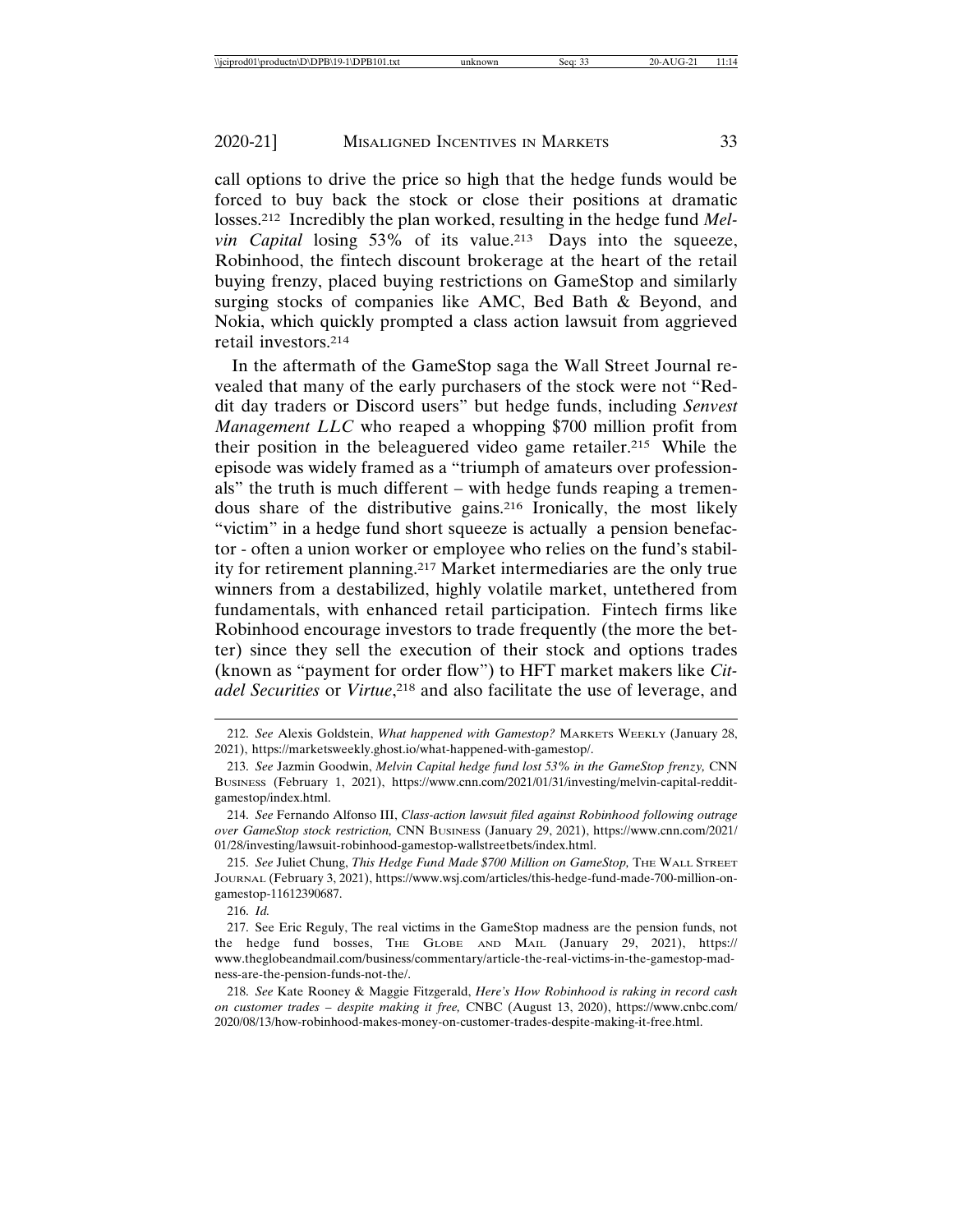the purchase of option contracts by unexperienced investors "as easily as they purchase a latte."219 The huge profitability potential for options trading creates a significant conflict of interest for Robinhood and other fintech online brokerages.220 HFT firms thrive, and profit, in volatility markets while also potentially "undermining efficient capital allocation."221

Trading activity and volume has also surged with the nascent popularity of ETFs.222 They also revealed themselves as the "tool of choice" for many traders in the March 2020 coronavirus crisis.223 Higher ETF turnover benefits online brokerages like Robinhood and other fintechs interfacing with retail investors drawn into purchasing thematic ETFs.224 Yet higher retail participation in the markets likely represents a net wealth transfer away from Main Street in favor of Wall Street, resulting in even deeper wealth inequality,<sup>225</sup> since the vast majority of retail investors will underperform market averages.226 The firms truly better off by heightened volatility and accelerated trading are firms who provide no productive by-products at all, but rather perform some utility within an increasingly complex financial market infrastructure, like HFT, market making firms, <sup>227</sup> or ETF arbitrageurs, some of which may also becoming systemically important in the process.228

<sup>219.</sup> Deborah B. Soloman, *Gensler Faces Big Challenge in Tackling GameStop's Wild Ride,* THE NEW YORK TIMES (February 1, 2021), https://www.nytimes.com/2021/02/01/business/economy/gamestop-sec.html

<sup>220.</sup> Rooney & Fitzgerald, *supra* note 217.

<sup>221.</sup> *See* Yesha Yadav, *How Algorithmic Trading Undermines Efficiency in Capital Markets,* 68 VANDERBILT LAW REV. 1607 (2015)

<sup>222.</sup> *See* Steve Johnson, *ETF trading surges on European stock Exchanges,* FINANCIAL TIMES (January 24, 2021), https://www.ft.com/content/1c527341-e99a-4312-8ba2-a23abc63f0 45?shareType=nongift.

<sup>223.</sup> Dawn Lim & Mischa Frankl-Duval, In Market Rout, ETFs Are Where The Action Is, THE WALL STREET JOURNAL (March 15, 2020), https://www.wsj.com/articles/in-market-routetfs-are-where-the-action-is-11584270000.

<sup>224.</sup> See Ksenia Galouchko, *Robinhood effect is starting to shake up a stuffy ETF market* BNN BLOOMBERG (July 20, 2020), https://www.bnnbloomberg.ca/robinhood-effect-is-starting-toshake-up-a-stuffy-etf-market-1.1467788.

<sup>225.</sup> There is evidence of a relationship between heavily financialized economies and increased income and wealth inequality. N.van der Zwan, *Making sense of financialization*. 12 SOCIO-ECONOMIC REVIEW 99 (2014); Basak Kus, *Financialization and Income Inequality in OECD Nations: 1995-2007*, 43(4) THE ECONOMIC AND SOCIAL REVIEW 477, 492 (2012).

<sup>226.</sup> *See* Wayne Duggan, *Why Investing As An Individual Is So Difficult,* MARKETWATCH (December 11, 2019), https://www.marketwatch.com/story/why-investing-as-an-individual-is-sodifficult-2019-12-11.

<sup>227.</sup> *See* Scott Patterson & Alexander Osipovich, *High-Frequency Traders Feast on Volatile Market,* THE WALL STREET JOURNAL (March 27, 2020), https://www.wsj.com/articles/high-frequency-traders-feast-on-volatile-market-11585310401

<sup>228.</sup> *See* Wigglesworth, *supra* note 85.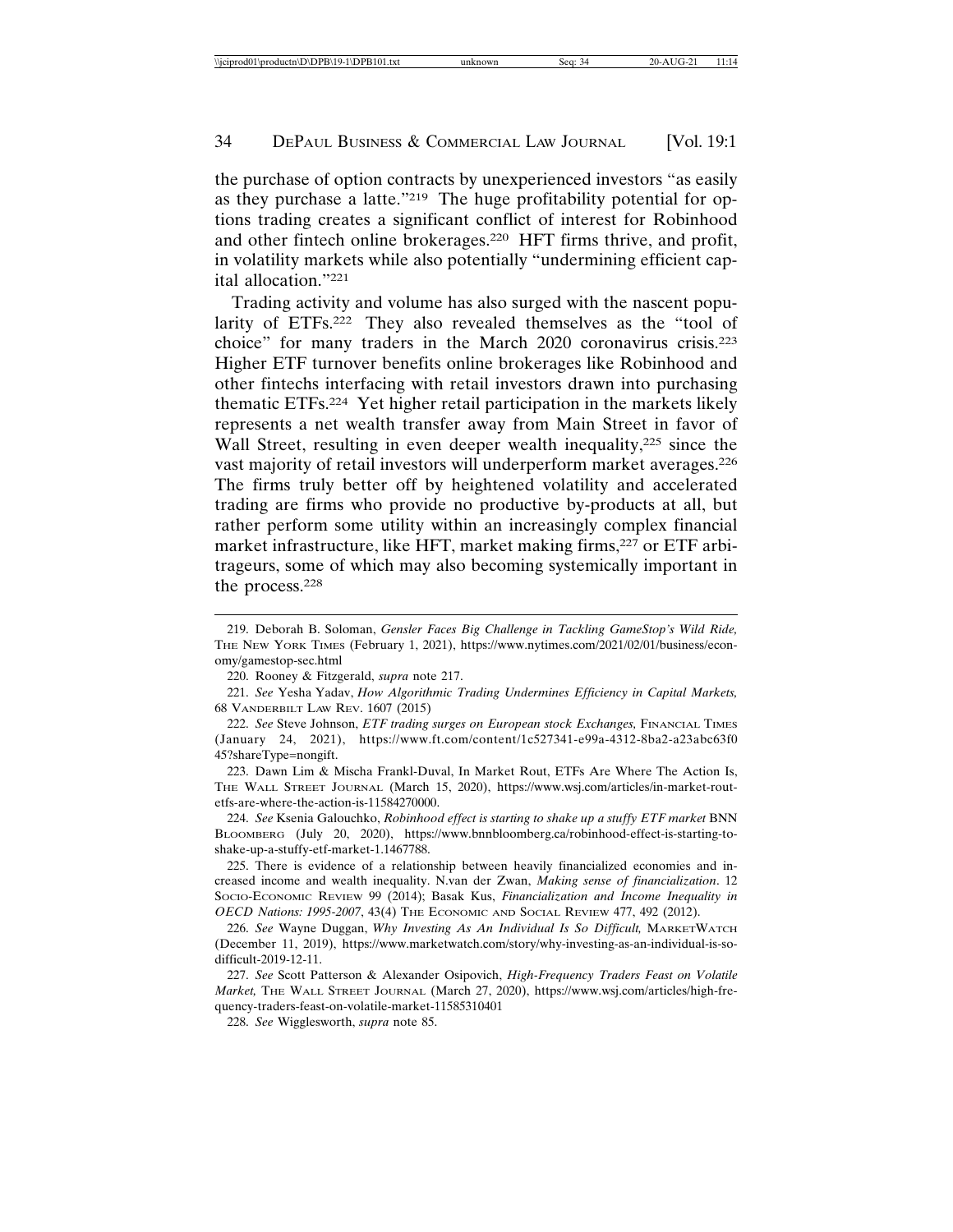IV. HOW MISALIGNED INCENTIVES LEAD TO SHARED COSTS

# A. *Perpetual Debt Generation & the "Global Doom Loop"*

Debt has played a pervasive role in the evolution of post-war American culture.229 Highly influential contemporary French economist Thomas Piketty has extensively documented the prominence of debt in modern society, and how it influences social factors like income and wealth inequality.230 Minsky also noted that a "fundamental characteristic of the modern international economic structure is that strong financial linkages exist among the various national entities."231 These linkages include financial asset ownership, as well as payment commitments on debt.<sup>232</sup> Minsky suggested, however, that since debt principle could be perpetually "rolled over," commitments to repay were only enforced on a default of periodic interest payments.233 Studies on Minsky's MMC have also noted how this evolved capitalistic system prioritizes capital gains (asset inflation), while promoting debt and "collateral based lending over income based lending," as such, it's prone to volatile asset price movements.234

Professors Robert Hockett and Saule Omarova have identified how private market intermediaries now play an integral role in both the modulation and allocation of new credit.<sup>235</sup> One of the many misaligned incentives in our modern financialized system is the misallocation of credit, away from productive enterprise, and back into the financial system.236 Professor Katharina Pistor has persuasively illustrated how market intermediaries sit at the control panel of a financial machine that perpetually "mints" debt-based instruments that are cash convertible, widely traded, durable, and confer powerful priority rights on their holders.237 Pistor posits that the result of this debt proliferation incentive (which also uses a variety of legal mechanisms such as trusts, collateral, contract law and the corporation<sup>238</sup>) is a

<sup>229.</sup> *See* L. Hyman, *Debtor Nation: How Consumer Credit Built Postwar America*, 9 ENTER-PRISE AND SOCIETY 614, 614-18 (2008).

<sup>230.</sup> *See* THOMAS PIKETTY, CAPITAL IN THE TWENTY-FIRST Century (Boston: Harvard University Press, 2017); THOMAS PIKETTY, CAPITAL AND IDEOLOGY (Boston: Harvard University Press, 2020)

<sup>231.</sup> *See* Minsky, *Money Manager Capitalism, supra* note 1 at 23.

<sup>232.</sup> *Id.*

<sup>233.</sup> *Id.* at 24.

<sup>234.</sup> *See* Tymoigne & Wray, *surpa* note 27 at 51.

<sup>235.</sup> *See* Robert C. Hockett & Saule Omarova, *The Finance Franchise*, 102 CORNELL L. REV. 1143, 1149, 1153-1155 (2017).

<sup>236.</sup> *Id.* at 1214.

<sup>237.</sup> KATHARINA PISTOR, THE CODE OF CAPITAL (Princeton: Princeton University Press, 2019) at 77-108.

<sup>238.</sup> *Id.* at 86.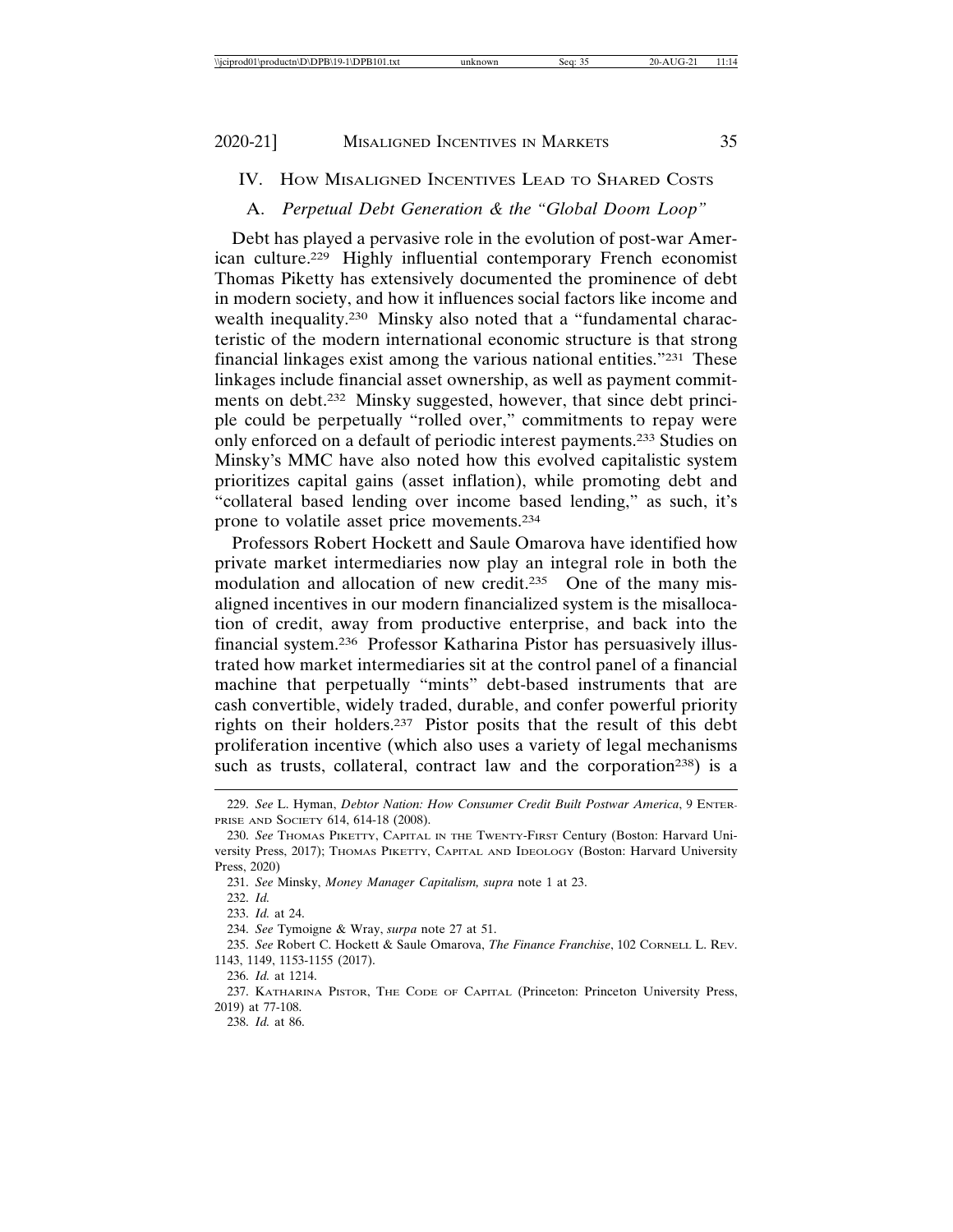highly volatile, complex and hierarchal financial system.<sup>239</sup> The 2008 crisis evidenced how financialized, and layered debt, could destructively wreak havoc through the financial system.240

Professor Arthur Wilmarth has convincingly illustrated how governments persistently intervene in markets to rescue universal banks who arrive at precarious junctures due to their own profit seeking behaviors.241 The linked interdependence between the sovereign, the large universal banks (UB), the global "shadow banks" (SB) (who are often the same market intermediaries profiled in this article), investors, and creditors has generated what Wilmarth calls a "global doom loop."242 He describes this destructive (and perpetuating) cycle as follows: first, central banks provide "too-big-to-fail" guarantees to UBs and large SBs and frequently use stabilizing intervention in the economy (like quantitative easing (QE)); second, with the "support of easy money" central bank policies, these UBs and SBs increasingly finance public and private sector debt; third, buoyed by the easy credit generation, investors and creditors take larger risks because they know the government will intervene in a crisis.<sup>243</sup>

The "global doom loop" was perpetuated during March 2020 coronavirus pandemic financial crash, and further illustrates the government's willingness to use aggressive liquidity measures to intervene in financialized products that generate system-wide instability. In addition to propping up unravelling bond and credit ETF markets,244 the Fed acted as "the world's backup lender,"245 with several reports also remarking on the Fed's embrace of "QE infinity."246 Professor L. Randall Wray noted how Minsky foresaw that in MMC, financial market participants would "adjust their expectations to include government bailouts should anything go wrong."247 Wray suggests

<sup>239.</sup> *Id.* at 79.

<sup>240.</sup> *See id.* at 48, 87, 99;

<sup>241.</sup> ARTHUR E. WILMARTH JR., TAMING THE MEGABANKS, WHY WE NEED A NEW GLASS-STEAGALL ACT (Oxford: Oxford University Press, 2020), 265-298.

<sup>242.</sup> *Id.* at 12-13, 320, 325-27, 353-55.

<sup>243.</sup> *Id.* at 12.

<sup>244.</sup> *See* Riquier, *supra* note 106.

<sup>245.</sup> Serena Ng & Nick Timiraos, *Covid Supercharges Federal Reserve as Backup Lender to the World,* THE WALL STREET JOURNAL (August 3, 2020), https://www.wsj.com/articles/fed-fed eral-reserve-jerome-powell-covid-coronavirus-dollar-lending-economy-foreign-currency-115 96228151.

<sup>246.</sup> *See* Robert Guy, *Why the Fed went nuclear with QE Infinity,* FINANCIAL REVIEW (March 24, 2020), https://www.afr.com/markets/equity-markets/why-the-fed-went-nuclear-with-qe-infinity-20200324-p54d8x; Michael Mackenzie, *The Federal Reserve has gone well past the point of 'QE Infinity',* FINANCIAL TIMES (March 23, 2020), https://www.ft.com/content/11b338a2-6d0c-11ea-89df-41bea055720b.

<sup>247.</sup> Wray, *supra* note 19 at 40.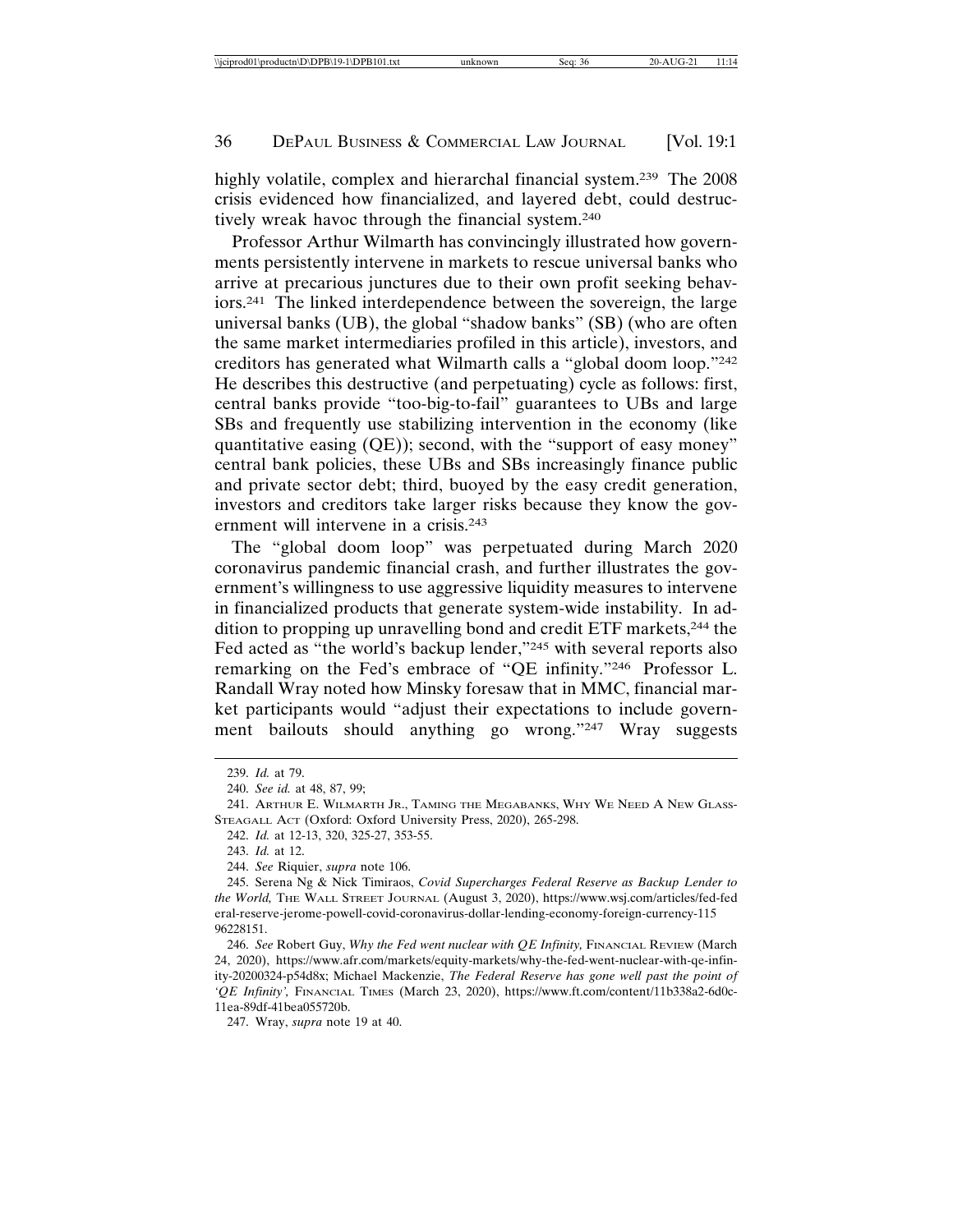"ironically, the success of the interventions encourages more risk taking."248 This perfectly describes the 2020 Fed bailouts of bad corporate debt and credit ETFs,<sup>249</sup> and the perpetual drivers powering the "global doom loop."250

# B. *The Shared Social Costs of Liquidity Transformation*

Credit ETFs lead to shared costs when they perform a "liquidity transformation" and turn thinly traded and often opaque bonds and loans into highly liquid ETFs.<sup>251</sup> The integrity of these products is contingent on other financial firms, under market incentives, to perform a stabilizing "arbitrage" function.252 Discretionary arbitrage as a stabilizing mechanism has proven to be historically fragile in a crisis.<sup>253</sup> Here "animal spirits" reign,<sup>254</sup> market discipline deteriorates,<sup>255</sup>

<sup>248.</sup> *Id.*

<sup>249.</sup> *See* Jeff Cox, *The Fed bought more blue-chip and junk bonds, and has started making Main Street loans,* CNBC (August 10, 2020), https://www.cnbc.com/2020/08/10/the-fed-boughtmore-blue-chip-and-junk-bonds-and-has-started-making-main-street-

loans.html#:~:text=in%20addition%2C%20the%20Fed%20stepped,pandemic%20and%20then %20were%20downgraded.

<sup>250.</sup> *See* Wilmarth, *supra* note 240.

<sup>251.</sup> *See* Clements, *New Funds I, supra* note 79 at 32-34 (2020); Randall W. Forsyth, *Corporate Credit Could Be the Next Bubble to Burst*, BARRON'S (Feb. 15, 2019, 11:42 AM), https:// www.barrons.com/articles/debt-be-not-proud-danger-in-the-complacency-about-corporatecredit-51550248974 (quoting Stephanie Pomboy, "In 2007, the lie was that you could take a cornucopia of crap, package it together, and somehow make it AAA," she says. "This time, the lie is that you can take a bunch of bonds that trade by appointment, lump them together in an ETF, and magically make them liquid."); *see* Stephen Foley, *The Alchemy of ETF Liquidity is an Illusory Promise,* FINANCIAL TIMES (April 4, 2015), https://www.ft.com/content/cc44cd76-d918- 11e4-b907-00144feab7de

<sup>252.</sup> The necessity of discretionary intermediation to perform a stabilizing arbitrage function to maintain ETF integrity has been cited frequently, *see* Clements, *New Funds I, supra* note 79 at 30-32; Clements, *Are ETFs, supra* note 48 at 812-814; Henry T.C. Hu & John Morley, *A Regulatory Framework For Exchange Traded Funds,* 91 S. CAL. L. REV. 839, 853 (2018); Henry T.C. Hu & John Morley*, The SEC and Regulation of Exchange-Traded Funds: A Commendable Start and a Welcome Invitation*., 92 S. CAL. L. REV. 1155, 1196 (2019); CENTRAL BANK OF IRELAND, *Exchange Traded Fund Discussion Paper* (2017), 41-51, available at https://www.centralbank.ie/ docs/default-source/publications/discussion-papers/discussion-paper-6/discussion-paper-6—-exchange-traded-funds.pdf; DEPOSITORY TRUST & CLEARING CORPORATION, *The Next Crisis Will Be Different: Opportunities To Continue Enhancing Financial Stability 10 Years After Lehman's Insolvency*, INDUSTRY WHITE PAPER (September 2018) at 13-14; Srichander Ramaswamy, *Market Structures and Systemic Risks of Exchange Traded Funds, BANK FOR INTERNATIONAL SET-*TLEMENTS WORKING PAPER NO. 343 (April 2011), available at https://www.bis.org/publ/ work343.pdf.

<sup>253.</sup> *See* Clements, *New Funds I, supra* note at 45-51. A clear example from recent history is the failure of index arbitrageurs to stabilize price differentials between equity and futures markets during the Black Monday crash of October 19, 1987, *see* Mark Carlson, *A Brief History of the 1987 Stock Market Crash With A Discussion of The Federal Reserve Response, FINANCE AND* ECONOMICS DISCUSSION SERIES, DIVISIONS OF RESEARCH AND STATISTICS AND MONETARY AF-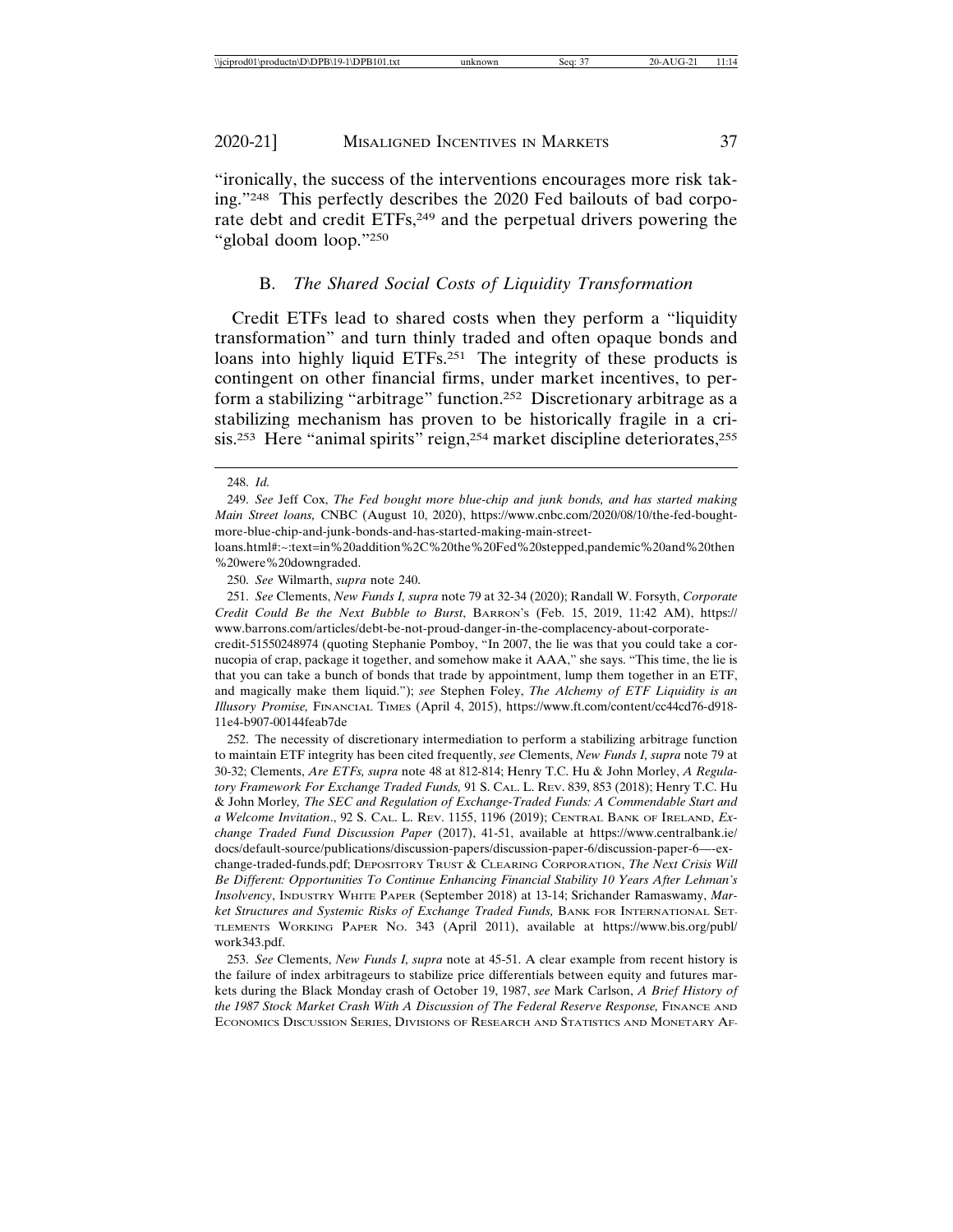investor herds form around information cascades and noise,256 and prices become an unreliable signal of fundamental information.257 The costs of liquidity transformation manifested in the early March 2020 coronavirus selloff, when credit ETFs traded at historic price discounts from NAV.258 Assumptions failed, arbitrage (again) proved to be fragile in a crisis as intermediaries managed their own internal risks and backed away from performing their discretionary stabilizing function.259 It was only after an unprecedented intervention into credit markets (including the purchasing of bond ETFs) by the Federal Reserve that prices and NAVs stabilized and re-aligned.<sup>260</sup> In the imme-

255. The concept of "market discipline" implies that firms will continually make rational decisions, including buying under-valued assets as a stabilizing arbitrage function. However, history proves that market discipline is illusive, and fragile, in a crisis. *See* David Min, *Understanding The Failures of Market Discipline,* 92 WASH. U. L. REV. 1421 (2015). For example, market discipline proved fragile during the Auction Rate Securities failure in the lead up to the 2008 global financial crisis. *See* Joe Prendergast, Craig McCann & Eddie O'Neal, *Auction Rate Securities,* 16 No. 4 PIABA B.J. 383 (2009). Market discipline also proved fragile in the wholesale funding market runs during the 2008 crisis. *See* Michal Kowalik, *Opacity and Disclosure in Short-Term Wholesale Funding Markets,* FEDERAL RESERVE BANK OF BOSTON WORKING PAPER RPA 16-02, 1 (Sep. 15, 2016); William O. Fisher, *Predicting a Heart Attack: The Fundamental Opacity of Extreme Liquidity Risk*, 86 TEMP. L. REV. 465, 485 (2014).

256. An information cascade emerges "when people form beliefs based upon the belief or opinion of others" *see* Bryan Druzin & Jessica Li, *Censorship's Fragile Grip on The Internet: Can Online Speech Be Controlled,* 49 CORNELL INT'L L.J. 369, 387-88 (2016); Cass R. Sunstein, *Wall Street's Lemmings,* THE NEW REPUBLIC (Oct. 10, 2018), https://newrepublic.com/article/63023/ wall-streets-lemmings; Brett McDonnell, *Don't Panic! Defending Cowardly Interventions During and After A Financial Crisis,* 116 PENN. ST. L. REV. 1 (2011); M. Humayun Kabir, *Did Investors Herd During The Financial Crisis? Evidence From The US Financial Industry,* 18(1) INT'L REV. FINE. 59 (2018); Robert C. Hockett, *Recursive Collective Action Problems: The Structure of Procyclicality in Financial and Monetary Markets, Macroeconomies and Formally Similar Contexts,* 3 J. FINIAL. PERSPS. (2015); Steven L. Schwarcz, *Regulating Complacency: Human Limitations and Legal Efficacy,* 93 NOTRE DAME L. REV. 1073, 1077-78 (2018).

257. *See* Andrei Shleifer & Robert W. Vishny, *The Limits of Arbitrage,* 52(1) J. FINE. 35, 38 (1997) ("performance-based arbitrage is particularly ineffective in extreme circumstances, where prices are significantly out of line and arbitrageurs are fully invested. In these circumstances, arbitrageurs might bail out of the market when their participation is most needed.")

258. Trading price discounts were ubiquitous in the credit market during this period and affected a variety of ETF types including high-yield and "junk" varieties, investment grade corporate credit funds, and even normally "ultra-stable" short-maturity (near cash) bond ETFs. *See* Chappatta, *supra* note 115; Gillian Tett, *supra* note 115; Riquier*, supra* note 115; Clements, *supra* note 112; Marc Gerstein, *Why Your Supposedly Stable Fixed-Income ETF Fell Off A Cliff*, FORBES (Mar. 23, 2020), https://www.forbes.com/sites/marcgerstein/2020/03/23/why-your-supposedly-stable-fixed-income-etf-fell-off-a-cliff/#7a1c08bf7ba5.

259. *See* Aramonte & Avalos, *supra* note 113 at 1-4; Lim*, supra* note 115.

260. *See* Greifeld, *supra* note 117; Greifeld & Kawa, *supra* note 120; Aramonte & Avalos, *supra* note 113 at 4.

FAIRS, FEDERAL RESERVE BOARD, (publishing abbreviations), Nov. 2006, at 11 available at https://www.federalreserve.gov/pubs/feds/2007/200713/200713pap.pdf.

<sup>254.</sup> *See* GEORGE A. AKERLOF & ROBERT J. SHILLER, ANIMAL SPIRITS: HOW HUMAN PSY-CHOLOGY DRIVES THE ECONOMY, AND WHY IT MATTERS FOR GLOBAL CAPITALISM, 116-130 (Princeton Univ. Press, 2nd ed. 2010).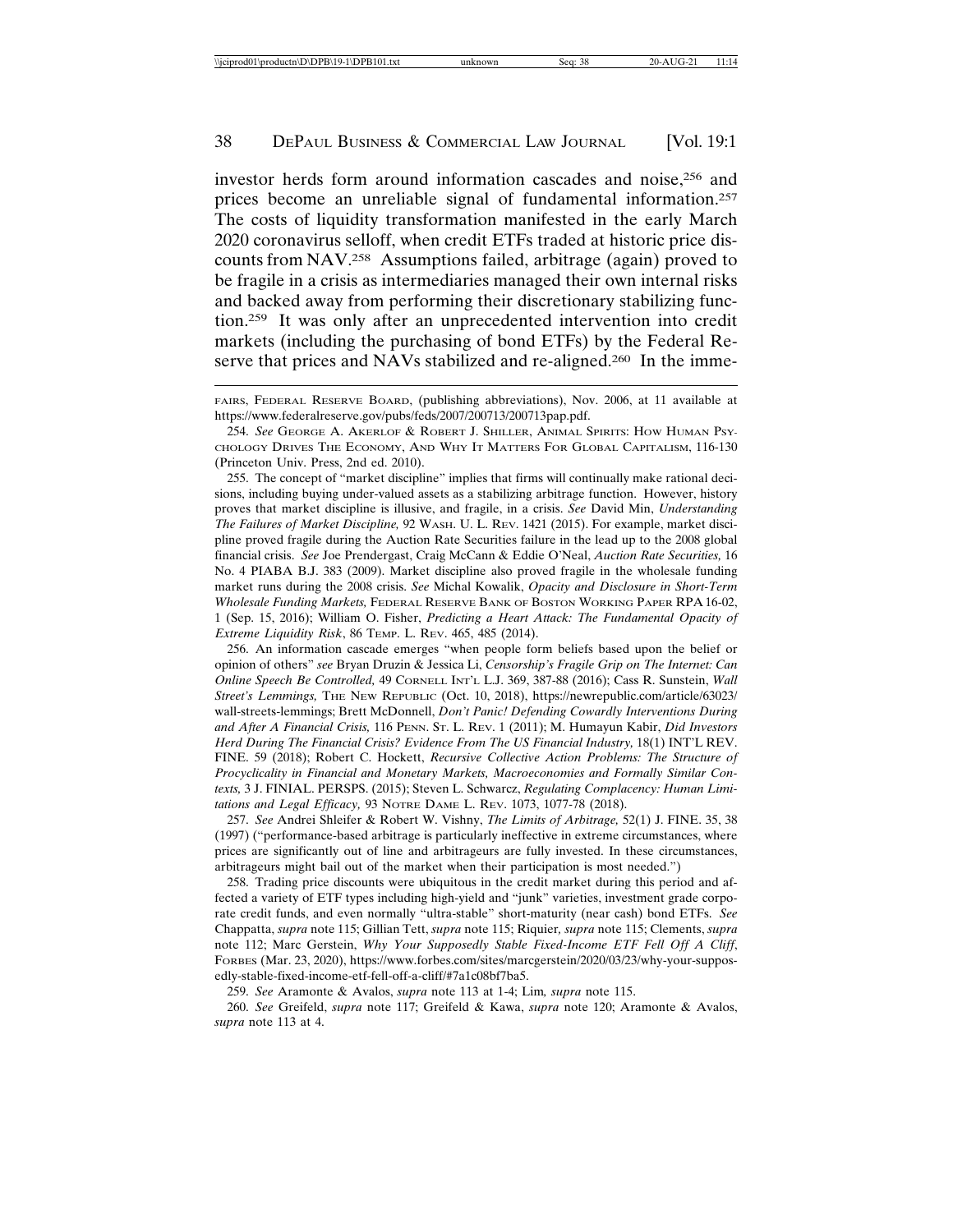diate wake of the ETF price dislocation a frequent industry explanation was that ETFs were performing "price discovery" for underlying bonds.261 There are many good reasons to be skeptical of this narrative, including the fact that mutual funds with identical portfolios (and which calculated their NAVs in the same way) were not similarly dislocated, which if the price discovery argument is correct implies that the mutual funds were mispriced.262 One researcher called the price discovery argument a form of "heads I win, tails you lose" by the industry because when ETFs are aligned with NAV they operate as intended (and are an improvement on closed-end funds), yet when they dislocate they are performing price discovery!263

Before the coronavirus crash in March 2020 there was growing evidence that firms, and other institutional investors were using ultrashort duration credit ETFs as cash and near cash substitutes, in their liquidity management operations.264 The price dislocations in credit ETFs during the coronavirus selloff are fundamentally derived from the fact that these investment credit products perform a liquidity transformation by packaging over-the-counter, and often thinly traded bonds and loans into instantly liquid secondary market product.265 These products work, until they don't, and history shows us that liquidity transformation often leads to governmental intervention and support in a crisis.<sup>266</sup> The more opaque, and mismatched the asset

265. *See* Stephen Gandel, *supra* note 116.

<sup>261.</sup> *See* Lewis Braham, *The Coronavirus Crash Reveals a Big Problem in Bond Fund Pricing,* BARRON'S (Apr. 3, 2020), https://www.barrons.com/articles/coronavirus-crash-bond-fund-pricing-problem-51585848504.

<sup>262.</sup> *Id.*

<sup>263.</sup> *See* David Tuckwell, *Bond ETF discounts are not 'price discovery'* ETF STREAM (Mar. 19, 2020), https://www.etfstream.com/features/bond-etf-discounts-are-not-price-discovery/.

<sup>264.</sup> *See* Pagano, Serrano & Zechner, *supra* note 104 at 3-4, 28-29; Greifeld, *supra* note 116; Stephen Gandel, *supra* note 116; Max Chen, *Wary Investors Can Turn To Cash Alternative, Ultra-Short-Duration Bond ETFs,* ETF TRENDS (Feb. 12, 2019), https://www.etftrends.com/fixedincome-channel/wary-investors-can-turn-to-cash-alternative-ultra-short-duration-bond-etfs/ ?utm\_source=yahoo&utm\_medium=referral&utm\_campaign=readMore

<sup>266.</sup> There have been numerous instances where government intervention was necessary to remedy systemic problems associated with liquidity transformation. In 2008 the government had to bail out the money market mutual fund (MMMF) sector, which had performed a liquidity transformation by turning short term instruments like commercial paper originated in the "shadow banking" sector into cash substitutes. The Federal Reserve intervened in the MMMF market when the *Reserve Primary Fund* reduced its net asset value below \$1 ("breaking the buck") due to investments in toxic asset backed commercial paper, precipitating in a run on the MMMF industry *see* Paulson, *supra* note 118 at 234; Swagel, *supra* note 118 at 112–13; Swagel, *supra* note 118 at 40–41; MORGAN RICKS, THE MONEY PROBLEM: RETHINKING FINANCIAL REG-ULATION (Univ. Chi. Press, 2016), 96–101; government intervention was also needed in liquidity transformation in credit ETFs during the aforementioned Federal Reserve intervention in credit markets, Greifeld & Kawa, *supra* note 120; Riquier, *supra* note 106.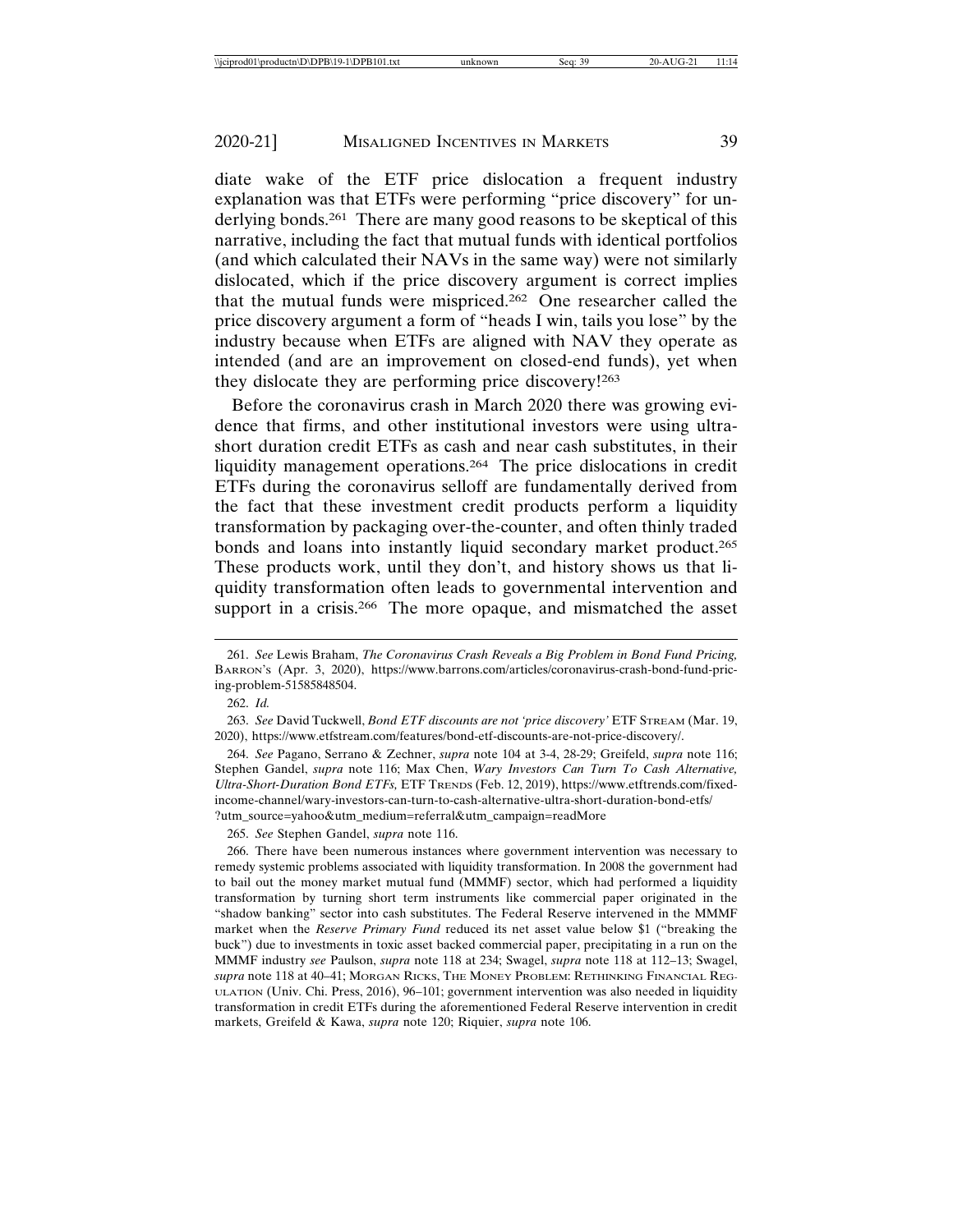class, the more likely a future problem can emerge,267 especially if the resulting financial product is considered highly liquid (even cash substitutable).268 Additionally, liquidity mismatch creates misaligned incentives and conflicts for ETF authorized participants who also profit from dealer activity in the underlying bond market.<sup>269</sup>

# C. *Private Equity's Opaque (and Moving) Value Proposition*

The net societal long-term value proposition of LBOs is unclear. There is contested and varied evidence that these takeover structures lead to lower worker wages and job loss,<sup>270</sup> decreased corporate investment,271 and higher risk of bankruptcy for firms who must now operate under the stranglehold of an unforgivingly leveraged balance sheet.272 Perhaps the strongest accusation against PE, aligned with the thesis of this article, is that it creates an incentive for wealth extraction rather than creation if wages can be reduced (with cost savings transferred to PE investors) under economic efficiency arguments that the marginal product of the employee labor is less than its cost.273

An unsettling and recurrent concern is transparency in PE firm's "apparently seductive" returns, which aren't subject to the same disclosure standards as mutual funds or ETFs, despite being frequently

270. *See* Steven J. Davis, John Haltiwanger, Kyle Handley, Ben Lipsius, Josher Lerner & Javier Miranda, *The Economic Effects of Private Equity Buyouts,* BECKER FRIEDMAN INSTITUTE WORKING PAPER NO. 2019-122 (Oct. 2019), available at https://bfi.uchicago.edu/wp-content/ uploads/BFI\_WP\_2019122.pdf; Also, compare E. APPLEBAUM & R. BATT, PRIVATE EQUITY AT WORK (2014); Mayra Rodriguez Valladares, *Private Equity Firms Have Caused Painful Job Losses and More Are Coming,* FORBES (October 30, 2019), https://www.forbes.com/sites/ mayrarodriguezvalladares/2019/10/30/private-equity-firms-have-caused-painful-job-losses-andmore-are-coming/?sh=77e8a7e67bff [all contending that PE firms fragilize wage stability and lead to net job loss while enriching the profits and payouts of PE firms] with EY, *Economic*

*Contribution of the US Private Equity Sector in 2018,* REP. PREPARED AMN INVMENT Council (Oct. 2019); Kevin Amess, Souragel Girma & Mike Write, *The Wage and Employment Consequences of Ownership Change,* 35(2) MANAGERIAL AND DECISION ECONOMICS 161 (2014) [citing the positive impact of private equity on wages and job growth]

271. *Everything is Private Equity Now, supra* note 90.

<sup>267.</sup> *See* Martin Kacperczyk & Philipp Schnabl, *When Safe Pro.ved Risky: Commercial Paper during the Financial Crisis of 2007-2009*, 24(1) J. OF ECON. PERSPECTIVES 29, 34–37 (2010).

<sup>268.</sup> See TIMOTHY F. GEITHNER, STRESS TEST: REFLECTIONS ON FINANCIAL CRISES 195-96 (N.Y.C.: Broadway Books, 2014), (stating that "[m]oney market funds were widely viewed as virtually indistinguishable from bank deposits as similarly safe vehicles for storing cash with slightly better interest rates").

<sup>269.</sup> *See* Kevin Pan & Yao Zeng, *ETF Arbitrage Under Liquidity Mismatch 2*, EUROPEAN SYSTEMIC RISK BOARD WORKING PAPER NO. 59 (2017), https://papers.ssrn.com/sol3/ papers.cfm?abstract\_id=3723406

<sup>272.</sup> *See* Brian Ayash & Mahdi Rastad, *Leveraged Buyouts and Financial Distress,* UNPUB-LISHED WORKING PAPER (July 20, 2019), available at https://ssrn.com/abstract=3423290

<sup>273.</sup> *See* A. Shleifer & L.H. Summers, *Breach of Trust in Hostile Takeovers,* in CORPORATE TAKEOVERS: CAUSES AND CONSEQUENCES, A. Auerbach (eds.) (Aug. 1987).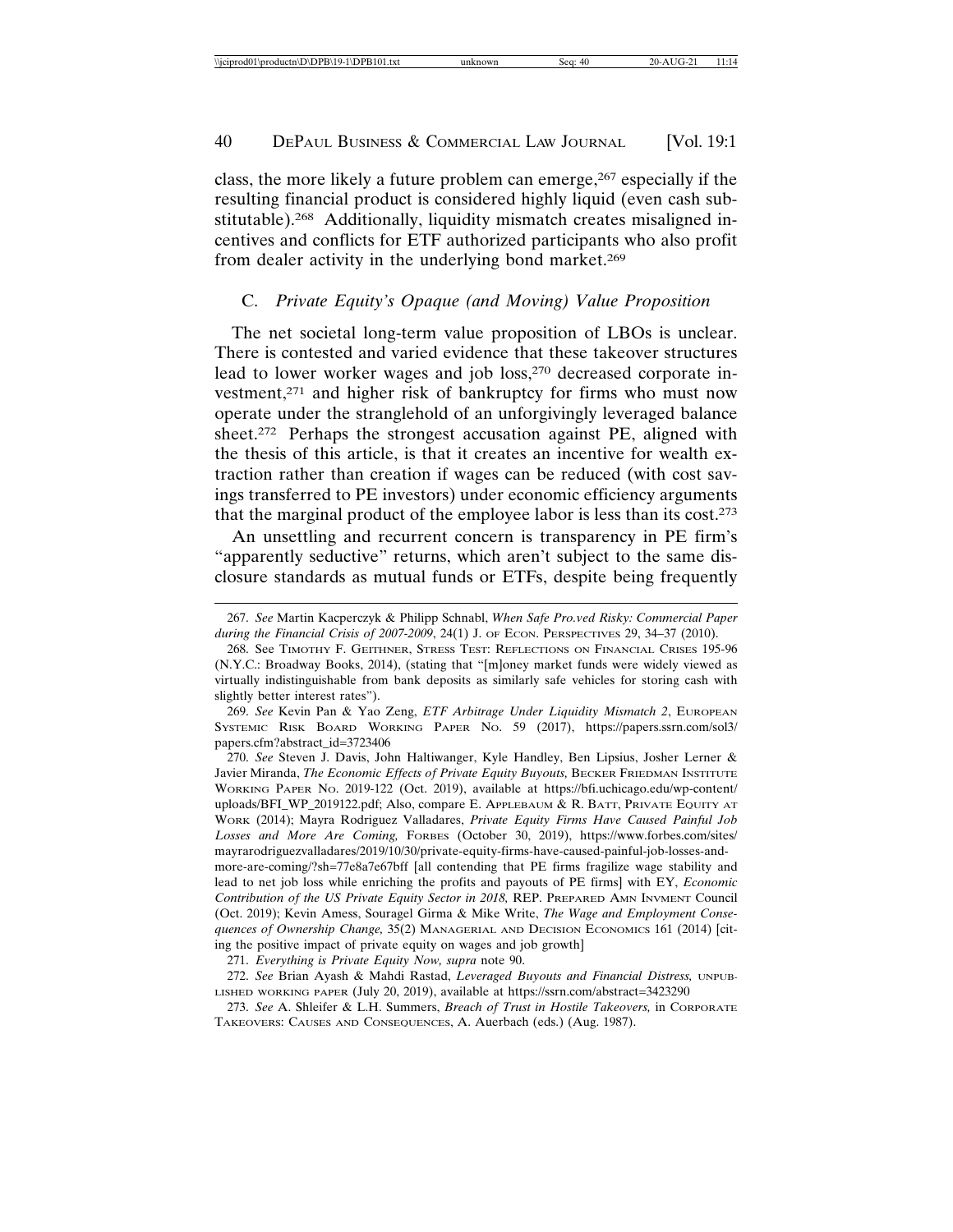purchased by large pension funds.274 There is also empirical evidence that, over the last twenty years, PE firms haven't outperformed comparatively "cheap" passive index funds, and that private equity returns are comparable to public company equities.275 Accusations have also been levied that PE returns are not only "hard to measure" but that they can be overstated (using a variety of discretionary valuation measures), hide true volatility (since portfolio companies aren't publicly traded), and that returns can be "gamed" by timing when investor capital is deployed.276

# D. *The Shared Costs of Securities Price Distortions*

Market euphoria, like that exhibited in the recent *meme stock* saga for walking dead companies like BlackBerry, AMC and the aforementioned brick and mortar GameStop video game distributor, wasn't motivated by a "belief in that firm's growth potential" but was rather powered by an incentive to drive losses for hedge funds, or ride a wave to a short term speculative payoff.<sup>277</sup> The reality of fintech and democratized market access is that this type of fundamentally dislocated market behavior is likely here to stay, and with that most of society - other than firms who benefit from increased market volatility like those described above,<sup>278</sup> and a few one off Reddit legends like "Roaring Kitty"279 - are actually much worse off in a market where prices don't reflect economic realities of companies, or the true underlying value of assets.

Professor Jay Cullen has argued that a "qualitative" technological shift has taken place in market infrastructure, led by the nascent dominance of ETFs as trading vehicles and algorithmic, automated trading mechanisms; and while trading is now faster and occurs at higher

<sup>274.</sup> *See* Ford, *supra* note 127 (noting the potential for investor confusion when private equity (PE) firms cite internal rate of return (IRR) in their marketing efforts, which could be misleading as it failed to disclose the cash return schedule, assumes that cash returned to investors can then reinvested at the stated IRR, and it fails to deduct from the IRR the PE firm's large fees which can often be as high as 7 percent).

<sup>275.</sup> See Alexander Beath & Christopher Flynn, Benchmarking the Performance of Private Equity Portfolios of the World's Largest Institutional Investors: A View from CEM Benchmarking, 30(1) THE JOURNAL OF INVESTING 67 (2020); Chris Flood, Cheap tracker funds trounce private equity, FINANCIAL TIMES (December 12, 2020), https://www.ft.com/content/0640d664- 083e-4439-8fe4-faa06eee6e17;

<sup>276.</sup> See Everything is Private Equity Now, supra note 90.

<sup>277.</sup> See Soloman, supra note 218.

<sup>278.</sup> See supra Section III(i).

<sup>279.</sup> See Nathaniel Popper and Kellen Browning, The 'Roaring Kitty' rally: How a Reddit user and his friends roiled the markets, CHICAGO TRIBUTE (January 29, 2021), https:// www.chicagotribune.com/nation-world/ct-nw-nyt-reddit-user-roiled-markets-20210129-onigxuxctnhw7adjsbmhn2udnq-story.html.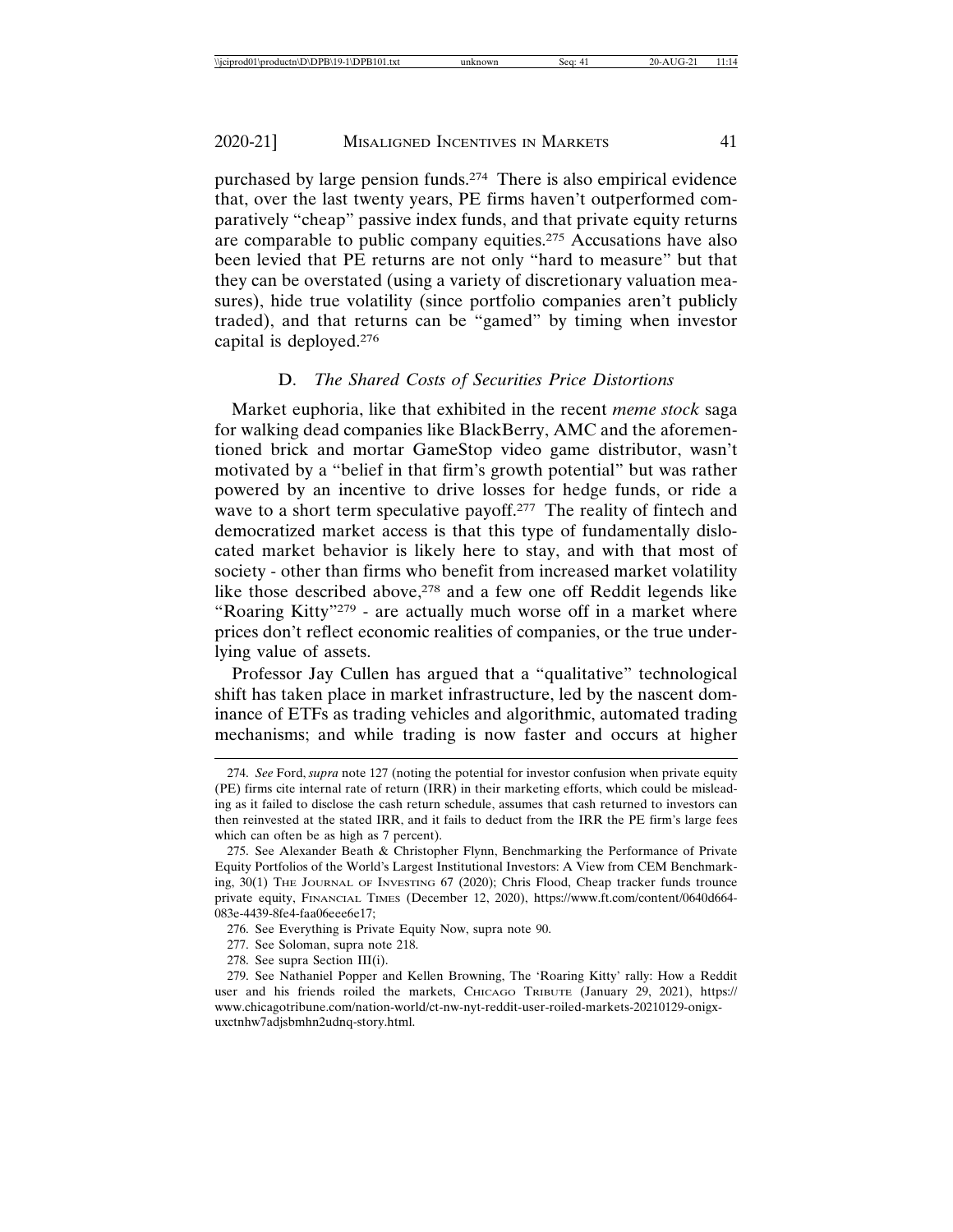volumes, the "role of information" has also changed where investors now look to the actions of a small group of influential actors rather than making investment decisions in accordance with their own research.<sup>280</sup> This increases the potential for investor herding, disincentivizes active price discovery, allows for both "free-riding" and "frontrunning" by algo-traders, and "crowds" out the real information signals of informed investors.281

Early in March 2020, as the market moved to price in the full impact of the coronavirus pandemic, Robin Wigglesworth of the *Financial Times* argued that the contextual events were actually indicative of a larger evolution – where markets were now "shock led" and characterized by "stronger, longer booms and grim but rapid busts."282 The drivers of this evolution as suggested by Wigglesworth,283 are very much related to Minsky's MMC and the thesis of this paper – that the behaviors of profit seeking intermediaries create externalities detached from the capital needs of productive enterprises or the "process of creative destruction" inherent in entrepreneurial pursuits.284 Specifically, Wigglesworth cited the increased use of option writing by traders and financial firms to increase returns,285 the increasingly common use of "value-at-risk"286 in portfolio composition decisions made by institutional money managers (which can facilitate pro-cyclical selling momentum), the nascent growth of "volatility targeting" funds, and liquidity pull-back from high frequency trading algorithms.287 Others support a similar assertion that the current volatile state of the market is a "byproduct" of its modern architecture –

<sup>280.</sup> Jay Cullen, Exchange-Traded Funds (ETFS) and FINTECH: Market Efficiency and Systemic Risk, ROUTLEDGE HANDBOOK OF FINANCIAL TECHNOLOGY AND LAW, UNIVERSITY OF OSLO FACULTY OF LAW RESEARCH PAPER NO. 2020-33 (October 13, 2020), at 2, available at https://ssrn.com/abstract=3710610.

<sup>281.</sup> Id.

<sup>282.</sup> See Robin Wigglesworth, Coronavirus mayhem reflects phenomenon of 'shock-led' markets, FINANCIAL TIMES (March 6, 2020), https://www.ft.com/content/f25dbda0-5ecf-11ea-b0ab-339c2307bcd4 (support for this assertion was the increasing occurrence of the "ratio of five-day volatility to three-month volatility.")

<sup>283.</sup> Id.

<sup>284.</sup> See JOSEPH A. SCHUMPETER, CAPITALISM, SOCIALISM AND DEMOCRACY (1950), 81-87. 285. See Wigglesworth, supra note 281. ("option "writing" means that a trader sells an option

<sup>-</sup> the right to buy or sell an underlying asset. By selling the option the trader obtains an immediate premium payment, and thus has increased their portfolio returns; however, in volatile times the writer of the option may resort to asset fire sales, or additional derivatives selling, to cover their loss exposure.").

<sup>286.</sup> Id.; see Will Kenton, Value at Risk (VaR), INVESTOPEDIA (April 18, 2019), https:// www.investopedia.com/terms/v/var.asp ("Value at risk (VaR) is a statistic that measures and quantifies the level of financial risk within a firm, portfolio or position over a specific time frame.")

<sup>287.</sup> See Wigglesworth, supra note 281.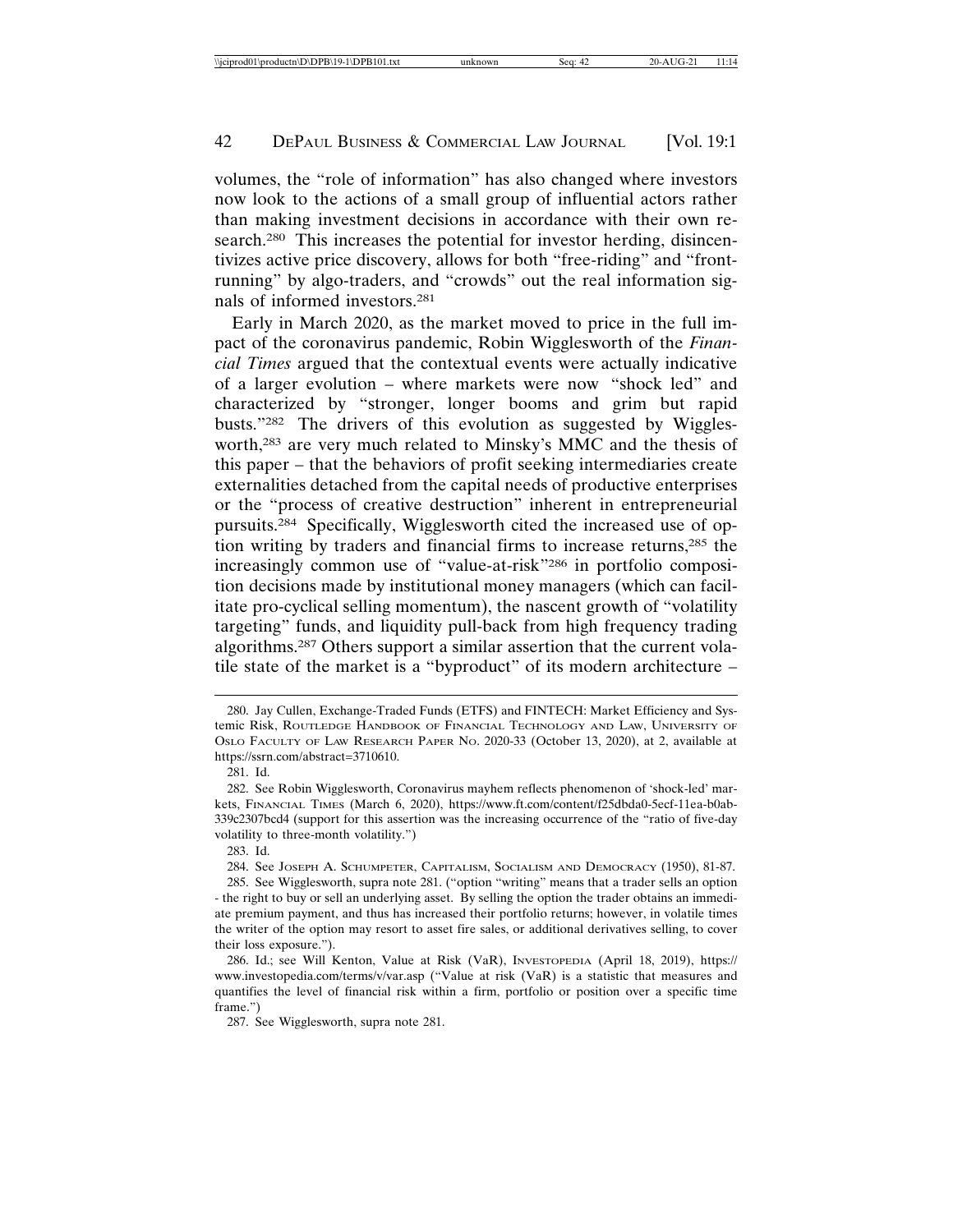and that asset price distortion is occurring from the gigantic success of passive investing, and "synthetic attempts to generate yield by systemically selling volatility."288

Programmatic trading and volatility targeting are incentivized in our modern financial system, and there is very little evidence that either of these activities contribute to creative or productive enterprise (or lead to job creation, other than for those working at a few financial firms). Trading today is dominated by "trend" strategies, where buying or selling decisions are "driven by algorithmic or programmatic trading systems", which increase market volatility.289 Even index funds, which have grown tremendously in popularly, are a "momentum" strategy because underlying securities are bought or sold programmatically based on the decision to buy or sell the index.290 Our modern financial system allows intermediaries to extract profits, while sharing the externalities of price inefficiency, and increased system volatility with all. Each time an index fund is purchased, a corresponding underlying basket of individual securities must be acquired.291 Yet the desire to own a fund is unrelated to the idiosyncratic attributes of individual securities within that fund, or a desire to purchase one of the underlying securities because of its perceived fundamental value.292

As a result, the entire fund industry adds a layer of activity to the financial market ecosystem entirely detached from a desire to buy (or sell) the individual underlying security based on an assessment of that company's merit.293 In other words, passive investing is undermining active price discovery, and given the unprecedented success and scale of passive investing we can't be certain that prices accurately reflect true information about a company.294 Passive investing has also been associated with a spectrum of phenomena suggesting an inefficient

<sup>288.</sup> *See* LOGICA CAPITAL ADVISERS, LLC, *Policy in a World of Pandemics, Social Media and Passive Investing* (March 26, 2020), https://www.logicafunds.com/policy-in-a-world-of-pandemics.

<sup>289.</sup> David Thomas, *A Warning From The Late John Bogle,* FORBES (February 12, 2019). https://www.forbes.com/sites/greatspeculations/2019/02/12/a-warning-from-the-late-john-bogle/ ?sh=1ec58d962b99

<sup>290.</sup> *Id.*

<sup>291.</sup> *Id.*

<sup>292.</sup> See Lawrence R. Glosten et al., *ETF Activity and Informational Efficiency of Underlying Securities*, COLUMBIA BUS. SCH., RESEARCH PAPER NO. 16-71, (2019), 15–16 available at https:// ssrn.com/abstract=2846157; Reed Stevenson, *The Big Short's Michael Burry Explains Why Index Funds Are Like Subprime CDO*s, BLOOMBERG (Sept. 4, 2019, 5:41 AM), https:// www.bloomberg.com/news/articles/2019-09-04/michael-burry-explains-why-indexfunds-are-likesubprime-.

<sup>293.</sup> *See* Yun Li, *80 % of the Stock Market is Now on Autopilot,* CNBC (June 29, 2019, 8:30 AM), https://www.cnbc.com/2019/06/28/80percent-of-the-stock-market-is-now-onautopilot.html

<sup>294.</sup> See Sushko & Turner, *supra* note 62 at 113-114, 129.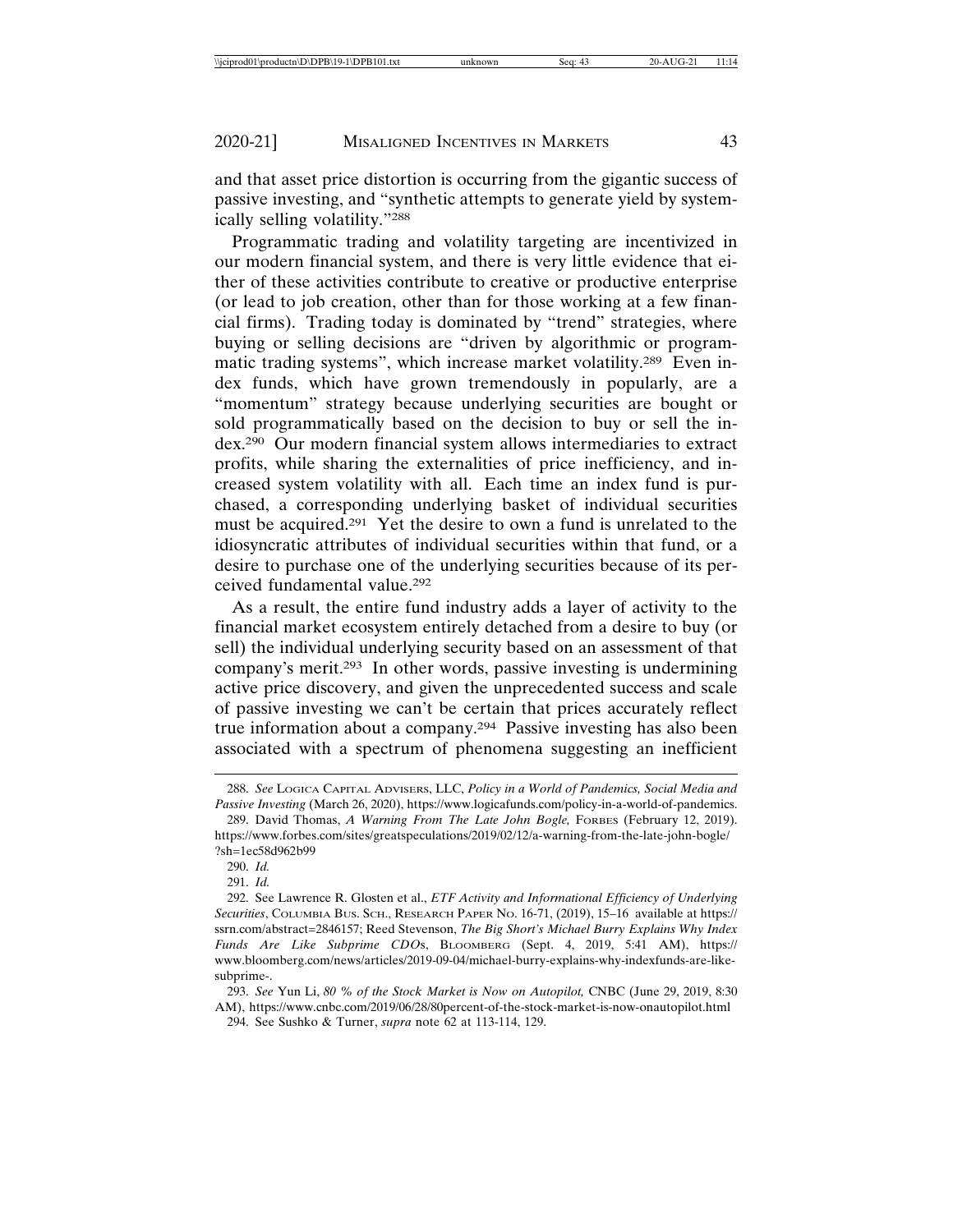market - including trading price correlations in securities,<sup>295</sup> and momentum outperforming value stocks.296 Volatility and price uncertainty will always exist, even in a healthy capitalistic system, because as noted by Minsky, "[u]ncertainty (or unsureness) is a deep property of decentralized systems in which a myriad of independent agents made decisions whose impacts are aggregated into outcomes that emerge over a range of tomorrows."297 Yet, our evolved MMC financial system creates uncertainty in a destructive way, unrelated to – even undermining - capitalism's price discovery and information aggregation function.

There is a strong argument to be made that modern MMC is homogenizing the financial market – as more and more investors hold passive investments and increasingly correlated portfolios.298 Institutional investors, and other money managers, also are converging on correlated risk management models given the nascent market dominance of BlackRock's *Aladdin* software299 As Andrew Haldane has pointed out homogenized financial systems are unpredictable in a crisis, and as with all complex systems, diversity helps to strengthen sys-

<sup>295.</sup> See Logica Capital Advisers, *supra* note 287; *see* Pagano, Serrano & Zechner, *supra* note 104 at 3, 8 Thomas Stratmann & John W. Welborn, *Exchange-Traded Funds, Fails-To Deliver, and Market Volatility,* GEORGE MASON UNIV. DEP'T OF ECON., WORKING PAPER NO. 12-59 (2012), at 43, available at http://ssrn.com/abstract=2183251; See Zhi Da & Sophie Shive, *Exchange Traded Funds and Asset Return Correlations*, 24 EUR. FIN. MGMT. 136, 152 (2018); *see* Markus Leippold et al., *How Index Futures and ETFs Affect Stock Return Correlations*, Unpublished manuscript (Apr. 24, 2016) at 28, available at https://ssrn.com/abstract=2620955.

<sup>296.</sup> See Logica Capital Advisers, *supra* note 287.

<sup>297.</sup> *See* Minsky, *supra* note 1 at 360.

<sup>298.</sup> The factors driving "correlated portfolios" and common exposures amongst investors are varied and include correlation in the trading strategies of high frequency and algorithmic traders, *see* A.P. Chaboud, B. Chiquoine, E. Hjalmarsson & C. Vega, *Rise of the Machines: Algorithmic Trading In The Foreign Exchange Market,* 69 J. FINANCE 2045 (2014); correlated holdings given the dominance of passive index structures and common intermediated shareholding asset managers , *see* Clements, *Are ETFs, supra* note 48 at 794-809, *see* Yesha Yadav, *Too-Big-To-Fail Shareholders,* 103 MINN. L. REV. 587, 592-593, 633-636 (2018); Pagano, Serrano & Zechner, *supra* note 104 at 3, 18. Correlation is also occurring from common strategies utilized and followed by "robo-advisors" and other forms of automated wealth management platforms that use ETFs in model portfolios, *see* James Rickards, *Robot Trading Will End in Disaster,* DAILY RECK-ONING (July 19, 2019), https://dailyreckoning.com/robot-trading-will-end-in-disaster/; correlated strategies exhibited in the market-making functions of liquidity providers that trade in ETFs, *see* Thomas Stratmann & John W. Welborn, *Exchange-Traded Funds, Fails To Deliver, and Market Volatility,* GEORGE MASON UNIVERSITY DEPARTMENT OF ECONOMICS, WORKING PAPER NO. 12-59 (2012), at 6, available at http://ssrn.com/abstract=2183251.

<sup>299.</sup> *See* Will Dunn, *Meet Aladdin, The Computer "More Powerful Than Traditional Politics"* NEWSTATESMAN AMERICA (Apr. 6, 2018), https://www.newstatesman.com/spotlight/2018/04/ meet-aladdin-computer-more-powerful-traditional-politics; Lawrence White, *HSBC signs deal to use BlackRock's 'Aladdin' software worldwide,* REUTERS (Mar. 21, 2019), https:// www.reuters.com/article/us-hsbc-blackrock/hsbc-signs-deal-to-use-blackrocks-aladdin-softwareworldwide-idUSKCN1R21NO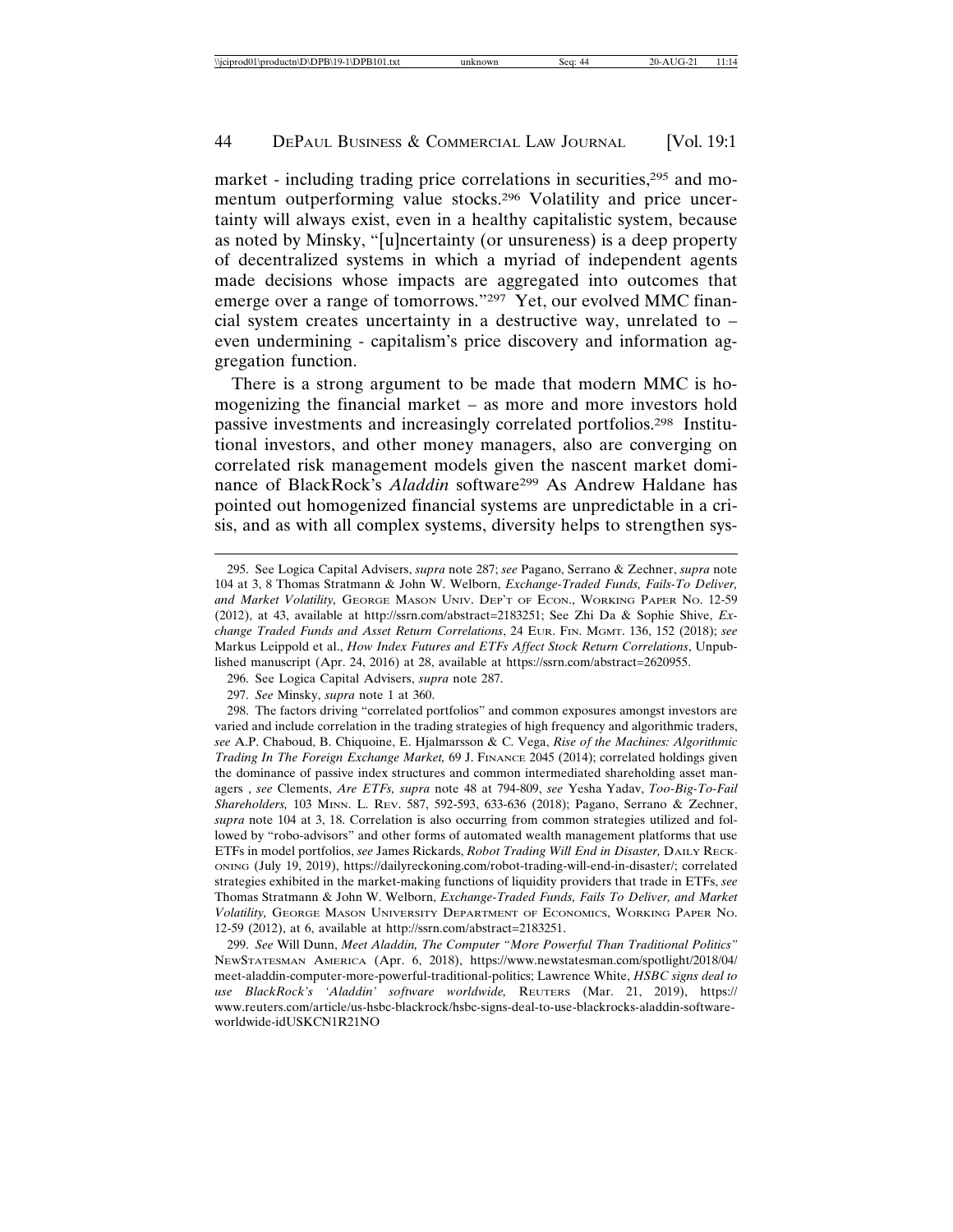tem "durability."300 Homogenization, heightened volatility, and a decrease in the informational value of securities, highlights the emerging "tragedy of the commons" problem in our evolved MMC financial structure with individual benefits and shared costs.301

# E. *Increasing System Complexity but Not Productivity*

Economist Roger Bootle argues that all profits in a capitalistic system emanate from either a "creative" or a "distributive" activity of a firm.302 He posits that the operations of all profit seeking enterprises exist on a spectrum between creative and distributive,<sup>303</sup> and that firms (and individuals) often engage in both types of activities, but that the most successful societies are those that "maximize" their capacity for creative enterprise (with profits derived from creative endeavors), while seeking to minimize distributive profits.304 Much of the intermediation that takes place in financial markets today yields "distributive" profits to intermediating firms.<sup>305</sup> Bootle refers to distributive profit seeking as a "zero-sum game" since it produces a winner at the expense of a loser, and suggests that such behavior is endemic in financial markets.<sup>306</sup> In addition to these tremendous distributive gains, financial intermediaries have arguably overtaken the sovereign in determining the size of the credit supply.<sup>307</sup> As a result, Professors Robert Hockett and Saule Omarova note that private credit generation is "misallocated" away from productive uses and "continuously re-absorbed" through financial firms.308

High-frequency, and algorithmic trading, is making markets more prone to model risk, extreme movements and heightened volatility.309 Today's markets are increasingly "shock-led," characterized by more intense booms, and "more violent" shocks.310 The factors that contribute to this new reality – such as the increased use of option writing

307. *See* Hockett & Omarova, *supra* note 234 at 1214.

<sup>300.</sup> *See* Andrew G. Haldane, *Rethinking the Financial Network,* Speech at Financial Student Association, Amsterdam (April 28, 2009), 3-4, 9-10, available at https://www.bis.org/review/ r090505e.pdf.

<sup>301.</sup> *See* de Aenlle, *supra* note 65.

<sup>302.</sup> *See* Bootle, *supra* note 131 at 84.

<sup>303.</sup> *Id.* at 116.

<sup>304.</sup> *Id.* at 84.

<sup>305.</sup> *Id.* at 98, 102.

<sup>306.</sup> *Id.* at 102, 104-107.

<sup>308.</sup> *Id.* at 1213-1214.

<sup>309.</sup> Doug Kass, *Financial Weapons of Mass Destruction Are Increasing,* REAL MONEY (February 23, 2019), https://realmoney.thestreet.com/investing/stocks/kass-financial-weapons-ofmass-destruction-are-increasing-14875209.

<sup>310.</sup> *See* Wigglesworth, *supra* note 281.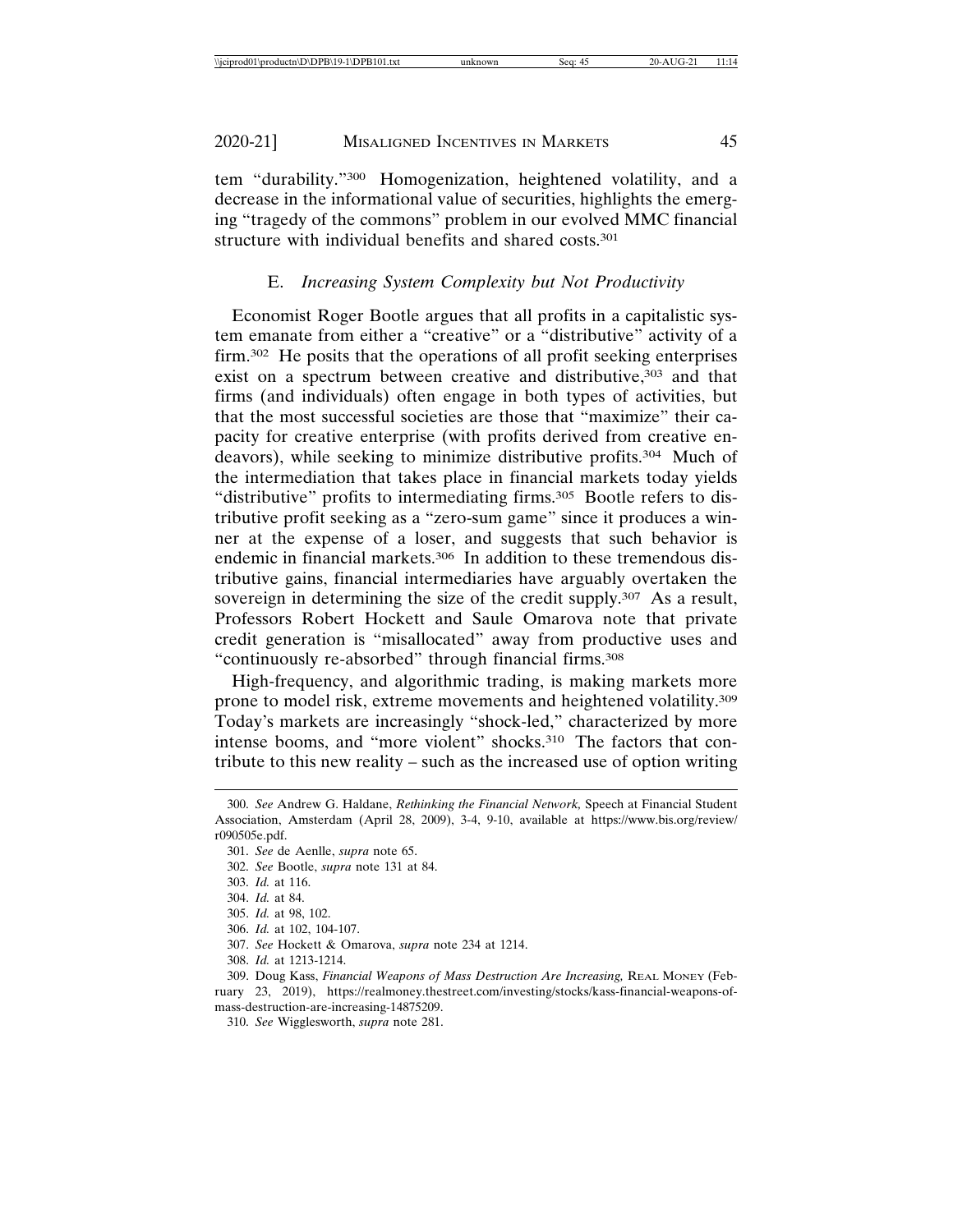strategies, value-at-risk market exposure adjustments, and volatility "targeting"311 – originate entirely from the profit seeking enterprises of market intermediaries, untethered from the actual capital needs of productive enterprises. Extreme price volatility like that exhibited in the *GameStop* saga (potentially manufactured by manipulating market actors) creates many enforcement challenges for financial markets regulators, especially when allegations of market manipulation are generated on anonymous forums like *Reddit*. 312 Such an undertaking exhausts regulatory capital in a challenging cat and mouse chase, 313 yet it is all entirely detached from production. One wonders if this is the inevitable path of regulatory resources – chasing bad actors in an increasingly complex and opaque game significantly detached from economic utility or new productive enterprise.

Modern evolved MMC allows intermediaries to profit by increasing financial system complexity detached from productivity. Minsky argued that in his time "institutional complexity" was being increased by "several layers of intermediation."314 Now the intermediation layers are even further obscured by information tracing nightmares and tremendous interpretive difficulties in sorting forum chatter from legally defined market manipulation and fraud.315 Yet as the market complexifies, numerous empirical studies cite no observable correlation (or even worse, a possible inverse relationship) between financial industry growth and economic productivity.<sup>316</sup>

Also, an increasing number of post-2008 crisis financial product innovations, including those linked to the *CBOE Volatility Index*

<sup>311.</sup> *Id.*

<sup>312.</sup> *See* Aaron Keller, *SEC Will Struggle To Build Market Manipulation Case After Massive GameStop Stock Rally: Securities Law Prof.,* LAW & CRIME (January 30, 2020), https://lawandcrime.com/high-profile/sec-will-struggle-to-build-market-manipulation-case-after-massivegamestop-stock-rally-securities-law-prof/.

<sup>313.</sup> *See* Soloman, *supra* note 218.

<sup>314.</sup> *See* Minsky, *Financial Instability, supra* note 20 at 4.

<sup>315.</sup> *See* Keller, *supra* note 311.

<sup>316.</sup> See Thomas Philippon & Ariell Reshef. *An International Look at the Growth of Modern Finance*, 27(2) JOURNAL OF ECONOMIC PERSPECTIVES 73 (2013); Ratna Sahay et al. *Rethinking Financial Deepening: Stability and Growth in Emerging Markets*, IMF Staff Discussion Note, 6 (May 2015); Stephen G. Cecchetti & Enisse Kharroubi, *Reassessing The Impact of Finance on Growth*, BANK OF INTERNATIONAL SETTLEMENTS WORKING PAPERS NO. 381 (July 17, 2012), https://www.bis.org/publ/work381.htm; Stephen G Cecchetti, & Enisse Kharroubi. *Why Does Financial Sector Growth Crowd Out Real Economic Growth?* BANK OF INTERNATIONAL SETTLE-MENTS WORKING PAPERS NO. 490 (February 2015); *See* Owen Woolcock*, Is Finance An Unproductive Industry*, FINANCIAL TIMES (February 6, 2015), https://www.ft.com/content/ c8c98627-4992-361b-916f-6a2b4fd4e776; Eckhard Hein, *Finance-Dominated Capitalism and Redistribution of Income: A Kaleckian Perspective*, LEVY ECONOMICS INSTITUTE, WORKING PAPER NO. 746 (January 10, 2013), available at https://ssrn.com/abstract=2198919.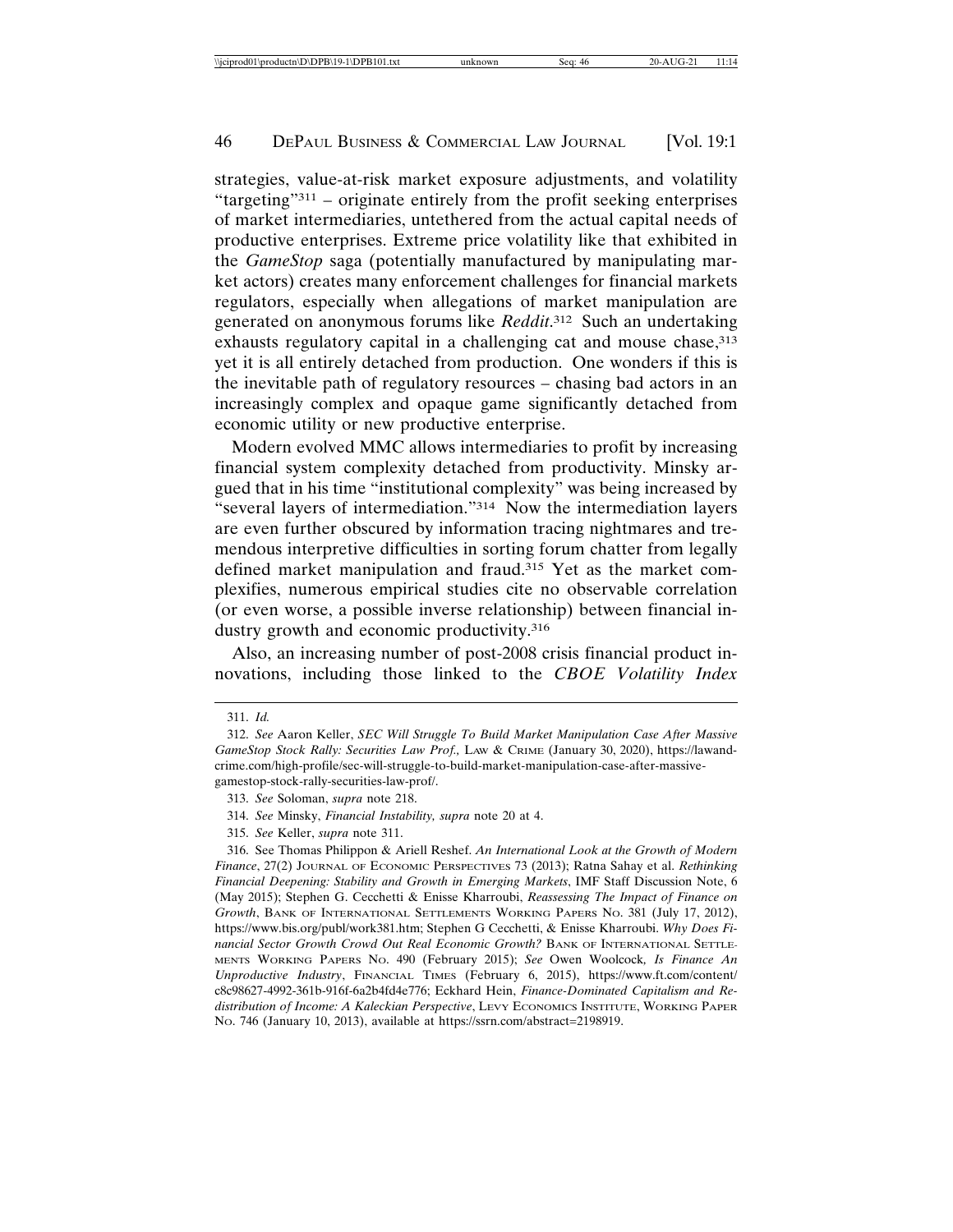$(VIX)$ ,<sup>317</sup> have no productive underlying economic value at all.<sup>318</sup> Others use leverage or derivatives to create inverse or multiple returns.319 Financial innovation facilitates a constant "synthesis" of economic interests and "scaling up" in transaction speed and volume.<sup>320</sup> These instruments do not create jobs, or increase societal economic welfare, but destabilize the system by increasing volatility through directional bets, asymmetrical payoffs and enhanced speculative trading.321 In early February 2018, major U.S. equity indices dropped more than 5 percent, as the market reeled with tremendous volatility.322 In a single day the CBOE Volatility Index (VIX) (an algorithmic indicator of market volatility also known as the "fear" gauge) jumped over 116 percent,<sup>323</sup> matching volatility levels from the 1998 Russian Ruble crisis, the GFC and in 2011 when US credit was downgraded by *Standard and Poor's* from AAA to AA+.324 It was later discovered that traders had been "shorting volatility" (by selling futures contracts on the VIX), a trade that was profitable when the VIX was below VIX futures price; however, when the VIX spiked, traders had to quickly cover their positions at a loss.325 The spike in the VIX crushed several structured "inverse VIX" exchange-traded products, some of which had to be terminated.326

325. *Id.*

<sup>317.</sup> *See* Ryan Clements, *If We Can, Does It Mean That We Should? Volatility Linked ETPs and The Recent Crash,* DUKE UNIVERSITY SCHOOL OF LAW, GLOBAL FINANCIAL MARKETS CENTER, FINANCIAL REGULATION BLOG (February 10, 2018), https://sites.law.duke.edu/ thefinregblog/2018/02/10/if-we-can-does-it-mean-that-we-should-volatility-linked-etps-and-therecent-crash/.

<sup>318.</sup> Costas Lapavitsas, *The Government Isn't To Blame For The Rise of Wall Street*, THE WASHINGTON POST (April 19, 2016), https://www.washingtonpost.com/news/in-theory/wp/2016/ 04/19/the-government-isnt-to-blame-for-the-rise-of-wall-street/?utm\_term=.1ef98b15ff76.

<sup>319.</sup> See Kate Stalter, *Why That Leveraged ETF Is A Bad Idea*, FORBES (January 23, 2017), https://www.forbes.com/sites/katestalter/2017/01/23/why-that-leveraged-etf-is-a-bad-idea/ #22b6619f6ed2.

<sup>320.</sup> *See* Omarova, *supra* note 70 at 762-766 (Omarova suggests this occurs through a constant process of pooling, layering, acceleration, and compression of economic interests into digitally represented financial products).

<sup>321.</sup> See Rachel Evans, & Carolina Wilson, *Is This The Markets Latest Problem Child?* BLOOMBERG (February 8, 2018), https://www.bloomberg.com/news/articles/2018-02-08/spotlightturns-to-etf-problem-children-after-volatility-blow-up.

<sup>322.</sup> Jeff Cox, *Why The Market Is So Volatile Right Now,* CNBC February 6, 2018), https:// www.cnbc.com/2018/02/06/why-the-market-sell-off-just-keeps-going.html.

<sup>323.</sup> See Nathan Bomey, *Fears of Market Volatility Swell as Stocks Plunge,* USA TODAY (February 6, 2018), https://www.usatoday.com/story/money/2018/02/06/fears-market-volatility-swellstocks-plunge/310264002/.

<sup>324.</sup> See Jim Edwards, *VIX: The 'fear index' has only been this high on 3 prior occasions,* BUSINESS INSIDER (February 6, 2018), http://www.businessinsider.com/vix-fear-index-volatility-2018-2.

<sup>326.</sup> See Joanna Ossinger, *VIX-Related ETPs Go Wild In After-Hours Trading Route,* BLOOMBERG MARKETS (February 5, 2018), https://www.bloomberg.com/news/articles/2018-02-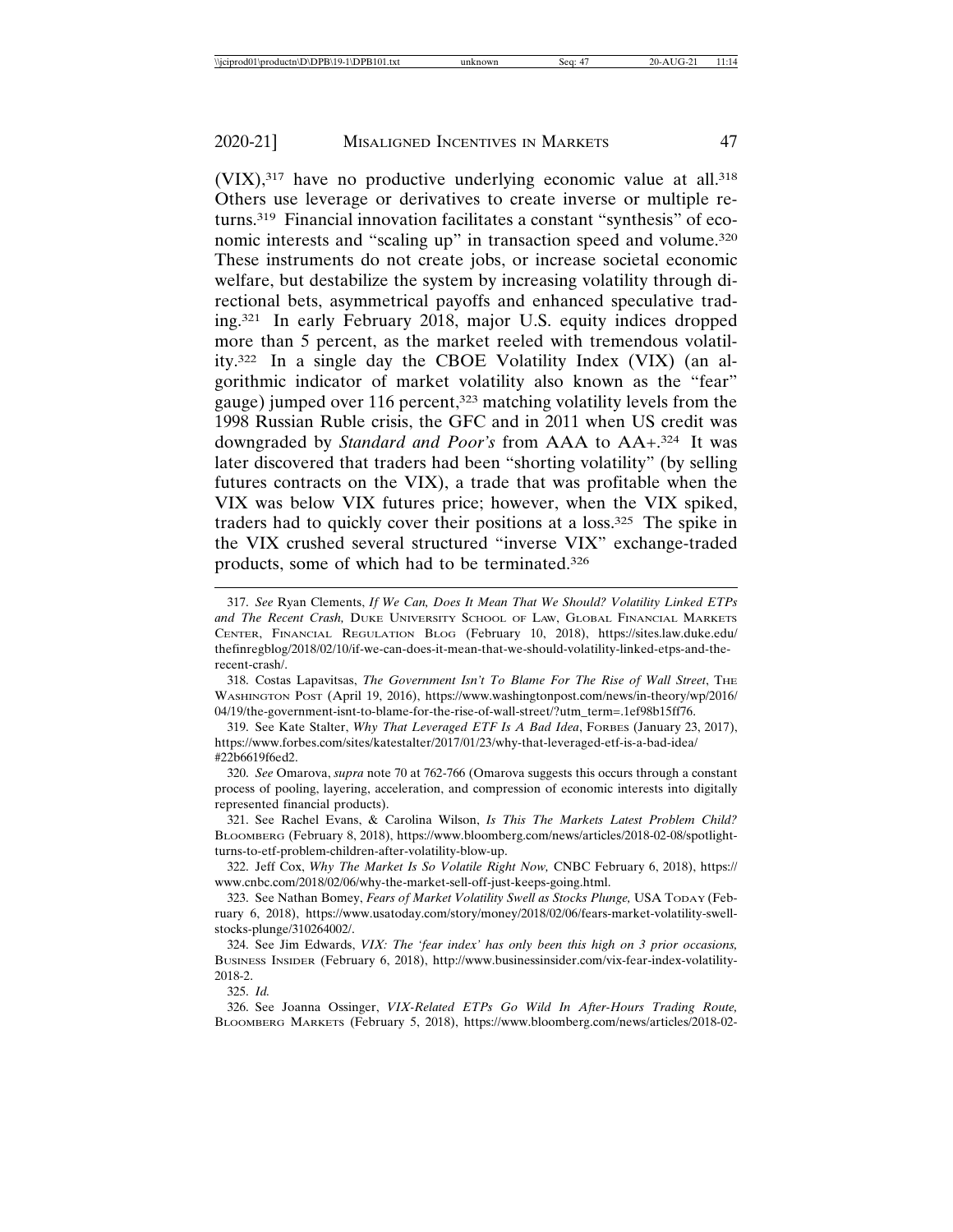In the wake of the shuttering of several inverse VIX products, with hundreds of millions of dollars wiped out in days, many questioned the productive utility of these products<sup>327</sup> – including the creator of the VIX Devash Shah.328 The issue here isn't disclosure – the products were compliant with securities disclosure rules.<sup>329</sup> However, embedding opaquely worded risks in a mountain of disclosures and qualifications doesn't magically create economic utility or productive value. Products like inverse VIX funds motivate pure zero-sum speculation – gambling at best.330 Yet in modern MMC, market intermediaries have misaligned incentives to proliferate complex financial products if a speculative buyer can be found. The fact that gamblers exist is unremarkable. But when gambling undermines economic stability because of the increased interconnectedness and complexity of the financial system,331 when market gyrations give rise to unpredictable

328. Max Abelson & Joe Weisenthal, *An Inventor of the VIX: 'I Don't Know Why These Products Exist',* BLOOMBERG (February 6, 2018), https://www.bloomberg.com/news/articles/ 2018-02-06/an-inventor-of-the-vix-i-don-t-know-why-these-products-exist

329. Natasha Turak, *Credit Suisse Defends Controversial Financial Product At The Center Of The Market Turmoil,* CNBC (February 7, 2018), https://www.cnbc.com/2018/02/07/credit-suissedefends-controversial-xiv-etn-amid-market-turmoil.html.

330. Doug Kass, *Kill The Quants (and Levered ETFs and ETNs) Before They Kill Our Market,* REAL MONEY (February 6, 2018), https://realmoney.thestreet.com/articles/02/06/2018/killquants-and-levered-etfs-and-etns-they-kill-our-market.

<sup>05/</sup>vix-related-etps-go-wild-in-after-hours-trading-in-wake-of-rout; Thomas Franck, *Credit Suisse* says it will end trading in the volatility security that's become the focus of this sell off, CNBC (February 6, 2018), https://www.cnbc.com/2018/02/06/the-obscure-volatility-security-thats-become-the-focus-of-this-sell-off-is-halted-after-an-80-percent-plunge.html; Michael Shields & Trevor Hunnicutt, Credit Suisse 'volatility' fund liquidated after market selloff, REUTERS (February 6, 2017), https://www.reuters.com/article/us-credit-suisse-gp-notes/credit-suisse-volatilityfund-liquidated-after-market-selloff-idUSKBN1FQ256.

<sup>327.</sup> Berkeley Lovelace Jr., *Cramer: A little-known security tied to a calm market became a 'toxic cigarette' for this sell off,* CNBC (February 6, 2018), https://www.cnbc.com/2018/02/06/ cramer-xiv-note-proved-to-be-a-toxic-cigarette-for-the-market.html; Elizabeth Gurdus, *Cramer rails against VIX trading products: They are 'practically designed to fail',* CNBC (February 7, 2018), https://www.cnbc.com/2018/02/06/cramer-vix-trading-products-are-practically-designed-tofail.html;

<sup>331.</sup> Several academic studies have noted the relationship between financial system complexity and increased systemic risk. *See* Stefano Battiston, Guido Caldarelli, Robert M. May, Tarik Roukny, & Joseph Stiglitz, *The Price Of Complexity In Financial Markets*, 113(36) PROCEEDINGS OF THE NATIONAL ACADEMY OF SCIENCES OF THE UNITED STATES OF AMERICA, PNAS 10031, 10031-10036 (September 2016), available at https://doi.org/10.1073/pnas.1521573113; *see* Kathryn Judge, *Fragmentation Nodes: A Study in Financial Innovation, Complexity, and Systemic Risk,* 64 STAN. L. REV. 657 (2012); Steven L. Schwarcz, *Regulating Complexity in Financial Markets,* 87 WASH. UNIV. L. REV. 211 (2009); Alex J. Pollock, *Financial Markets and "System Effects": Complexity, Recursiveness, Uncertainty and Mistakes in Finance,* AMERICAN ENTERPRISE INSTITUTE WORKING PAPER (July 24, 2012), http://www.aei.org/publication/financial-markets-and-systemeffects-complexity-recursiveness-uncertainty-and-mistakes-in-finance/; Christian Koehler, *The Relationship between the Complexity of Financial Derivatives and Systemic Risk,* SSRN (May 31, 2011), available at https://ssrn.com/abstract=2511541.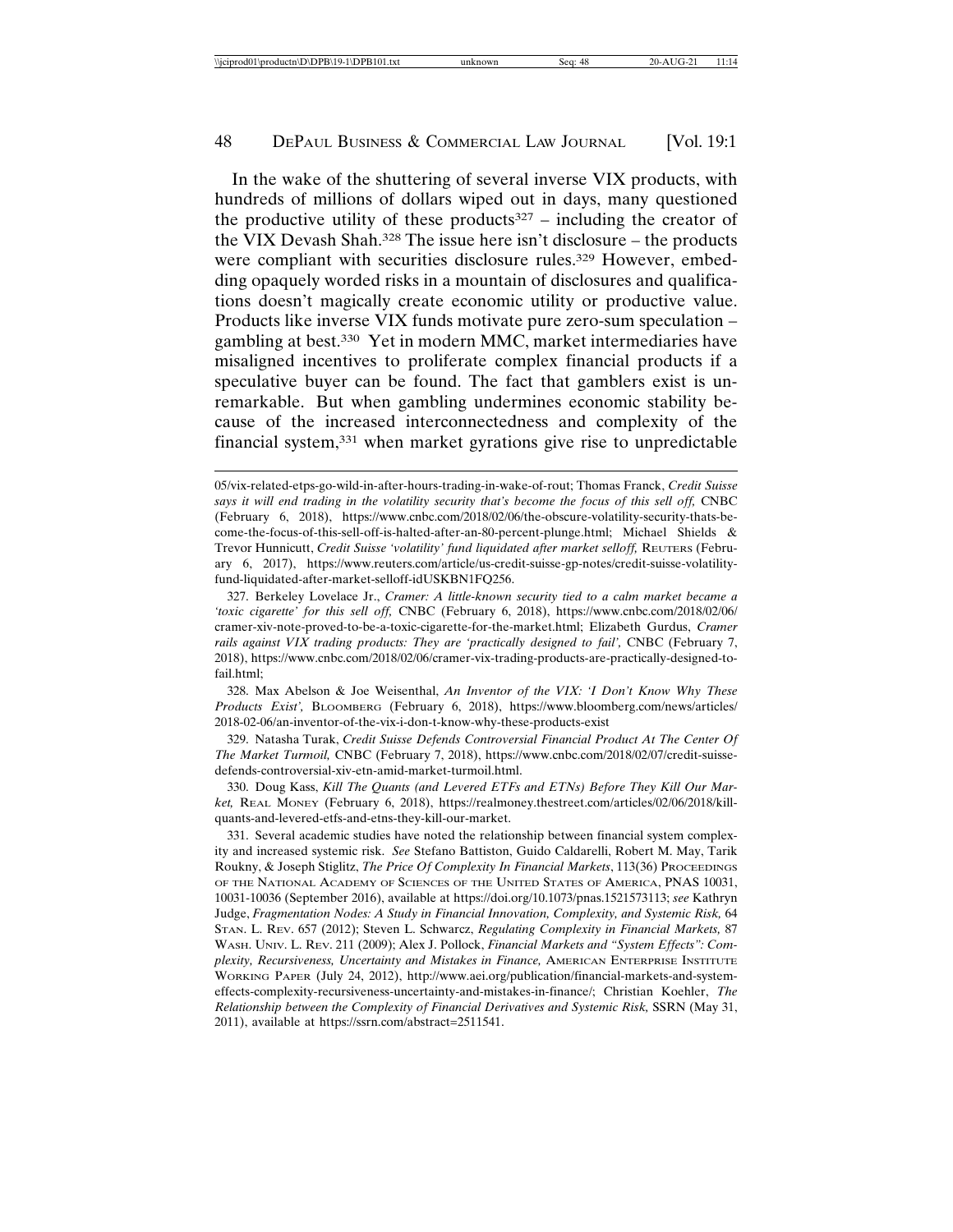events and non-linear consequences, and crises exacerbated by automated and programmatic trading,<sup>332</sup> perhaps we should give pause and assess why the system has evolved to be this way, what misaligned incentives drive this evolved system,<sup>333</sup> and how it might be improved.

# F. *Why More Isn't Necessarily Better in Financial Products*

Curbing the misaligned incentives evident in market intermediation implies a simplified financial system – some may consider this unimaginable given the current system's trajectory for increased complexity. Nassim Nicholas Taleb suggested that the "problem of the commercial world is that it only works by addition (*via positiva*), not subtraction (*via negative*)"334 – and this is particularly true for the financial system. Yet continual additions in the form of increased product supply, and layered intermediation, do not make the system better, safer, or more productive – it represents an asymmetrical value extraction for market intermediaries who can profit "from" the complexity of the system.335

Researchers at the University of Arizona have shown that "substantial" investment allocations in U.S. equity ETFs (from both retail and institutional investors) flow to new funds with higher fees and lower liquidity, leading to significant excess aggregate costs for investors.<sup>336</sup> One notable post-2008 crisis trend is the proliferation of "thematic" ETFs which cater to a wide range of "specialist investment interests" with increasing allocations to ESG (environmental, social and governance) themed funds like renewable energy, as well as social justice

<sup>332.</sup> *See* Steven Pearlstein, *The robots vs. robots trading that has hijacked the stock market,* THE WASHINGTON POST (February 7, 2018), https://www.washingtonpost.com/news/wonk/wp/ 2018/02/07/the-robots-v-robots-trading-that-has-hijacked-the-stock-market/?utm\_ term=.9a0b677ad4ee.

<sup>333.</sup> *See* Matthew J. Belvedere, *Icahn: The Market Will One Day 'Implode" Because Of These Wacky Funds Using So Much Leverage,* CNBC (February 6, 2018), https://www.cnbc.com/2018/ 02/06/billionaire-investor-carl-icahn-there-are-too-many-derivatives-and-the-current-market-isa-rumbling-warning.html.

<sup>334.</sup> Nassim Nicholas Taleb, Antifragile: Things That Gain From Disorder, 400 (1st ed. 2014)

<sup>335.</sup> Scholars have gone as far as to label the profit seeking activities of market intermediaries as creating "multiple methods for extraction of value by the financial sector that must be paid for by the productive economy" *see* Wallace Turbeville, *A New Perspective On The Costs and Bene*fits of Financial Regulation: Inefficiency Of Capital Intermediation In A Deregulated System, 72 Md. L. Rev. 1173, 1203 (2013).

<sup>336.</sup> See David C. Brown, Scott Cederburg & Mitch Towner, *(Sub)Optimal Asset Allocation to ETFs*, Working Paper (September 17, 2020), available at https://ssrn.com/abstract=3694592 (the authors suggest that the "aggregate costs" from allocations to high cost, low liquidity ETFs are between \$1.1 billion and \$17.5 billion since 2000).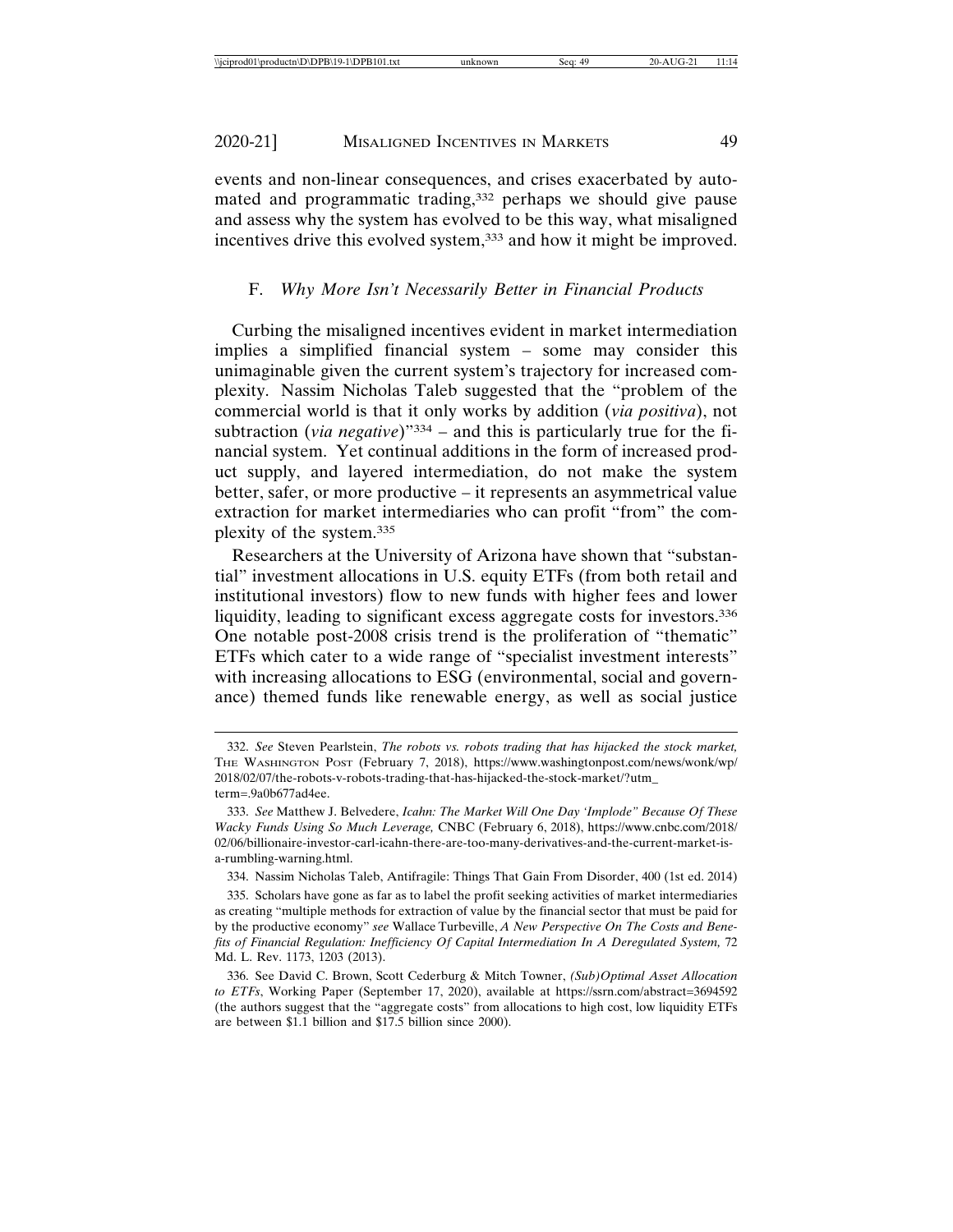themes like "gender equality."337 Yet empirical research has shown that these funds consistently underperform market returns.338 In a recent study, this author has shown that the proliferation of ETF forms has led to endemic investor confusion due to, among other factors, discretion in index replication, custom and bespoke index creation, tracking errors, variable financial, operational and management practices of ETF issuers including variability in the calculation methods of key performance variables, diverse securities lending practices, a lack of naming conventions, and an ineffective securities disclosure regime given advancements in our understanding of behavioral finance principles.339

# G. *The Unique Shard Costs of Exchange Traded Funds*

The uber-popular ETF presents unique shared costs in an intermediated financial market, not otherwise present in other managed funds including fragilities derived from instability in the arbitrage function,340 and the attraction of noise traders attracted to ETF liquidity.341 There are other unique potential risks, and fragilities, in ETFs that are shared by the entire market. Recent research has revealed that ETFs "amplify market movements during periods of stress and uncertainty" due to "feedback" effects between ETF market and underlying asset market trading activity.<sup>342</sup> The existence of "feedback trading" effects potentially impair conventional trading halt mechanisms (the so-called system "circuit breakers" in the financial system) and may increase "end of day volatility" due to the rebalancing activities of ETF funds.343

ETFs also create unique "concentration risks" since they are highly reliant on APs and other market makers arbitraging price differences between the ETF secondary market price and the value of the fund's

<sup>337.</sup> *See* Emma Boyde, *Thematic ETFs can delivery significant losses, academics find,* Financial Times (January 25, 2021), https://www.ft.com/content/7e16172e-ce51-4c41-a139- 3a796790bbbe?shareType=nongift.

<sup>338.</sup> *See* Itzhak Ben-David, Francesco A. Franzoni, Byungwook Kim, & Rabih Moussawi, *Competition for Attention in the ETF Space,* NBER Working Paper No. w28369 (January 27, 2021), https://papers.ssrn.com/sol3/papers.cfm?abstract\_id=3772608.

<sup>339.</sup> See Clements, Exchange Traded Confusion, supra note 48.

<sup>340.</sup> *See* Clements, *Are ETFs, supra* note 48 at 812-814; *supra* Sections III(a) & IV(b).

<sup>341.</sup> See Pagano, Serrano & Zechner, *supra* note 104 at 2–3, 8 ("[T]here is evidence that ETFs are associated with increased price volatility of the constituent securities: the high liquidity and continuous trading of ETFs enable investors, including noise traders, to take large short-term directional positions on entire asset baskets.").

<sup>342.</sup> See Ayan Bhattachaya & Maureen O'Hara, *ETFs and Systemic Risks*, CFA INSTITUTE RESEARCH FOUNDATION BRIEF (January 2020) at 13, available at https://www.cfainstitute.org/-/ media/documents/article/rf-brief/etfs-and-systemic-risks.ashx

<sup>343.</sup> *Id.* at 13-14.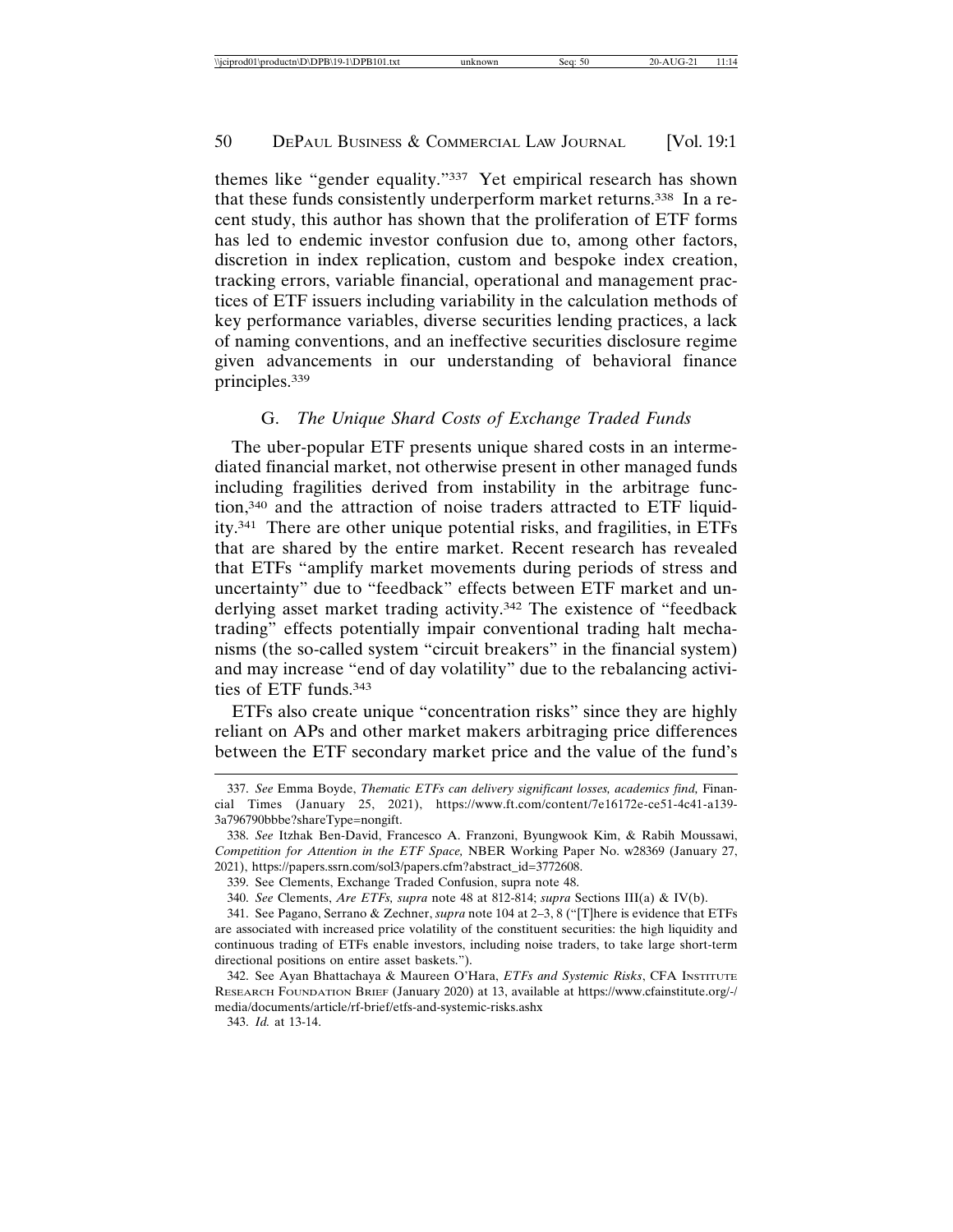underlying assets, and there is increasing consolidation in the market for these vital intermediaries.344 ETFs also increase the potential for investor herds since the "systemic factor signal" (the non-idiosyncratic component of risk that is present in all portfolios) serves as a "coordinating" device in index products.345 The fact that ETFs were trader's "tool of choice" in the coronavirus sell-off in March 2020 strengthens the contention that they are herd coordination mechanisms.346

# H. *Are Asset Managers Becoming Too "Influential" To Fail?*

An unintended byproduct of the passive investment revolution is a tremendous concentration of economic power in the hands of megaasset managers.347 The proxy voting influence of the world's largest asset managers, combined with their increasingly large creditor positions through direct loan portfolios, also give these financial firms "powerful levers" over the economy, and significant influence on government stability measures.<sup>348</sup> The larger, more influential, and more interconnected that asset managers grow, the more that global governments will rely on them for expertise in a crisis. The Federal Reserve had to rely on BlackRock who, aided by its behemoth risk management program, *Aladdin*, has a much greater expertise in evaluating, pricing and managing debt than the central bank itself.349 The Fed's reliance on BlackRock, along with the firm's recently procured contract to advise the European Commission (EC) on sustainability rules has "helped cement" the policymaking role of the world's largest asset manager with global regulators.<sup>350</sup> This influence was intentionally sought out by BlackRock. The *Financial Times* recently reported that between 2014 and 2020 BlackRock met with 31 different EC officials in private meetings and roundtables, and increased their Euro-

<sup>344.</sup> Matteo Aquilina, Karen Croxson, Gian Giacomo Valentini & Lachlan Vass, *Fixed Income ETFs: Primary Market Participation and Resilience of Liquidity During Periods of Stress,* FINANCIAL CONDUCT AUTHORITY, RESEARCH NOTE (Aug. 2019), at 4, available at https:// www.fca.org.uk/publication/research/fixed-income-etfs-primary-market-participation-resilienceliquidity-during-periods-stress.pdf ("There is a high level of concentration among APs. The 5 most active APs are responsible for about 75% of overall reported primary market volumes (across all asset classes). Concentration is particularly pronounced in the fixed income market, with the top 5 APs there accounting for around 91% of overall volumes and the top AP itself accounting for 51%").

<sup>345.</sup> *See* Bhattachaya & O'Hara, *supra* note 341 at 6.

<sup>346.</sup> *See* Dawn Lim & Mischa Frankl-Duval, *supra* note 222; *see* Clements *supra* note 112.

<sup>347.</sup> *See* Bebchuk & Hirst, *supra* note 59.

<sup>348.</sup> *See* Lim and Zuckerman, *supra* note 146.

<sup>349.</sup> *See* Massa, *supra* note 148.

<sup>350.</sup> See Siobhan Riding, *EU lobbying by fund groups fuel fears over vested interest*, FINAN-CIAL TIMES (January 3, 2021), https://www.ft.com/content/298e8544-5b53-44fd-925c-89b64ce0da37.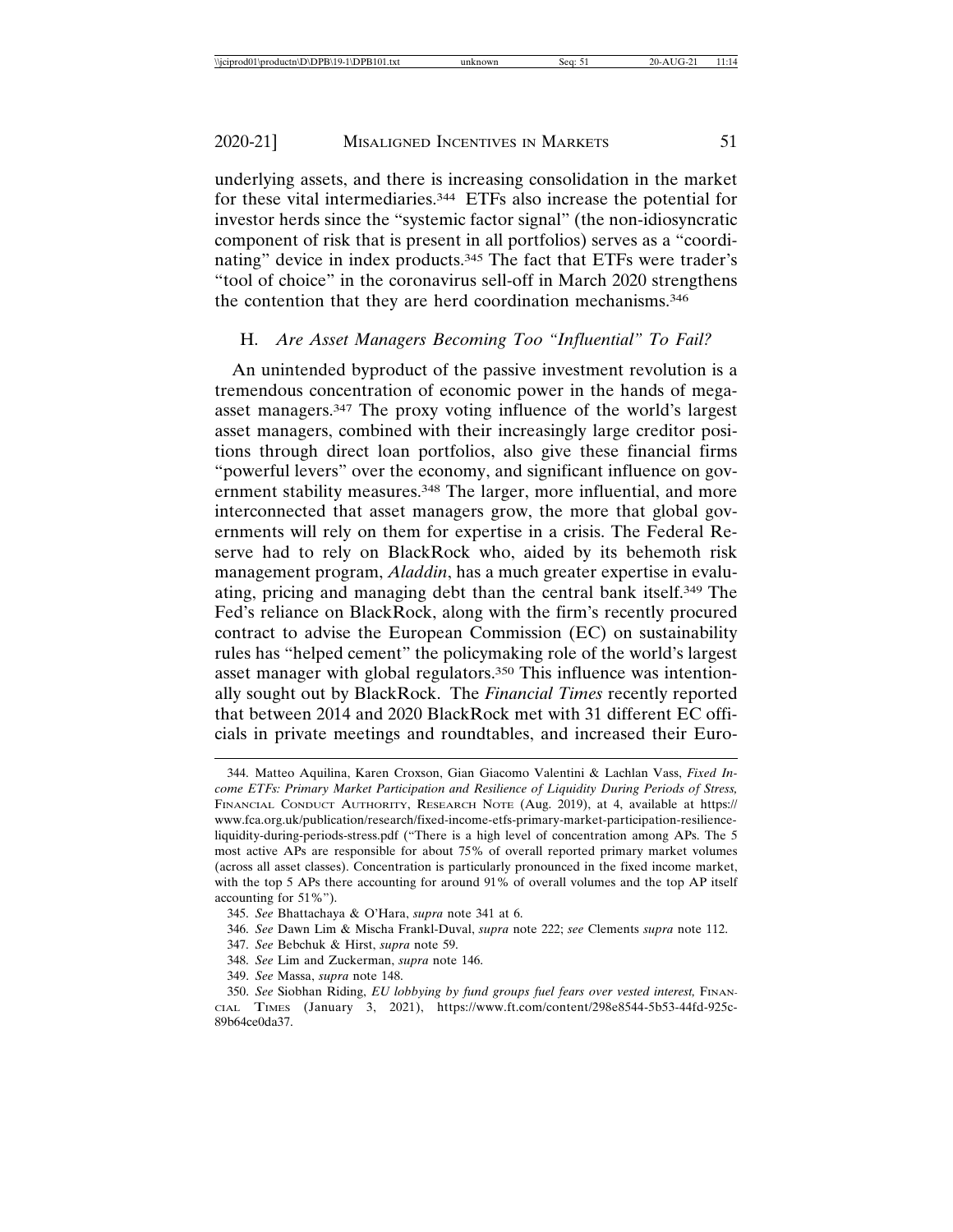pean Union lobbying spending over 300 percent between 2012 and 2019.351 Lobbying directly benefits asset managers through advisory contracts, but more importantly it provides indirect benefits through the implementation of favorable rules (often via small adjustments that add up over time), where the asset manager's technical expertise "is not always neutral."352

One of the most consequential, yet lightly discussed developments in market intermediation is the emergence of platform technologies that act as infrastructure services, and create dependencies and interconnections amongst market participants as a financial utility.353 BlackRock, the world's largest asset manager, also owns *Aladdin,* the largest risk management and end to end portfolio management platform in the world,354 which drives investment decisions for over \$20 trillion of assets (an amount equivalent to "four times the value of all cash in the world, the annual GDP of the U.S., or the total U.S. stock market capitalization.")355 The widespread use of *Aladdin* by market participants, including some of the largest sovereign wealth funds on the planet, gives rise to unprecedented correlation and investor herding risks, in addition to the tremendous influence, and importance as an infrastructure provider of BlackRock.356 The influence of Aladdin cannot be overstated as it is a key element in the government's reliance on BlackRock in response to its corporate bond and credit ETF buying program in the coronavirus pandemic.357

# I. *The Misaligned Incentives in Asset Manager Governance*

Professors Ronald Gilson and Curtis Milhaupt, in a recent study, argue that – similar to Minsky's assertion involving financial markets –corporate governance structures are being constantly reshaped, driven by two dynamic factors, "capital market completeness" and "policy channeling" that continually vary in their relative influence on the governance system.358 Importantly, for the purposes of this arti-

<sup>351.</sup> *Id.* (It was also reported that during the same period, the world's second largest asset manager, *Vanguard* correspondingly increased their lobbying spending by 400 percent).

<sup>352.</sup> *Id.*

<sup>353.</sup> *See* Zetzsche, Birdthistle, Arner, & Buckley, *supra* note 83.

<sup>354.</sup> *See* BLACKROCK, *An end-to-end portfolio management platform,* https://www.blackrock. com/aladdin/offerings/aladdin-overview.

<sup>355.</sup> *Id.* at 14-16.

<sup>356.</sup> *See* Dunn, *supra* note 298.

<sup>357.</sup> Dawn Lim, *Federal Reserve Taps BlackRock to Purchase Bonds for the Government,* THE WALL STREET JOURNAL (Mar. 24, 2020), https://www.wsj.com/articles/federal-reserve-tapsblackrock-to-purchase-bonds-for-the-government-11585085843.

<sup>358.</sup> Ronald J. Gilson & Curtis J. Milhaupt*, Shifting Influences on Corporate Governance: Capital Market Completeness and Policy Channeling*, EUROPEAN CORPORATE GOVERNANCE IN-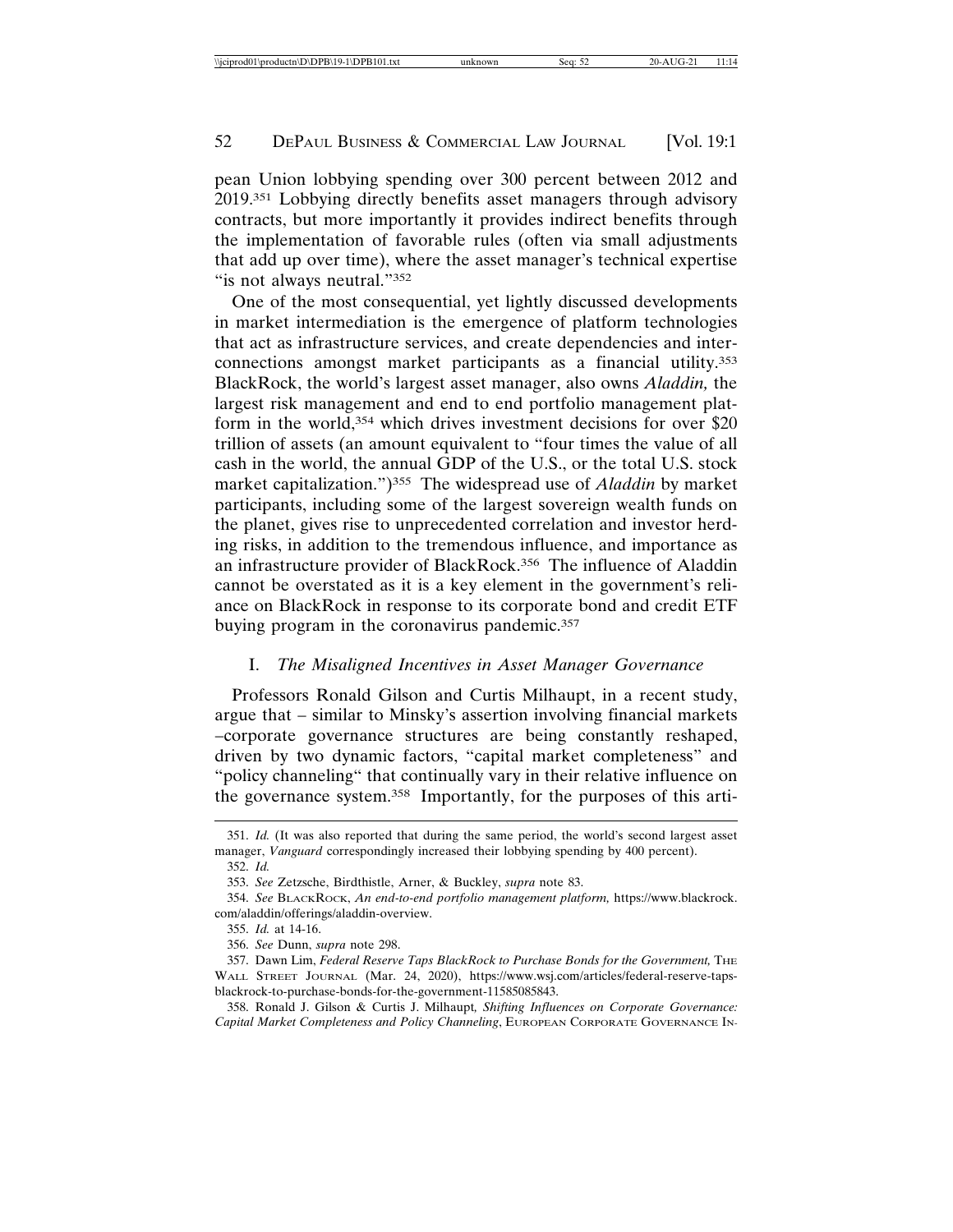cle, Gilson and Milhaupt posit that there is currently a shift away from the discretion of corporate managers towards greater "policy channeling" as a result of the nascent dominance of institutional investors who are steadily increasing their voting influence over portfolio companies as intermediated common owners, and that these influences are leading to less complete markets.359 Even more concerning (and in alignment with Minsky's MMC), Professor Leo Strine recently suggested that our corporate governance system has evolved in a way that is "fundamentally different" from how it was originally conceived given today's dominance of institutional shareholders.360 He posits this regulatory dislocation is generating "suboptimal results" including increased power for asset managers over portfolio companies (and by implication the entire market) and less protections for stakeholders (and society).361

One potential suboptimal result is in the "lending-voting" tradeoff encountered by asset managers given their large, intermediated share ownership concentration.362 Asset managers have financial incentives to not vote shares at all, but rather lend them out at a profit.363 Securities lending has increased substantially in the U.S. since the 2008 global financial crisis,364 particularly by large ETF issuers like Black-Rock.365 Securities lending was also a principle factor in the downfall of AIG during the 2008 crisis.366 Recent research has revealed a "sub-

361. *Id.*

STITUTE - LAW WORKING PAPER 546/2020, COLUMBIA LAW AND ECONOMICS WORKING PAPER NO. 634, STANFORD LAW AND ECONOMICS OLIN WORKING PAPER NO. 557 (January 11, 2021). available at https://ssrn.com/abstract=3695309 (in establishing their thesis the authors reject the "single factor" model of corporate governance driven by overriding themes like "stakeholderism" or "shareholder value maximization" and rather adopt a binary model focusing on "capital market completeness" and policy channeling.")

<sup>359.</sup> *Id.*

<sup>360.</sup> *See* Leo Strine*, Stewardship 2021: The Centrality of Institutional Investor Regulation to Restoring a Fair and Sustainable American Economy,* U OF PENN, INST FOR LAW & ECON RE-SEARCH PAPER NO. 20-55, COLUMBIA LAW AND ECONOMICS WORKING PAPER NO. 633 (October 23, 2020). available at https://ssrn.com/abstract=3719145.

<sup>362.</sup> Edwin Hu, Joshua Mitts & Haley Sylvester, *The Index-Fund Dilemma: An Empirical Study of the Lending-Voting Tradeoff*, NYU LAW AND ECONOMICS RESEARCH PAPER NO. 20-52 December 22, 2020), available at https://ssrn.com/abstract=3673531.

<sup>363.</sup> Id.

<sup>364.</sup> See Tim McLaughlin & Ross Kerber, Securities Lending Boom Sparks Concerns on Returns and Voting, REUTERS (November 7, 2018), https://www.reuters.com/article/us-funds-lending-analysis/securities-lending-boom-sparks-concerns-on-returns-and-voting-idUSKCN1ND0JA; Jessica Tasman-Jones, SJP Securities Lending More Than Doubles at Blackrock, PORTFOLIO AD-VISER (August 14, 2019), https://portfolio-adviser.com/sjp-securities-lending-more-than-doublesat-blackrock/.

<sup>365.</sup> See Clements, Exchange Traded Confusion, supra note 48 at 23-25.

<sup>366.</sup> Robert McDonald & Anna Paulson, AIG in Hindsight, 29(2) J. OF ECON. PERSPECTIVES 81, 81-95 (2015).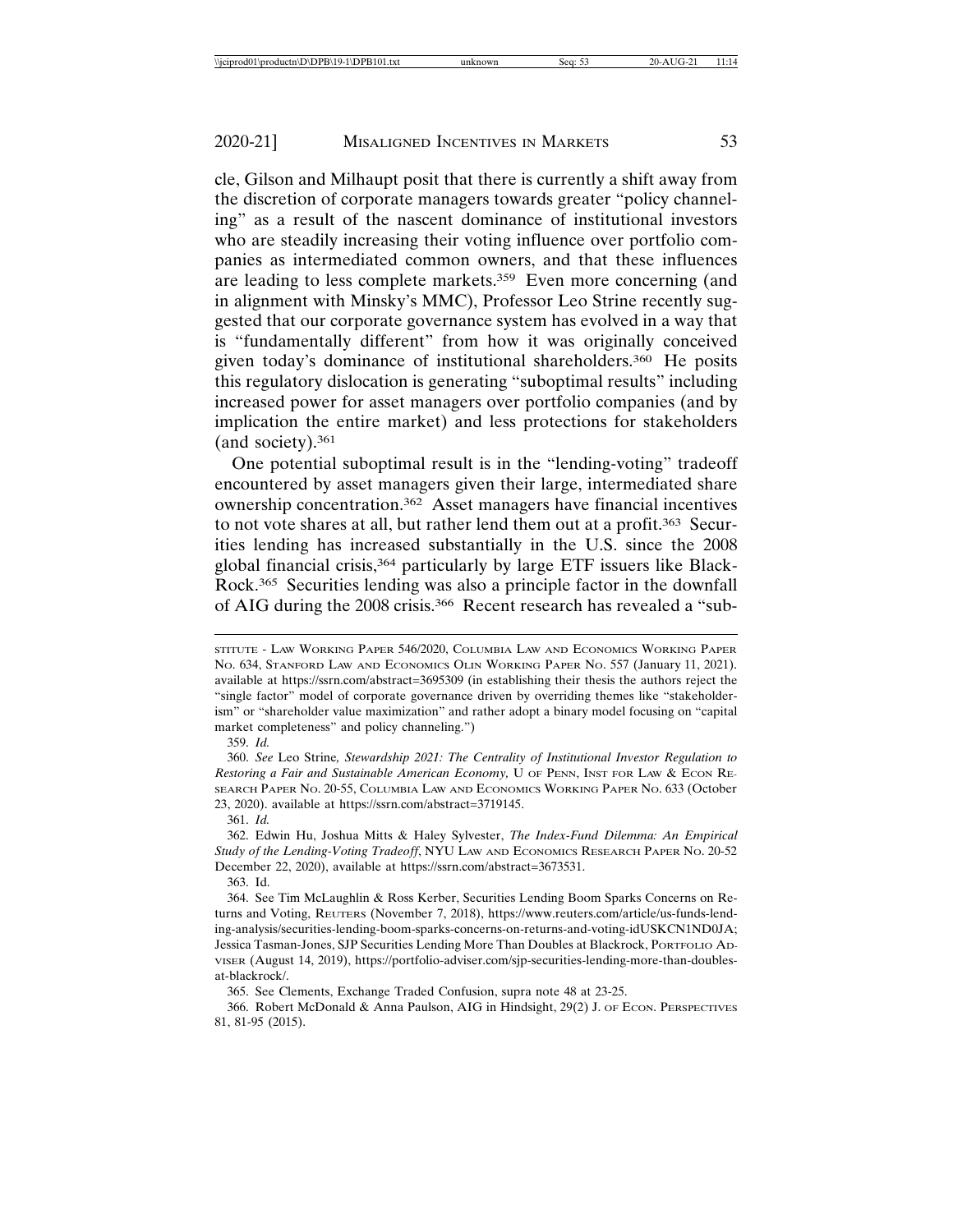stantial increase" in the extent that institutional shareholders lend their shares rather than vote them, and that shares with "high index ownership" see a "marked increase" in shares that are lent right before shareholder meetings.367

## V. THREE FUNDAMENTAL SHIFTS

#### A. *The Power and Influence of Market Intermediaries*

Market intermediaries, as a collective group, sit as complex interconnectors between productive firms, retail and institutional investors, and universal banks.368 The three largest asset managers (*BlackRock, Vanguard* and *State Street*) respectively control through intermediated holdings over \$19 trillion in assets – roughly equivalent to 10% of the value of the entire world's quoted securities market.<sup>369</sup> As noted, PE firms also continue to expand into nearly all segments of the economic system.370 The growing influence of market intermediaries is astounding, especially concerning the fact that many stockholders don't vote their shares.371 Also these firms operate with huge economies of scale,<sup>372</sup> and given their fee structure they have very little incentive to encourage competition amongst their portfolio companies.373 Unfortunately, the challenge in responding to the concerns generated by these investment leviathans may have been best described recently by the *Financial Times,* "[c]ompared with Big Tech, the issues raised by Big Passive are so far too technical and low profile to spur regulatory action."374

The linked interdependencies persuasively highlighted by Professor Wilmarth's "global doom loop,"<sup>375</sup> are made even more unstable by market intermediary's perpetual foray into cash markets as shadow banks.376 The problem with the creation and distribution of cash-substitutable or other near-cash financial products, outside of regulated banks, is that they create a "dangerous" illusion of being a "safe" or

<sup>367.</sup> Hu, Mitts & Sylvester, supra note 361.

<sup>368.</sup> See Clements, Are ETFs, supra note 48 at 786-809.

<sup>369.</sup> See FINANCIAL TIMES, Opinion Lex, BlackRock / Vanguard: ETF Leviathans (January 18, 2021), https://www.ft.com/content/983542f1-151d-4fae-947a-6509967183aa.

<sup>370.</sup> See supra Sections II(f), III(b) & IV(c)

<sup>371.</sup> See FINANCIAL TIMES, supra note 60.

<sup>372.</sup> *See* Bebchuk & Hirst, *supra* note 59.

<sup>373.</sup> *See* FINANCIAL TIMES, *supra* note 60.

<sup>374.</sup> *Id.*

<sup>375.</sup> *See supra* Section IV(a).

<sup>376.</sup> *Id.*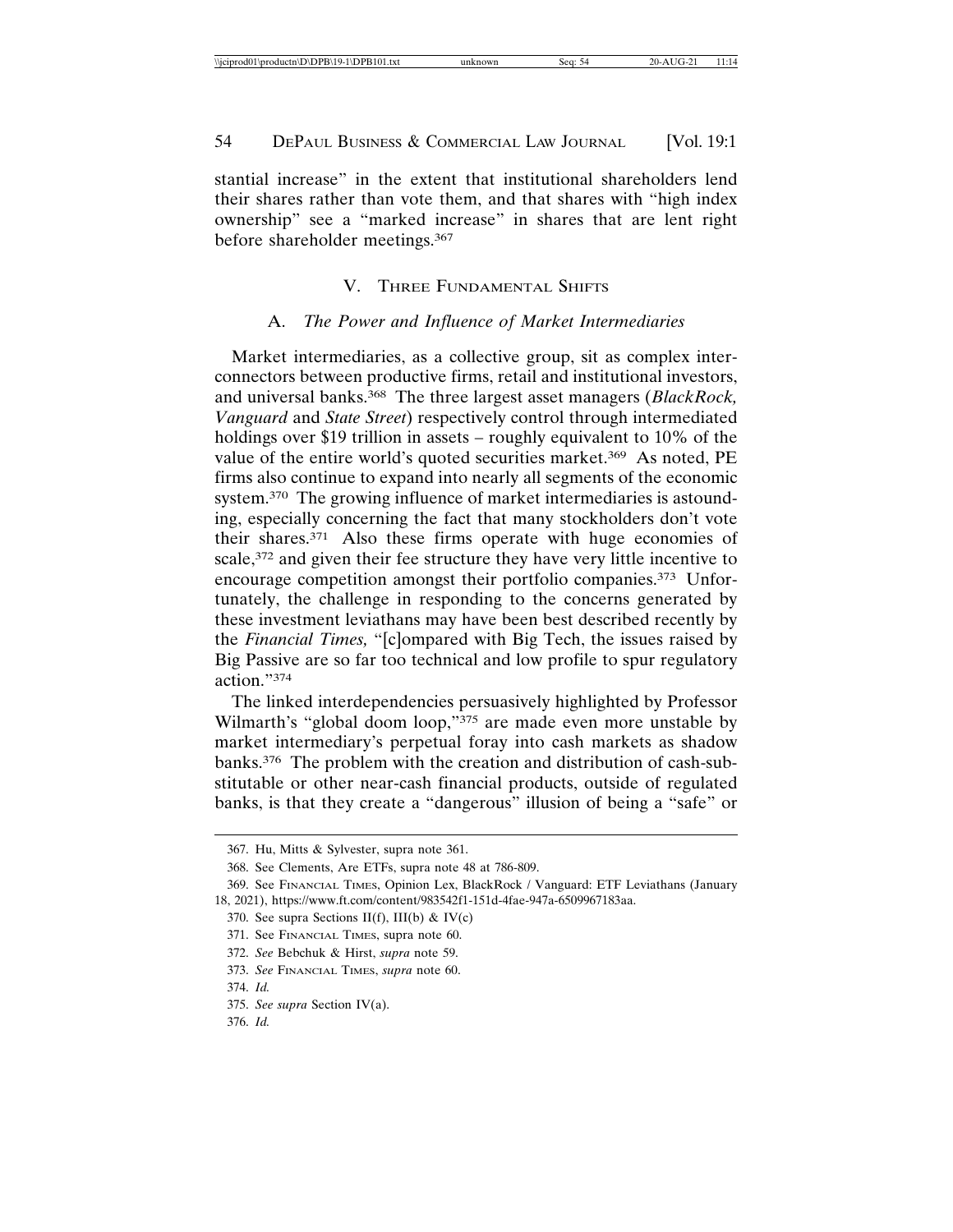"risk-free" asset.<sup>377</sup> As Professors Anna Gelpern and Erik Gerding persuasively contend, supposedly "safe assets" including government bonds, deposits and short term asset backed securities facilitate a "distortion" given the "legal architecture" and "political commitments" that are entrenched in these products.378 Pooling short-term securities and government loans, and issuing them under the operating mechanics of an ETF, doesn't change Gelpern and Gerding's overarching insight – potential sovereign intervention is both implied, and necessary, for a cash-substitutable product's ongoing stability.379 Allowing cashsubstitutable, or near-cash analogous financial products, comprised of pooled credit instruments, to operate within the shadow banking perimeter creates a "social cost" of liquidity transformation, since government support is necessary to support this market in a crisis without the application on shadow banks of bank-like regulatory parameters, transparency measures, and prudential safeguards.380 Money market mutual funds (MMMF) have long operated as a "shadow deposit,"381 and required government intervention to stave a deeper panic sell-off in the GFC when the *Reserve Primary Fund* "broke the buck" and reduced its NAV below \$1 per share.382

The continuing evolution of financial markets dominated by market intermediaries with increasing size, power, influence, and interconnectivity is neither inevitable nor desirable. As the recent GameStop saga has shown, an economic and financial system based on "asset inflation" and dependent on the capricious gyrations, and mania driven volatility of the stock market is not in the best interests of the wider polity.<sup>383</sup> The idea that fintech stock-trading apps are "democratizing" markets, or leading to a "more inclusive capitalism" is a fal-

<sup>377.</sup> *See* Anna Gelpern & Erik F. Gerding, *Inside Safe Assets,* 33 YALE J. ON REG. 363, 363. (2016). (Defining "safe assets" as a "catch-all term to describe financial contracts that market participants treat as if they were risk free. These may include government debt, bank deposits, and asset-backed securities, among others.")

<sup>378.</sup> *Id., see* discussion at 406-411. The authors argue there is "no such thing as a risk-free financial contract" and state intervention is a necessary pre-condition to these assets being supposedly "safe" (*see* at 365, 420).

<sup>379.</sup> *See* Clements, *Are ETFs, supra* note 48 at 839-840; *see* Section IV(b).

<sup>380.</sup> *See* Section IV(b); Clements, *supra*, *Are ETFs, supra* note 48 at 839; *See* Morgan Ricks, *Regulating Money Creation After the* Crisis, 1 HARV. BUS. REV. 75, 78, 119-120 (2011).

<sup>381.</sup> *See* Geithner, *supra* note 267 at 195-96, (stating that "[m]oney market funds were widely viewed as virtually indistinguishable from insured bank deposits, as similarly safe vehicles for storing cash with slightly better interest rates").

<sup>382.</sup> William A. Birdthistle, *Breaking Bucks in Money Market Funds,* 2010 WIS. L. REV. 1155, 1163, 1190; Paulson, *supra* note 118 at 233-34; McDonald & Paulson *supra* note 365 at 81-95.

<sup>383.</sup> *See* Rana Foroohar, *The biggest lesson of Gamestop,* FINANCIAL TIMES (February 7, 2021), https://www.ft.com/content/ca94c275-43aa-4d12-a0ff-868f2760c8b5.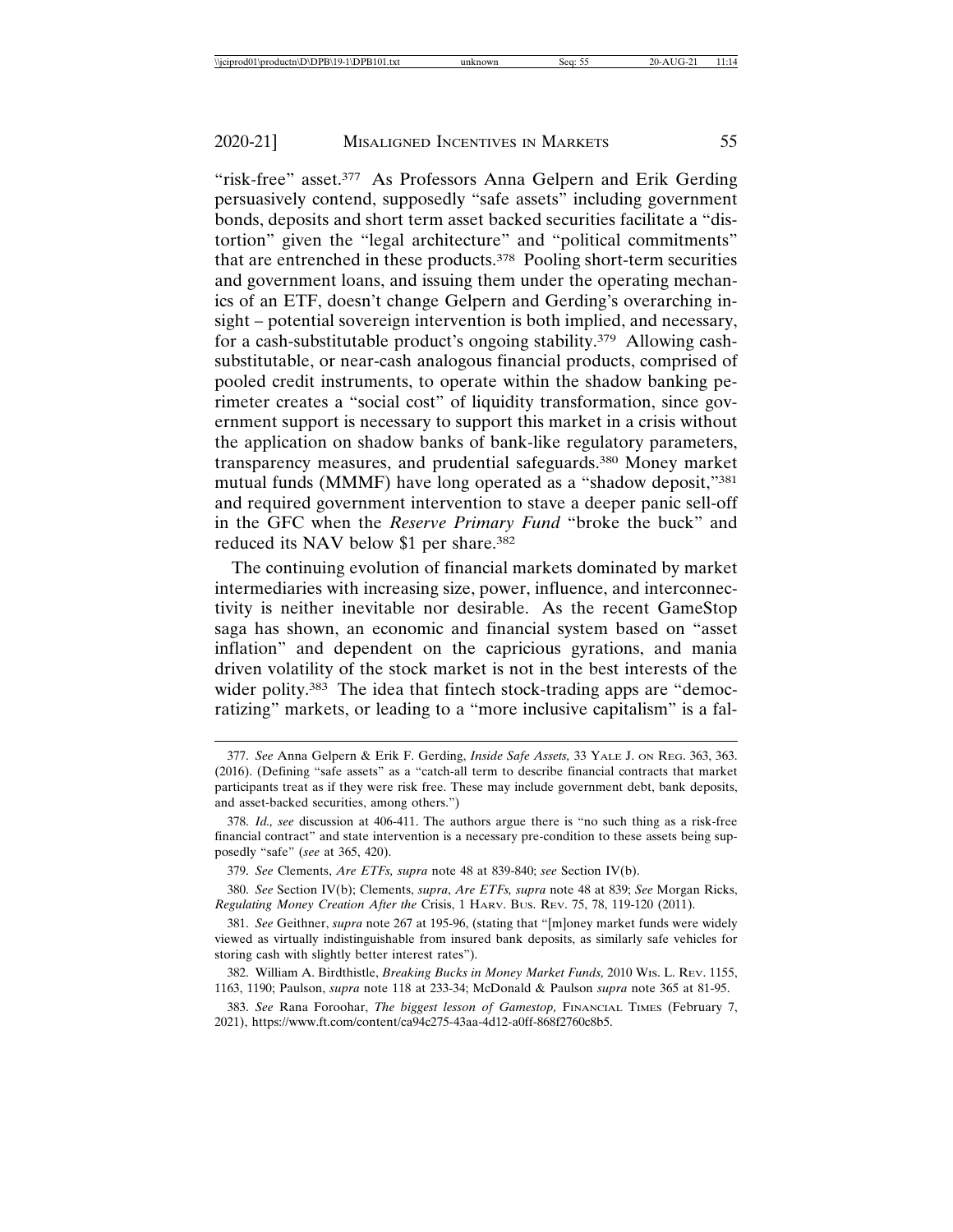lacy,<sup>384</sup> and the real benefactor (via distributive profits which exacerbate income and wealth inequality) of meme stock pumps is Wall Street.<sup>385</sup> Meme stock pumps are nascent illustrations of a recurring financialization problem – the money in the financial system is diverted away from productive uses to speculation.386 Commodity price inflation from index speculation, the dot.com bubble, mortgage backed securities and collateralized debt obligations are simply prior iterations of financialization capital misallocation where subsequent crashes wipe out billions.387

Real economic output, productivity, and the creation of innovations that benefit society should be prioritized over trends that foster greater economic and regulatory influence for market intermediaries. This movement is gaining traction in the Biden administration as the "great rebalancing,"<sup>388</sup> and it aligns with Minsky's own policy recommendations to move towards full employment with the government even performing the role of an "employer of last resort."389 There are numerous regulatory adjustments that could shift the momentum away from market intermediary growth, and each should be assessed in more detail including, a return to a *Glass-Steagall* separation of banking and investments;<sup>390</sup> the imposition of non-bank systemically important financial institution requirements on mega-asset managers,391 financial market utility requirements for digital platform mechanisms like BlackRock's *Aladdin*, 392 imposing a financial transactions or "speculation" tax;393 and adjustments to proxy voting rules for intermediated asset managers.394

393. The idea of a financial transactions tax has been canvassed as far back as John Maynard Keynes as a means of curbing the "casino" type behaviors of Wall Street participants and focusing their behaviors on activities with "social purpose." *See* Greg Rosalsky, *After GameStop, A Better Way to Take on Wall Street,* PLANET MONEY (February 9, 2021), https://www.npr.org/ sections/money/2021/02/09/965417988/after-gamestop-a-better-way-to-take-on-wall-street.

394. For a review of the various regulatory proposals in relation to intermediated common ownership of market intermediaries, *see* Eric A. Posner, *Policy Implications of the Common Ownership Debate,* University of Chicago Coase-Sandor Institute for Law & Economics Re-

<sup>384.</sup> *Id.*

<sup>385.</sup> *See* Chung, *supra* note 214.

<sup>386.</sup> *See* Section III(i).

<sup>387.</sup> *See* Tymoigne & Wray, *supra* note 17 at 252.

<sup>388.</sup> See Rana Foroohar, *Joe Biden and the 'great rebalancing' of the US economy*, FINANCIAL TIMES (January 24, 2021), https://www.ft.com/content/6d19d4f2-78ce-4a3f-96c2-bc722daf2d63? segmentID=B73b0b4c-e767-e669-4996-e25935a5759d.

<sup>389.</sup> *See* Wray, *supra* note 19 at 27, 34-36

<sup>390.</sup> *See* Wilmarth, *supra* note 240 at 335-356.

<sup>391.</sup> *See* Clements, *Art ETFs, supra* note 48 at 827-832.

<sup>392.</sup> *See* Chris Flood, *BlackRock should split off its Aladdin tech platform, says think-tank,* Financial Times (November 24, 2020), https://www.ft.com/content/524a1fef-7bcd-4c2a-8e91 a2e7124c13e3.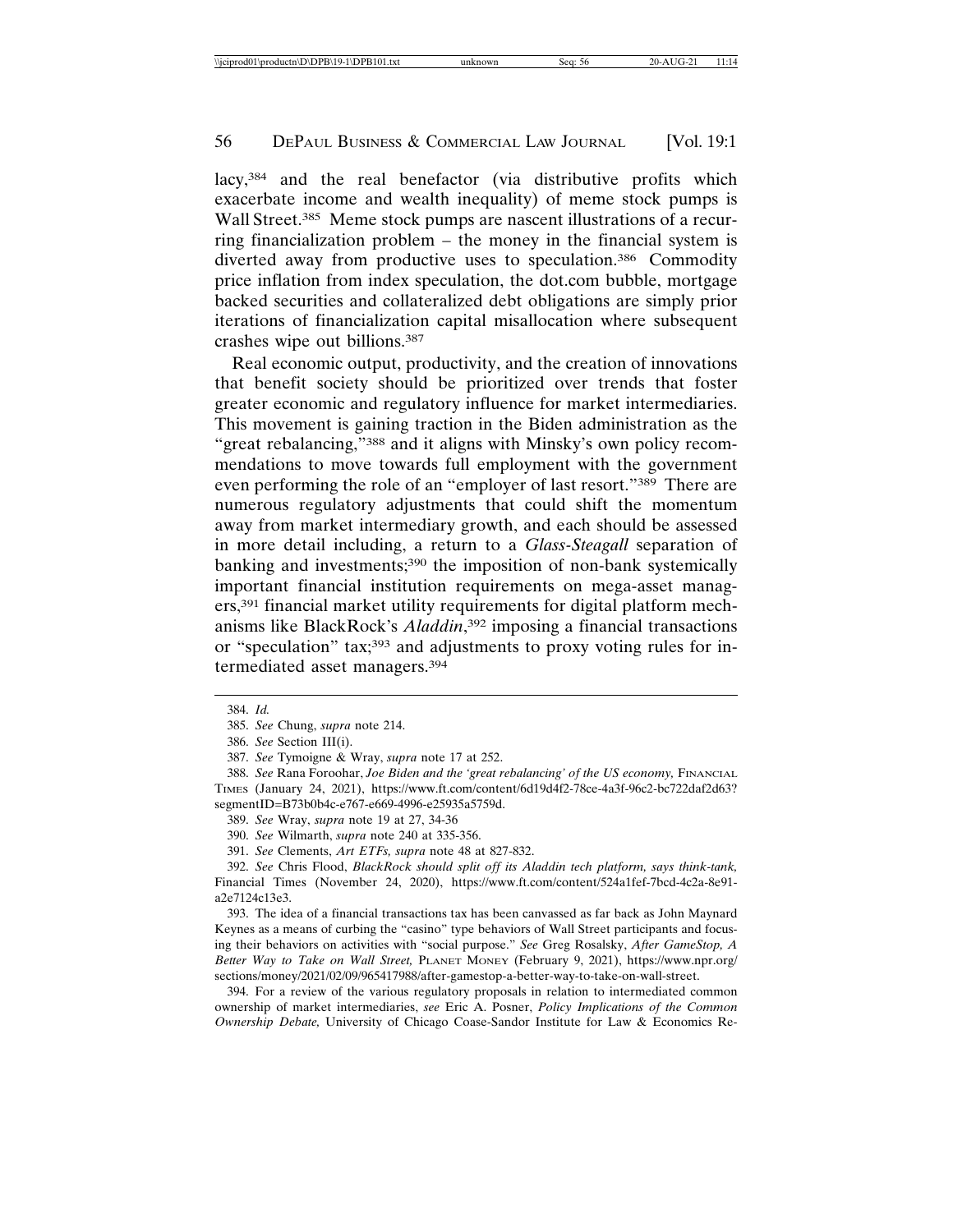# B. *The Transparency and Comparability of Investment Products*

Given the pension exposure to PE funds, greater levels of transparency are necessary for investor protection.395 This becomes particularly relevant as evidence of PE outperformance relative to listed equity becomes increasingly uncertain.396 Further, recent research has shown that the "link between PE firms' fundraising and performance evaluation" is "susceptible to manipulation" since potential PE fund limited partners have to rely on internally generated valuations when evaluating fund performance.<sup>397</sup> Increased transparency is also needed for hedge funds, and reforms need to be made to allow for easier investor comparisons in the uber popular ETFs. Increased transparency in ETFs, through easier investor comparisons can curb the proliferation of poor-quality products – many of which are overpriced, specialized, and compete for uninformed investors.398

It is not certain that the trend towards more financial products is desirable.399 It's possible that to improve investor transparency and product comparability it may be necessary to ebb the proliferation of new financial products. Ex-ante financial product licensing regimes of various forms, in some cases similar to the regulation of new drugs, have been advanced by diverse scholars including Professors Saule Omarova,<sup>400</sup> Eric Posner and Glenn Weyl,<sup>401</sup> Robert Litan,<sup>402</sup> and

395. *See* Ford, *supra* note 127.

396. *See* Flood, *supra* note 391.

398. *See* Ben-David, Franzoni, Kim, & Moussawi, *supra,* note 337.

399. James Lardner, *Are we repeating history by letting our financial sector get too big?* THE WASHINGTON POST (April 20, 2016), https://www.washingtonpost.com/news/in-theory/wp/2016/ 04/20/are-we-repeating-history-by-letting-our-financial-sector-grow-too-large/?utm\_term =.cd3c9e534f25.

400. *See* Saule T. Omarova, *License to Deal: Mandatory Approval of Complex Financial Products,* 90 WASH. U. LAW. REV. 2, 76 (2012). (Suggesting a financial product-regulatory framework that would "place the burden of proving social and economic utility of complex financial instruments on the intermediaries that structure and market them.")

401. Eric A. Posner & Glen E. Weyl, *A Proposal for Limiting Speculation on Derivatives: An FDA for Financial Innovation*. UNIVERSITY OF CHICAGO INSTITUTE FOR LAW & ECONOMICS OLIN RESEARCH PAPER NO. 594 (January 29, 2012), at 13, available at https://ssrn.com/abstract=1995077 (advocating for an *ex ante* financial market product licensing regime (like the U.S. Food & Drug Administration) and also indicating that new products should be required to successfully navigate a "social utility" test which assesses whether a new financial product will be used for hedging or speculation. Such a regime would effectively establish a form of the "insurable interest rule.")

search Paper No. 922 (October 31, 2020), available at https://papers.ssrn.com/sol3/ papers.cfm?abstract\_id=3722906.

<sup>397.</sup> *See* Ranko Jelic, Dan Zhou and Wasim Ahmad, *Do Stressed PE Firms Misbehave?* (November 19, 2020). JOURNAL OF CORPORATE FINANCE (forthcoming), available: https://ssrn.com/ abstract=3744998.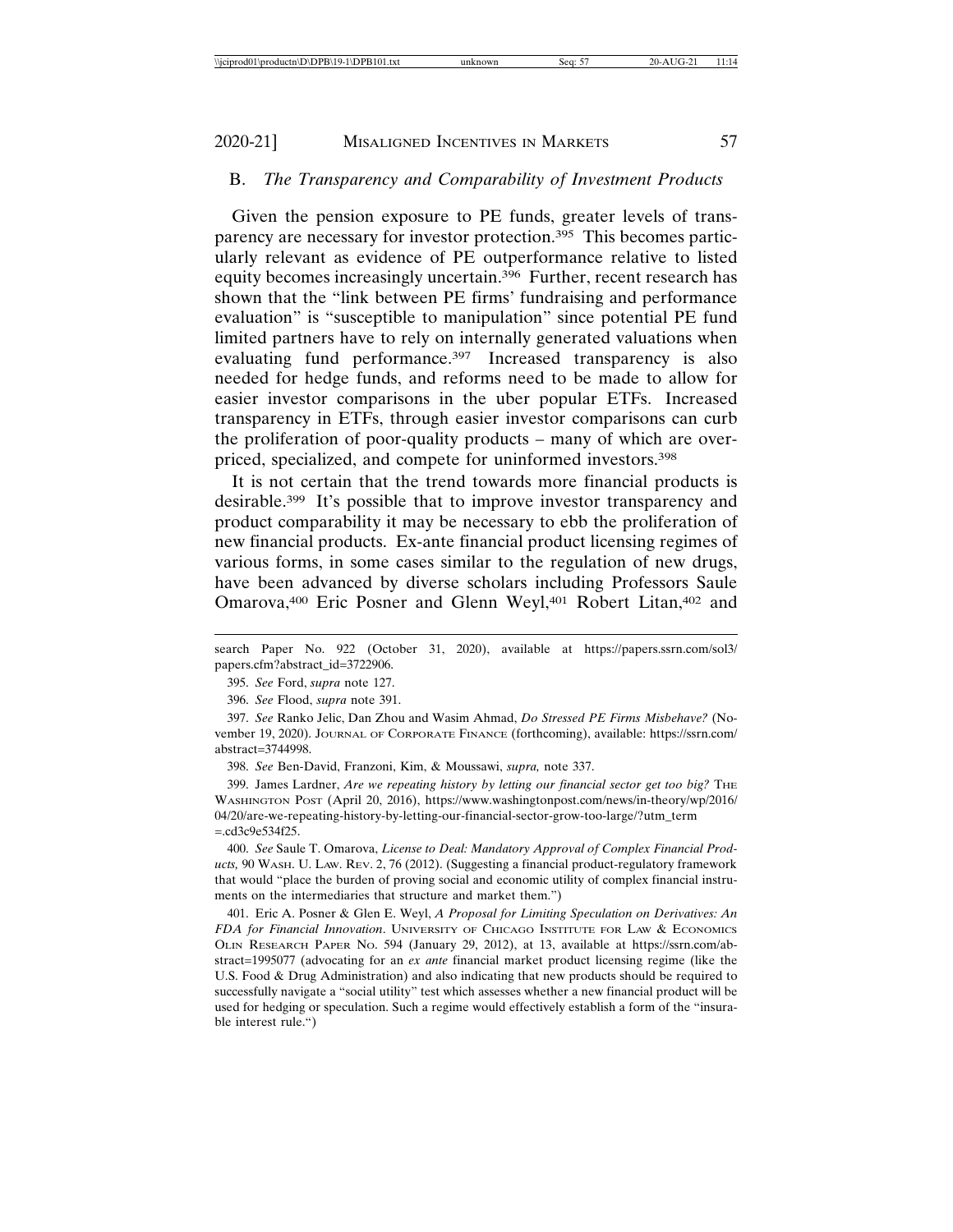Heather Hughes.403 An ex ante burden could be imposed to show that a new financial product doesn't increase systemic risk; alternatively a positive obligation could be placed on the issuer of a proposed financial product to show cash flow implications from an investment in an underlying productive venture, and include "regulatory followup" parameters since financial product innovations evolve in their use propositions.404

In a recent study this author has also proposed a number of direct, and immediate, "investor-focused" proposals for ETFs that would significantly increase transparency and aid in comparative efforts.405 These proposals include ETF issuers using standardized website layouts, strategic ordering and digital enhancements in their disclosure; $406$  uniform calculation methods for material ETF variables; $407$ naming conventions and standard terms for sustainable investing;<sup>408</sup> and structured reporting to a centrally controlled but publicly accessible data repository.409

# C. *The Calculus of Financialization*

It's not certain that the continuing growth of the financial industry relative to the real economy – commonly known as economic "financialization"410 – marked by the rise of market intermediation, is a net positive proposition for society. There are extensive criticisms of "financialization" in the scholarly literature. It has been associated with income inequality,<sup>411</sup> economic "rent seeking,"<sup>412</sup> declining pro-

<sup>402.</sup> *See* Robert E. Litan, *In Defence of Much, But Not All, Financial Innovation,* BROOKINGS INSTITUTE WHITE PAPER (Wednesday February 17, 2010), https://www.brookings.edu/research/ in-defense-of-much-but-not-all-financial-innovation/.

<sup>403.</sup> *See* Heather Hughes, *Financial Product Complexity, Moral Hazard, and the Private Law,* 20 STAN. J.L. BUS. & FIN. 179 (2015).

<sup>404.</sup> *See* Tymoigne & Wray, *supra* note 27 at 201.

<sup>405.</sup> *See* Clements, *Exchange Traded Confusion, supra* note 48.

<sup>406.</sup> *Id.* at 56-58.

<sup>407.</sup> *Id.* at 52-56.

<sup>408.</sup> *Id.* at 59-60.

<sup>409.</sup> *Id.* at 60-62.

<sup>410.</sup> The term "financialization" is frequently used in the scholarship to refer to the financial industry's growing size, complexity, interconnectedness, number of participants and products, profit accumulation away from real production, and the constant transformation of real economic variables to tradable financial instruments. *See* Greta R. Krippner, *The Financialization of the American Economy,* 3 SOCIO-ECONOMIC REVIEW 173, 174 (2005); Mike Konczal & Neil Abernathy, *Defining Financialization*, ROOSEVELT INSTITUTE (July 27, 2015), http://rooseveltinstitute.org/defining-financialization/; Hockett & Omarova, *supra* note 234 at 1148-1149.

<sup>411.</sup> *See* Rana Foroohar, *The Economy's Greatest Illness: The Rise of Unproductive Finance,* EVONOMICS (15 November 2016), http://evonomics.com/financialization-hidden-illness-ranafoorohar/.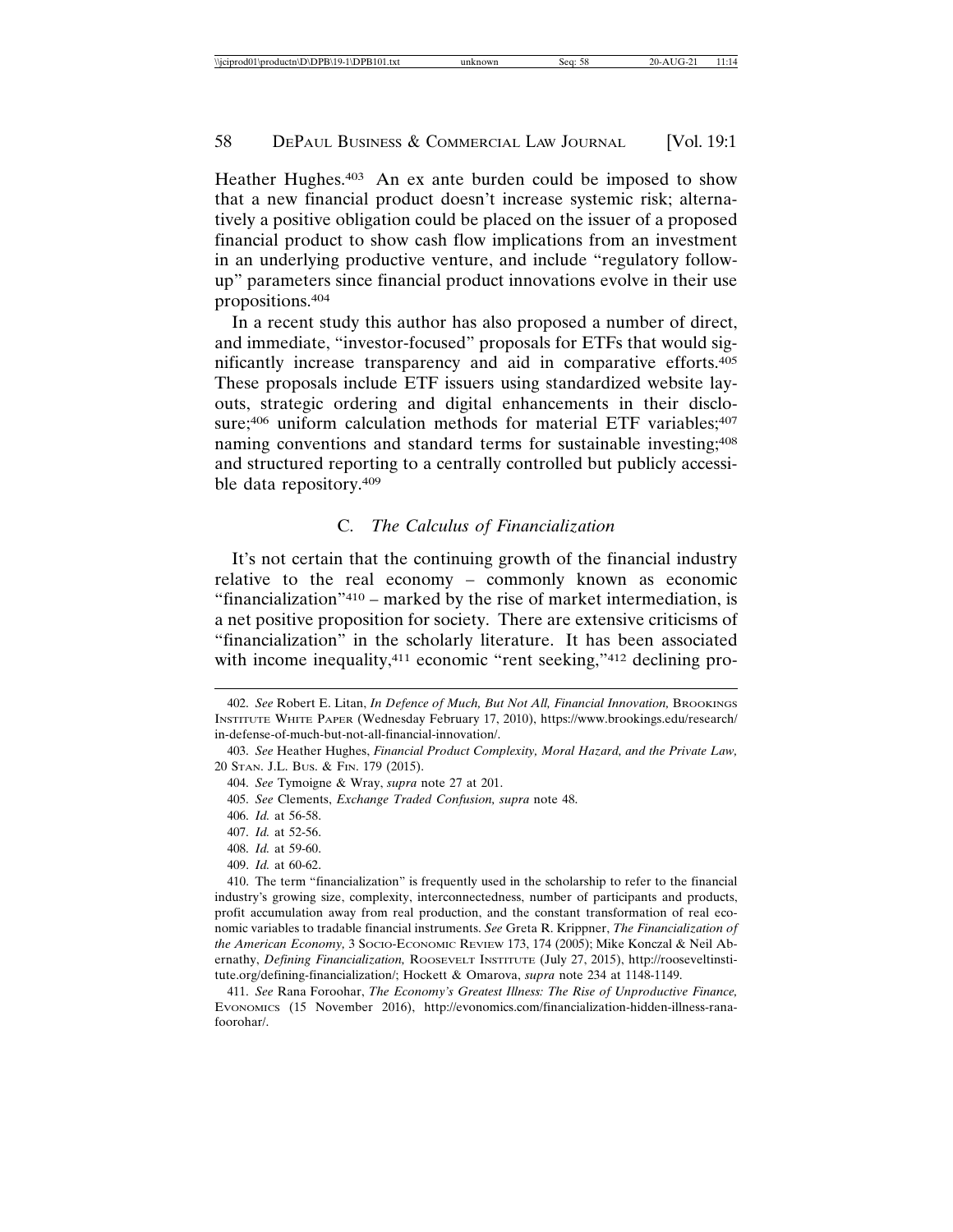ductivity growth,<sup>413</sup> manufacturing outsourcing,<sup>414</sup> unsustainable global debt levels,415 class and political strife,416 decreased entrepreneurship,417 the "collapse" of the middle class,418 "warped" societal values,419 increased speculative trading and market volatility,420 and "leeching growth from other sectors" while capturing promising graduates from other industries to pursue otherwise lucrative careers in finance.421

Financial markets evolve towards greater complexity as the number of participants, markets, intermediaries, and financial products continues to grow.422 Orthodox economic theory posits that demand for new financial products emanates from investor demand, and an efficient distribution of risk.423 In 2003, while serving as Federal Reserve Chairman, Alan Greenspan suggested financial innovation would "slow" as financial products were efficiently distributed to the most capable bearers.424 Nearly the opposite has happened in the two de-

415. *See* Peter Isackson, *The Daily Devil's Dictionary: Economy Will "Crash",* FAIR OB-SERVER (July 5, 2018), https://www.fairobserver.com/region/north\_america/jim-rogers-economiccollapse-crash-world-news-this-week/.

416. *See* Aaron Bobrow-Strain, *The Rise and Fall of White Bread,* SALON (March 3, 2012), https://www.salon.com/2012/03/03/the\_rise\_and\_fall\_of\_white\_bread/.

417. *See* Stacey Higginbotham, *Are Crappy Start-ups Wall Street's Fault?* GIGAOM (March 24, 2011), https://gigaom.com/2011/03/24/are-crappy-startups-wall-streets-fault/

418. *See* Les Leopold, *Big Lie: America Doesn't Have #1 Richest Middle-Class In The World. . .We're Ranked 27th,* HUFFPOST (June 28, 2013), https://www.huffingtonpost.com/les-leopold/big-lie-america-doesnt-ha\_b\_3516185.html.

419. *See* Michael Konczal, *How The Rise of Finance Has Warped Our Values,* THE WASHING-TON POST (April 22, 2016), https://www.washingtonpost.com/news/in-theory/wp/2016/04/22/howthe-rise-of-finance-has-warped-our-values/?utm\_term=.31dc3c6c45e0

<sup>412.</sup> *See* Thomas Philippon, *Brief: Finance, Productivity, and Distribution,* BROOKINGS INSTI-TUTE GLOBAL ECONOMY AND DEVELOPMENT (October 2016), https://www.brookings.edu/wpcontent/uploads/2018/01/philippon-october-2016.pdf; Jeremy Kidd, *Fintech: Antidote To Rent-Seeking?* 93 CHI. KENT L. REV. 165, 170 (2018)

<sup>413.</sup> *See* CEDRIC DURAND, FICTITIOUS CAPITAL, HOW FINANCE IS APPROPRIATING OUR FU-TURE (2014), Owen Woolcock, *Is Finance An Unproductive Industry,* FINANCIAL TIMES (February 6, 2015), https://www.ft.com/content/c8c98627-4992-361b-916f-6a2b4fd4e776.

<sup>414.</sup> *See* Gerald F. Davis & Suntae Kim, *Financialization of the Economy,* 41 ANNUAL RE-VIEW OF SOCIOLOGY 203, 216 (2015).

<sup>420.</sup> *See* COMPLEXITY LABS, *Financialization,* https://complexitylabs.io/Blog/financializationexplained/.

<sup>421.</sup> *See* Bruce Bartlett, *'Financialization' as a Cause of Economic Malaise,* THE NEW YORK TIMES (June 11, 2013), https://economix.blogs.nytimes.com/2013/06/11/financialization-as-acause-of-economic-malaise/.

<sup>422.</sup> *See* Greenwood & Scharfstein, *supra* note 165; Michael Collins, *Wall Street and The Financialization Of The Economy*, FORBES (February 4, 2015), https://www.forbes.com/sites/ mikecollins/2015/02/04/wall-street-and-the-financialization-of-the-economy/#4f6e026d5783.

<sup>423.</sup> *See* Judge, *supra* note 330 (discussing demand factors that influence financial innovation including regulatory frameworks).

<sup>424.</sup> *See* Alan Greenspan, Chairman, Fed. Reserve, Corporate Governance (May 8, 2003) (speech delivered at the Conference on Bank Structure and Competition), available at http://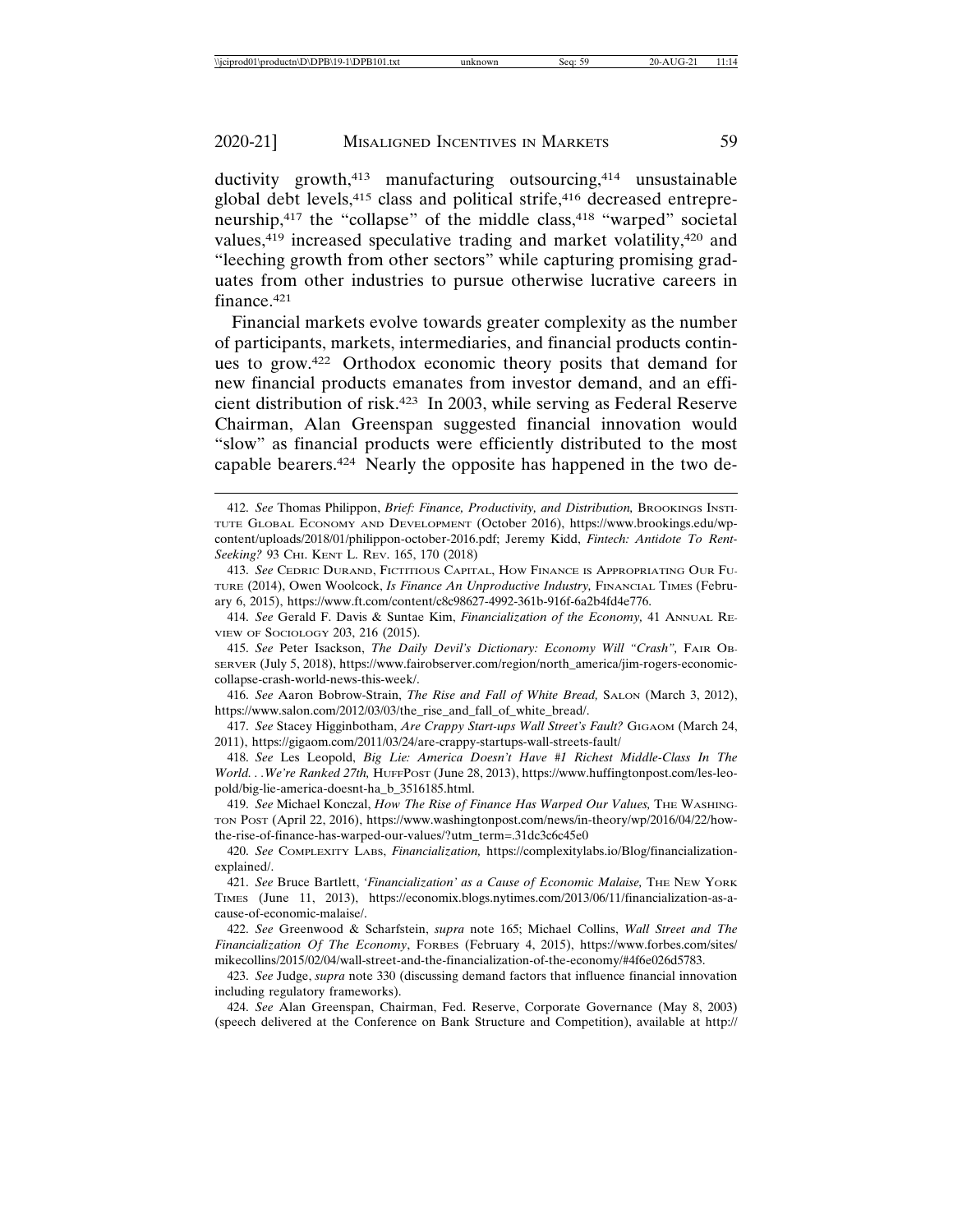cades that have since transpired – especially in the post-crisis glut of secondary market tradable instruments like ETFs.425 A viable counter-reality is that – given the evolved resilience of MMC - financial markets will never actually "complete." Market intermediaries have unceasing incentives to seek profits at all stages of the real economic cycle. This profit-seeking motive stimulates a seemingly endless potential for new financial products and is consistent with emerging heterodox conception of "supply-side" financial product innovation.426

Financialization also fosters short term orientation for market intermediaries. The problems of financial market short-termism were lamented as far back as 1940 by U.S. Supreme Court Justice William O. Douglas.427 This problem hasn't changed – it has gotten worse. The plague of financial market "short-termism" manifests in agency conflicts between short-term owners shares (traders) and company managers.428 Knowing the stock (and their own compensation via management option) is susceptible to the wrath of the "street" in failing to meet quarterly projected earnings, managers seek short-term profits over longer term payouts that would benefit value investors.429 Similar agency problems exist between fund managers and their investors since the former are paid fixed fees based on the value of fund assets, so they have an incentive to chase short term payoffs or "faddish stocks" with poor long-term fundamentals.430

What should regulators do to mitigate (ideally reverse) the market's trend towards financialization-driven destabilization and volatility without excess paternalism? The range of regulatory responses to the *GameStop* saga, for instance, are diverse, complex, and unsettled (and they invariably requirement more information), but a host of adjustments have been canvassed in the immediate aftermath of the event

429. *Id.*

www.federalreserve.gov/BOARDDOCS/SPEECHES/2003 ("financial innovation will slow as we approach the world in which financial markets are complete in the sense that all financial risks can be effectively transferred to those most willing to bear them.")

<sup>425.</sup> See ETFGI*, supra* note 79.

<sup>426.</sup> *See* Dan Awrey. *Toward a Supply-Side Theory of Financial Innovation,* OXFORD LEGAL STUDIES RESEARCH PAPER NO. 44/2012 (June 27, 2012), available at https://ssrn.com/abstract=2094254; *see* Omarova, *supra* note 70 at 788.

<sup>427.</sup> See WILLIAM O. DOUGLAS, DEMOCRACY AND FINANCE, 6-12 (1st ed. 1940).

<sup>428.</sup> *See* Gautam Mukunda, *The Price of Wall Street's Power,* HARVARD BUSINESS REVIEW (June 2014), https://hbr.org/2014/06/the-price-of-wall-streets-power; THE ECONOMIST, *Double Trouble* (November 12, 2020), https://www.economist.com/special-report/2020/11/12/doubletrouble.

<sup>430.</sup> THE ECONOMIST, *supra* note 427.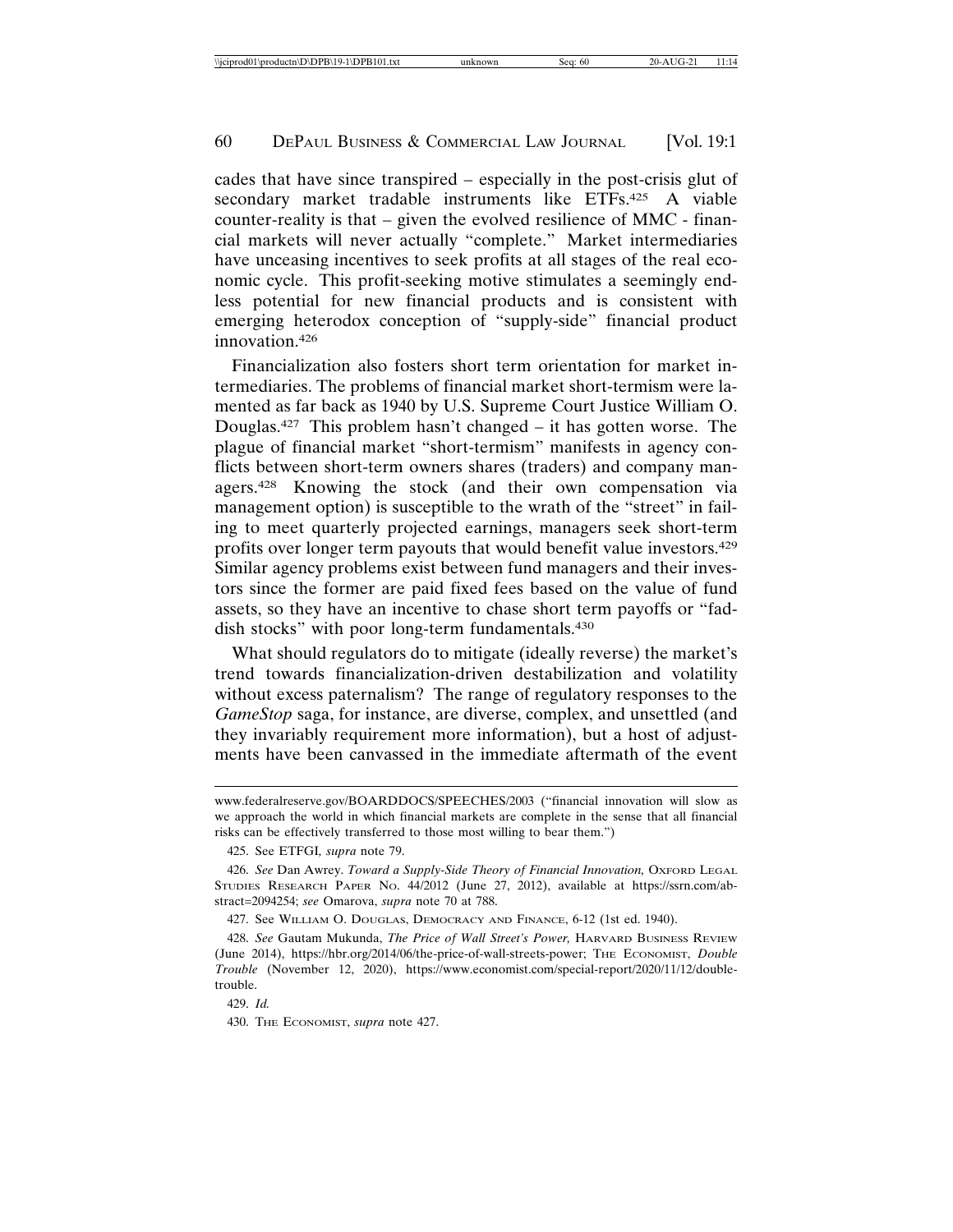including changes to trading halts,431 increasing capital requirements on hedge funds, increasing transparency and limiting stock buybacks,432 consumer protection measures, and imposing disclosure requirements on social media platforms and forums like Reddit where sophisticated investors (like hedge funds) can exploit novice investors with the protection of anonymity.<sup>433</sup> Also, prophylactic measure to reduce instability, if it means restricting the newly armed masses in their trading access, is politically dangerous and it has been criticized by both sides of the political aisle as "putting the interests of hedge funds above small investors."434

Nevertheless, untethered access to options (by both retail and professional investors) combined with the turbocharge of information flow through social media, and forums like Reddit, have created modern conditions for bubbles to quickly form.435 Bubbles have always been a part of market dynamics, yet technology and interconnection are making it much worse.<sup>436</sup> This is why an investigation into misaligned incentives is so important. Another viable measure to reverse the trend of volatility is to reduce the use of options and leverage in trading activity altogether (thereby restricting the ability for traders to "wager much more money on each company that the company is actually worth."437 Derivatives have consistently exacerbated financial crises.438 The systemic risk of derivatives increases when collateralization in central clearing becomes impaired because of heighted market volatility.439

435. See Horowitz, *supra* note 432.

436. *Id.*

437. *See* Steven Pearlstein, *GameStop mania exposes SEC's failure as regulator,* WASHINGTON POST (January 30, 2021), https://www.washingtonpost.com/business/2021/01/30/financial-regulations-wall-street-sec-gamestop/.

438. *See* Lynn A. Stout*, Derivatives and the Legal Origin of the 2008 Credit Crisis,* 1 HARV. L. REV. 2 (2011); Mark Carlson, *A Brief History of the 1987 Stock Market Crash With A Discussion of The Federal Reserve Response,* FINANCE AND ECONOMICS DISCUSSION SERIES, DIVISIONS OF RESEARCH AND STATISTICS AND MONETARY AFFAIRS, FEDERAL RESERVE BOARD, 2007-13, available at https://www.federalreserve.gov/pubs/feds/2007/200713/200713pap.pdf; *See* PRESIDEN-TIAL TASK FORCE ON MARKET MECHANISMS (1988): REPORT OF THE PRESIDENTIAL TASK FORCE ON MARKET MECHANISMS. NICHOLAS BRADY (CHAIRMAN), U.S. GOVERNMENT PRINT-ING OFFICE

439. *See* Steve Sosnick. *Systemic Risks Rears Its Head,* TRADERS INSIGHT (January 29, 2021), https://www.tradersinsight.news/traders-insight/securities/macro/systemic-risk-rears-its-head/.

<sup>431.</sup> *See* Keller, *supra* note 311.

<sup>432.</sup> *See* Soloman, *supra* note 218.

<sup>433.</sup> *See* Julia Horowitz, *Wall Street's cops weren't ready for GameStop. They're paying attention now,* CNN (January 29, 2021), https://www.cnn.com/2021/01/29/investing/gamestop-regulation/index.html.

<sup>434.</sup> *See* Soloman, *supra* note 218.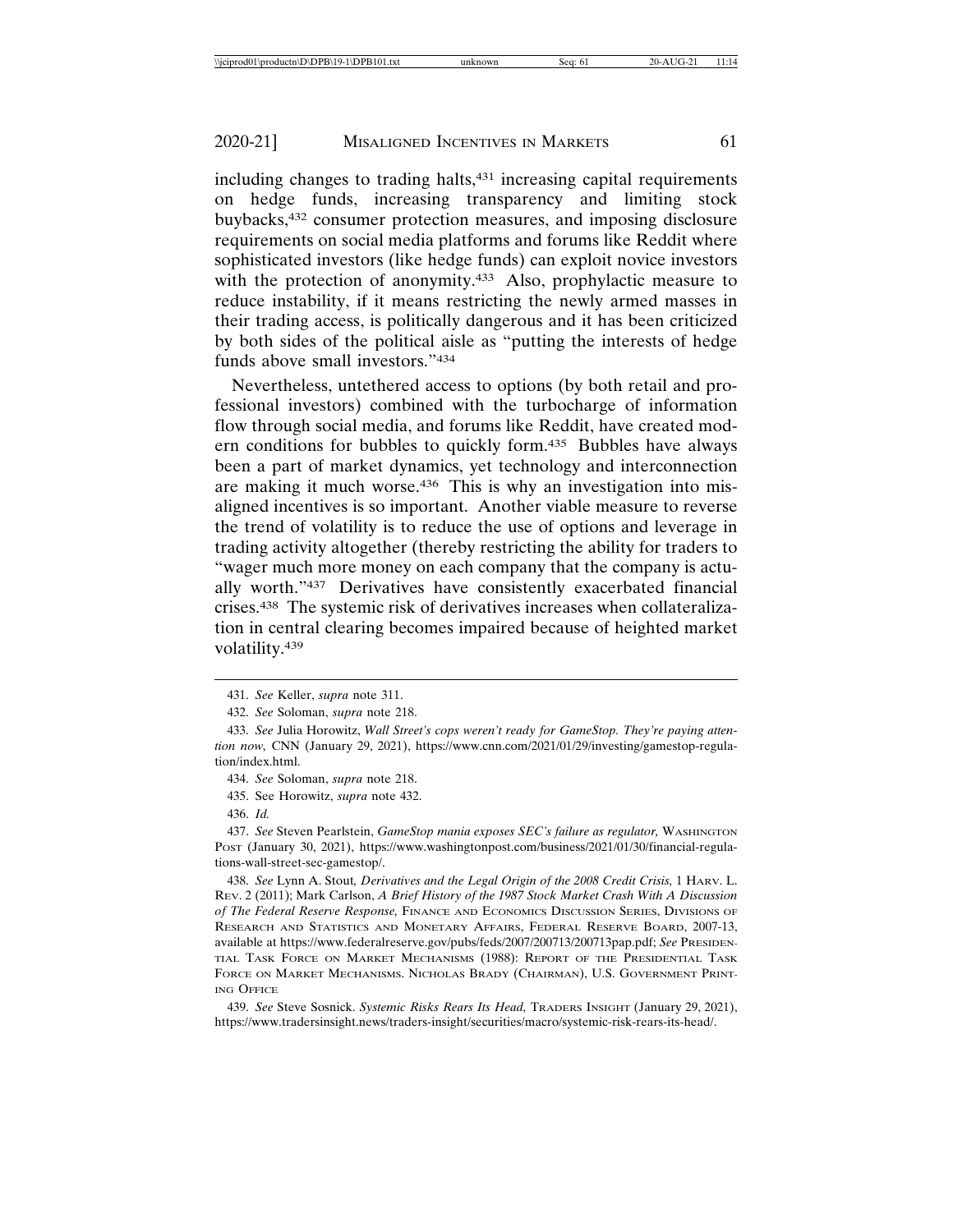Active steps to realign incentives in favor of productive enterprise, and true capital formation, are warranted. Financial intermediary private gains are tenuously justifiable when they give rise to shared costs. A system idealized to perform rational capital and risk allocation and price discovery has given way to extreme speculation, a disproportionately sized financial industry relative to productive output, exacerbated volatility, accelerated dips and spikes, and leverage.440 A financialized system makes non-financial firms dependent on the "smooth functioning of the financial sector" for their economic wellbeing, and households dependent on financial assets for their standard of life and to fund education, health care and other fundamental life essentials.441 The problem, however, is that market intermediaries often benefit from volatility,442 and as a result are able to continually transfer distributive profits in their favor.<sup>443</sup> The incentive structure that exists for market intermediaries is misaligned with the needs of households and productive industries.

#### VI. CONCLUSION

Minsky believed that an economic system charactered by MMC led to increased uncertainty.444 He argued that capitalistic systems should be subject to state intervention when they generated undesirable results.445 This article has illustrated how Minsky's MMC paradigm has evolved since 2008 and argues that modern financial markets are beset with misaligned incentives which create private gains and shared costs. The incentive structure that dictates the behaviors of market intermediaries in the modern financial system are detached from the capital needs of productive firms, and do not foster increased employment or incentivize welfare enhancing innovation. Many products and activities in modern financial markets have no underlying economic or productive purpose at all. Rather, they produce distributive gains in favor of financial firms while collaterally increasing their power, profitability, size, and regulatory and economic influence. The externalities of a financial system path dependent on increased complexity, volatility, leverage, fragility, hierarchy, and interconnectedness are borne by all, while the benefits of such a system are enjoyed by very few.

<sup>440.</sup> *See* Pearlstein, *supra* note 436.

<sup>441.</sup> Tymoigne & Wray, *supra* note 27 at 78.

<sup>442.</sup> *See supra,* Section III(i).

<sup>443.</sup> *See supra,* Sections III(i) & IV(e).

<sup>444.</sup> *See* Minsky, *supra* note 1 at 363-364.

<sup>445.</sup> *Id.* at 358.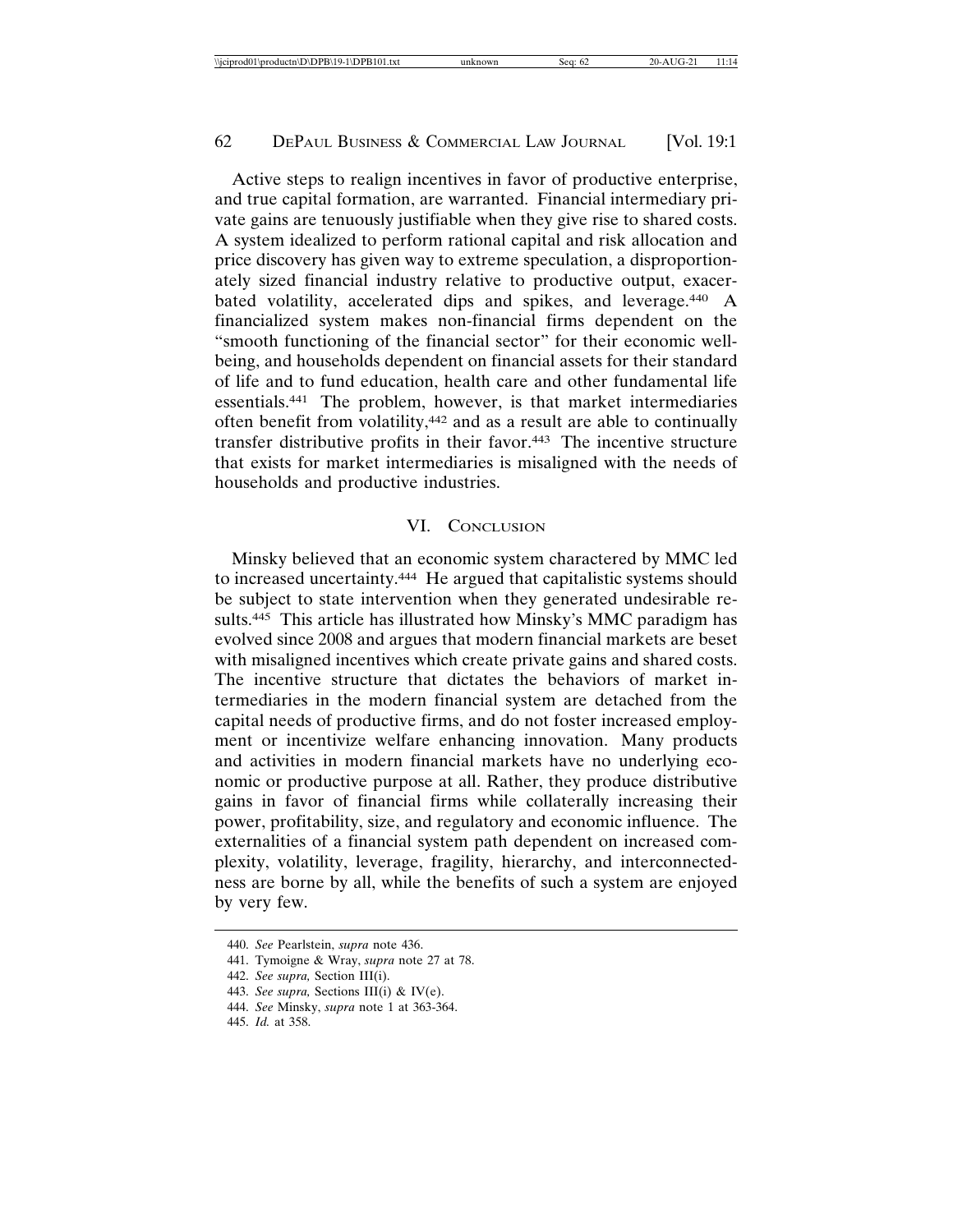Minsky was a believer in John Maynard Keynes' vision that capitalism should have a "human face."446 He suggested that the "primary interest" of a democratic government was "the well-being of its populace," and as such, regulatory steps were necessary to mitigate the uncertainty and instability caused by MMC.447 This was true decades ago when Minsky was formulating his theory on MMC, and it remains particularly true today. Nations around the world are plagued by increased income and wealth inequality,448 and the coronavirus pandemic has exacerbated these trends.<sup>449</sup> Regulatory steps are necessary to reverse the trends of financialization-driven inequality.450 Since capitalism has evolved, and will continue to evolve, society is not bound by a particular form,<sup>451</sup> or reduced to a false dichotomy of socialism or laissez faire. Minsky advanced that we were "free to choose" the type of capitalism that we wanted, and that if certain iterations lead to ills like increased uncertainty, income disparity and social inequality then "the market behavior that creates these conditions should be constrained" at the expense of aggregate income or efficiency.452 He posited that an antidote to the pathological uncertainty of MMC could include certain "institutional prerequisites," and he advanced ideas such as investment banking divisions of community development banks to increase the viability of "small and even micro businesses."453 He advocated for institutional measures to reduce

what-we-can-do-about-it/; Gillian Tett*, Covid: we're in the same storm but not the same boat*, FINANCIAL TIMES (September 30, 2020), https://www.ft.com/content/8691370f-f0b0-44cf-aa24- 6cfd5d28676e; Sam Jones & Valentina Romei, *Pandemic makes world's billionaires – and their advisers- richer*, FINANCIAL TIMES (October 23, 2020), https://www.ft.com/content/ab30d301- 351b-4387-b212-12fed904324b.

450. Minsky believed that regulatory forbearance in markets exacerbated the potential for depressions since destabilization emerged from within the system, as a consequence of the profit seeking actions of financial intermediaries, *see* Minsky, *Stabilizing, supra* note 19 at 324. ("a sophisticated, complex, and dynamic financial system such as ours endogenously generates serious destabilizing force so that serious depressions are natural consequences of noninterventionist capitalism.")

<sup>446.</sup> *See* Minsky, *supra* note 1 at 358; *see* J.M. KEYNES, THE END OF LAISSEZ FAIRE (1972) 447. *See* Minsky, *supra* note 1 at 364.

<sup>448.</sup> THOMAS PIKETTY, CAPITAL AND IDEOLOGY (2020); KATHARINA PISTOR, THE CODE OF CAPITAL, 8, 19 (2019); THOMAS PIKETTY, CAPITAL IN THE TWENTY-FIRST CENTURY (2017); Jeanna Smialek, *Even as Americans Grew Richer, Inequality Persisted*, THE NEW YORK TIMES (September 28, 2020), https://www.nytimes.com/2020/09/28/business/economy/coronavirus-pandemic-income-inequality.html;

<sup>449.</sup> Ian Goldin & Robert Muggah, *COVID-19 is increasing multiple kinds of inequality. Here's what we can do about it"* WORLD ECONOMIC FORUM (October 9, 2020), https:// www.weforum.org/agenda/2020/10/covid-19-is-increasing-multiple-kinds-of-inequality-here-s-

<sup>451.</sup> Minsky famously noted that capitalism has "57 varieties" *see* Wray, *supra* note 19 at 41.

<sup>452.</sup> *See* Minsky, *supra* note 1 at 364.

<sup>453.</sup> *Id.* at 357 & 367.